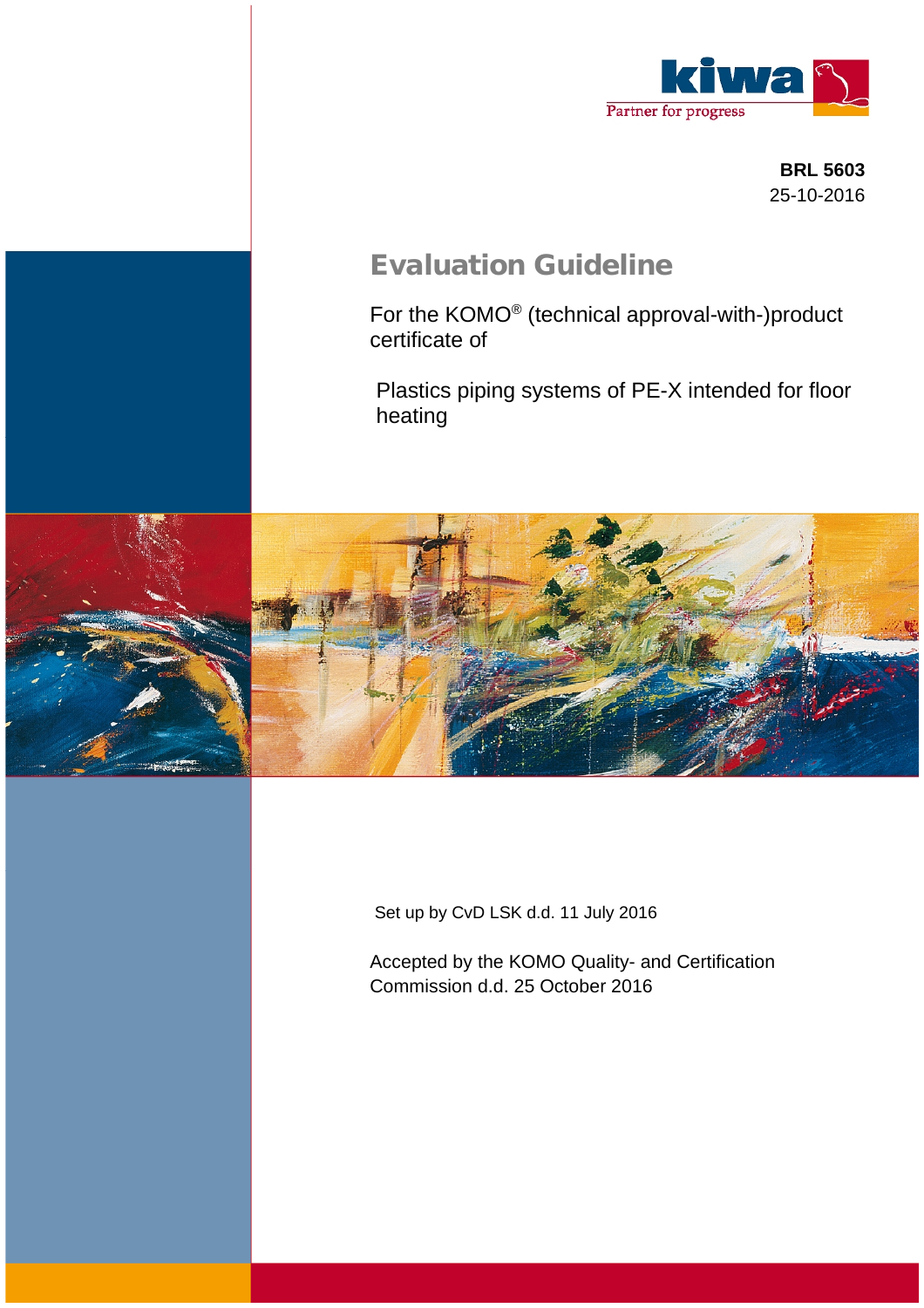# **Preface Kiwa**

This Evaluation Guideline has been prepared by the Kiwa Board of Experts LSK, in which the parties interested in the field of plastics piping systems of PE-X intended for floor heating, are represented. This Board of Experts also guides the performance of certification and adjusts this Evaluation Guideline where necessary. Wherever the term 'Board of Experts' is used in this Evaluation Guideline, the above-mentioned Board of Experts is meant.

Kiwa will use this Evaluation Guideline in conjunction with the Kiwa Regulations for Product Certification. These regulations detail the methods employed by Kiwa for conducting the necessary investigations prior to issuing the (technical approval-with-)product certificate and the method of the external control.

#### **Binding declaration**

This Evaluation Guideline is declared binding by Kiwa per 25 October 2016.

#### **Kiwa Nederland B.V.**

Sir W. Churchill-laan 273 P.O. Box 70 2280 AB RIJSWIJK ZH The Netherlands

Tel +31 (0)88 998 44 00 Fax +31 (0)88 998 44 20 [info@kiwa.nl](mailto:info@kiwa.nl) [www.kiwa.nl](http://www.kiwa.nl)

#### © 2016 Kiwa N.V.

All rights reserved. No part of this publication may be reproduced and/or published by means of printing, photocopying, microfilm or in any other manner whatsoever without the publisher's prior permission in writing. Without prejudice of the approval by the "KOMO Kwaliteits- en Toetsingscommissie", all rights rests with Kiwa. The use of this evaluation guideline for any purpose whatsoever shall only be allowed after the conclusion of a written agreement with Kiwa in which the right of use is arranged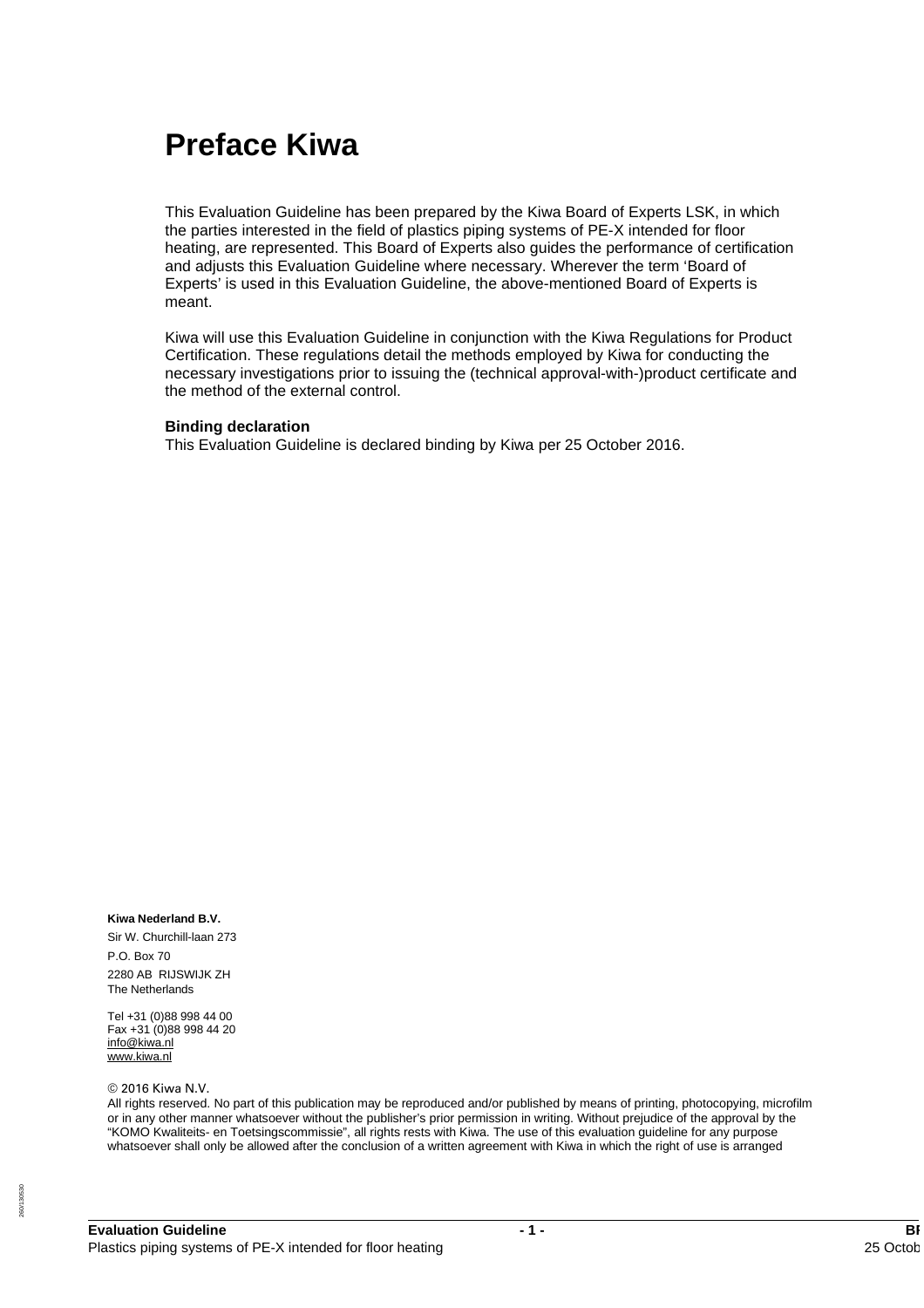

# **Preface**

This amendment sheet belongs to the evaluation guideline BRL 5603 "Plastics piping systems of PE-X intended for underfloor heating" dated 25 October 2016 and shall be used by the certification institutes which are accredited by the Dutch Accreditation Council (RvA), or have submitted an application for this, and which have a license agreement with Stichting KOMO, as a supplement for the handling when dealing in addition to the evaluation guideline with applications for the issue or maintenance of a (technical approval-with-)product certificate for plastics piping systems of PE-X intended for floor heating.

This amendment sheet is:

- Validated by the Board of Experts LSK d.d. 19 March 2021
- Accepted by KOMO Kwaliteits- en Toetsingscommissie d.d. 21 April 2021

# **Description of the change**

In the evaluation guideline the following parts have to be changed:

- Add paragraph 1.3 and 9.1 as stated in this amendment sheet
- Renumber paragraph 1.3, 1.4 and 1.5 to paragraph 1.4, 1.5 and 1.6
- Replace current §1.3 ( $\rightarrow$ 1.4) by §1.4 in this amendment sheet
- Replace current §1.4 ( $\rightarrow$ 1.5) door §1.5 in this amendment sheet
- Replace paragraph 1.1, 1.2, 4.2, 4.3 Table 2, 5.1.1 Table 3, 5.2.5.2 Table 7/8/9/10/11 by the paragraphs and tables in this amendment sheet
- Change paragraph 9.2 as stated in this amendment sheet

# **1.1 General**

The requirements embodied in this evaluation guideline (BRL) shall be employed by certification institutes, that are accredited by the Dutch Accreditation Council (RvA) and which have a license agreement with Stichting KOMO, when dealing with applications for the issue or maintenance of a (technical approval-with-)product certificate for plastics piping systems of PE-X intended for floor heating.

The technical field of this evaluation guideline is: F2 piping systems.

Besides the requirements embodied in this evaluation guideline, certification institutes impose additional requirements in the sense of requirements with regard to general procedures for certification as laid down in the general certification regulations of the respective certification body.

During the execution of certification activities, the certification bodies have to fulfil the requirements as laid down in the chapter 'Requirements imposed on the certification body'.

#### **1.2 Field of application**

The products are intended to be applied in piping systems for hot water distribution for floor heating at a design pressure (= maximum operating pressure) of 4 bar (5 bar absolute or 4 bar overpressure), 6 bar (7 bar absolute or 6 bar overpressure) or 10 bar (11 bar absolute or 10 bar overpressure) under the conditions mentioned in table 1.

#### Remark:

Each pressure mentioned in this evaluation guideline is defined as overpressure. (So, with "6 bar" a "6 bar overpressure" is meant).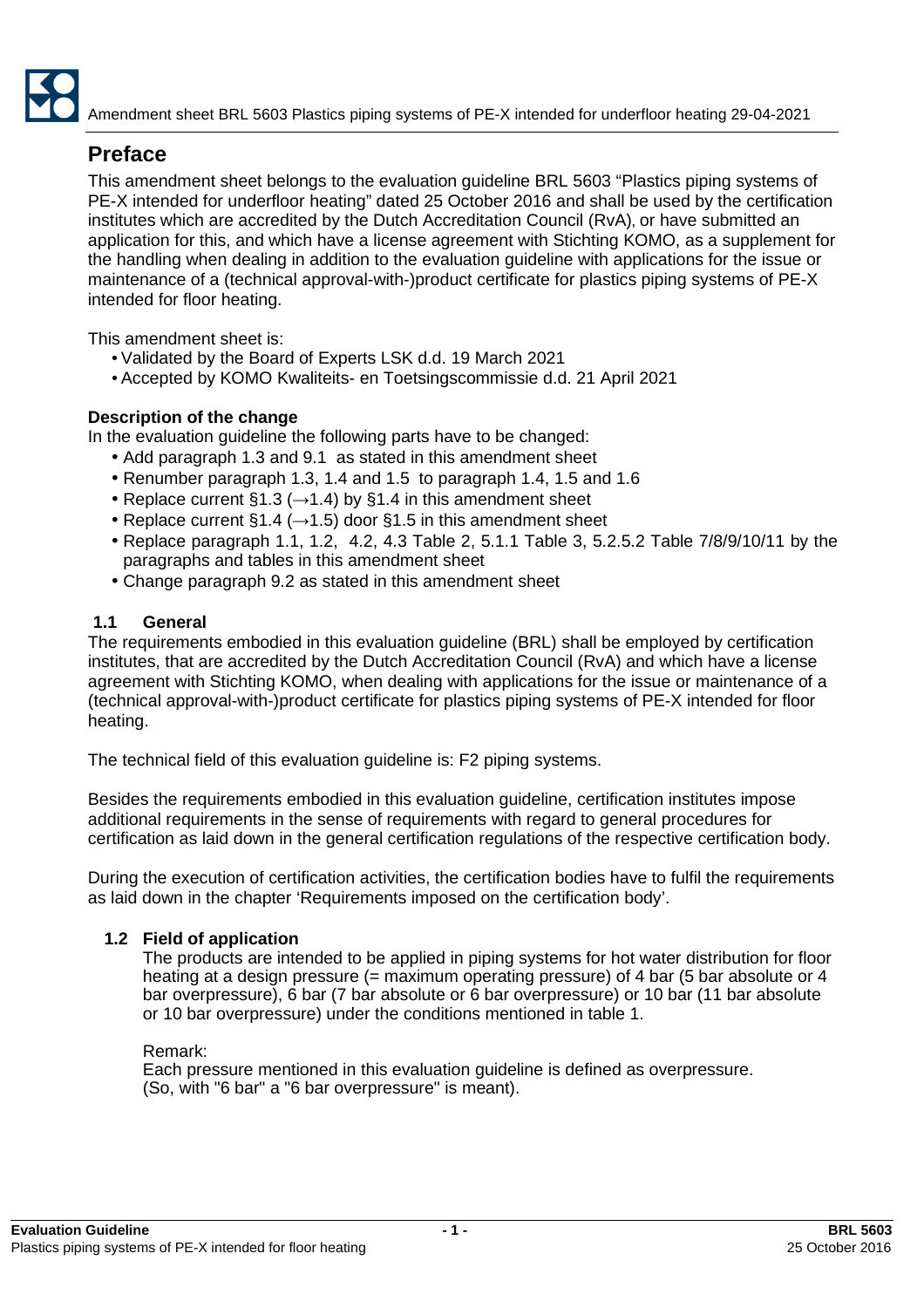| Table 1 - Temperature profile during 50 years |                                                                                       |           |                                |  |  |  |  |  |
|-----------------------------------------------|---------------------------------------------------------------------------------------|-----------|--------------------------------|--|--|--|--|--|
|                                               | Temperature [ <sup>o</sup> C]                                                         | Lifetime  | Overall service<br>coefficient |  |  |  |  |  |
| $T_{\text{cold}}$                             | 20                                                                                    | 2,5 years | 1,25                           |  |  |  |  |  |
| $T_{\text{design}}$                           | 40                                                                                    | 20 years  | 1,5                            |  |  |  |  |  |
|                                               |                                                                                       |           |                                |  |  |  |  |  |
|                                               | 60                                                                                    | 25 years  |                                |  |  |  |  |  |
| $\mathsf{T}_{\mathsf{max}}$                   | 70                                                                                    | 2,5 years | 1,3                            |  |  |  |  |  |
| malfunction                                   | 100                                                                                   | 100 hours | 1,0                            |  |  |  |  |  |
|                                               | Remark: the mentioned temperature profile is in accordance with class 4 of ISO 10508. |           |                                |  |  |  |  |  |

# **1.3 Validity**

This amendment sheet is an addition to the associated evaluation guideline.

(Technical approval-with-)product certificates issued on the basis of that evaluation guideline retain their validity.

New (technical approval-with-)product certificates may be issued on the basis of the above mentioned version of the evaluation guideline for a period of maximal 6 months.

The validity period of the (technical approval-with-)product certificates is indefinite . The validity period can be restricted (ended) by:

- A change of this evaluation guideline,
- Failure of the certificate holder to meet his obligations.

# **1.4 Relation to European Regulation construction products (CPR, EU 305/2011)**

On the products belonging to the range of this evaluation guideline, no harmonized European standard is applicable..

#### **1.5 Acceptance of test reports delivered by the supllier**

If the supplier submits reports from research bodies or laboratories to show that the requirements of the evaluation guideline are met, then these reports have to be prepared by a body meeting the prevailing accreditation standard, i.e.:

NEN-EN-ISO/IEC 17020 for inspection bodies; NEN-EN ISO/IEC 17021-1 for certification bodies certifying systems; NEN-EN-ISO/IEC 17024 for certification bodies certifying persons; NEN-EN-ISO/IEC 17025 for laboratories; NEN-EN-ISO/IEC 17065 for certification bodies certifying products

The body is deemed to meet these criteria if an accreditation certificate can be submitted which has been issued by the Dutch Accreditation Council (RvA) or an accreditation body with which the Dutch Accreditation Council has concluded a mutual acceptance agreement. This accreditation should relate to the tests required for this evaluation guideline. If no accreditation certificate can be submitted, the certification body shall verify whether the accreditation standard has been met or repeat the tests concerned either self or by a third party.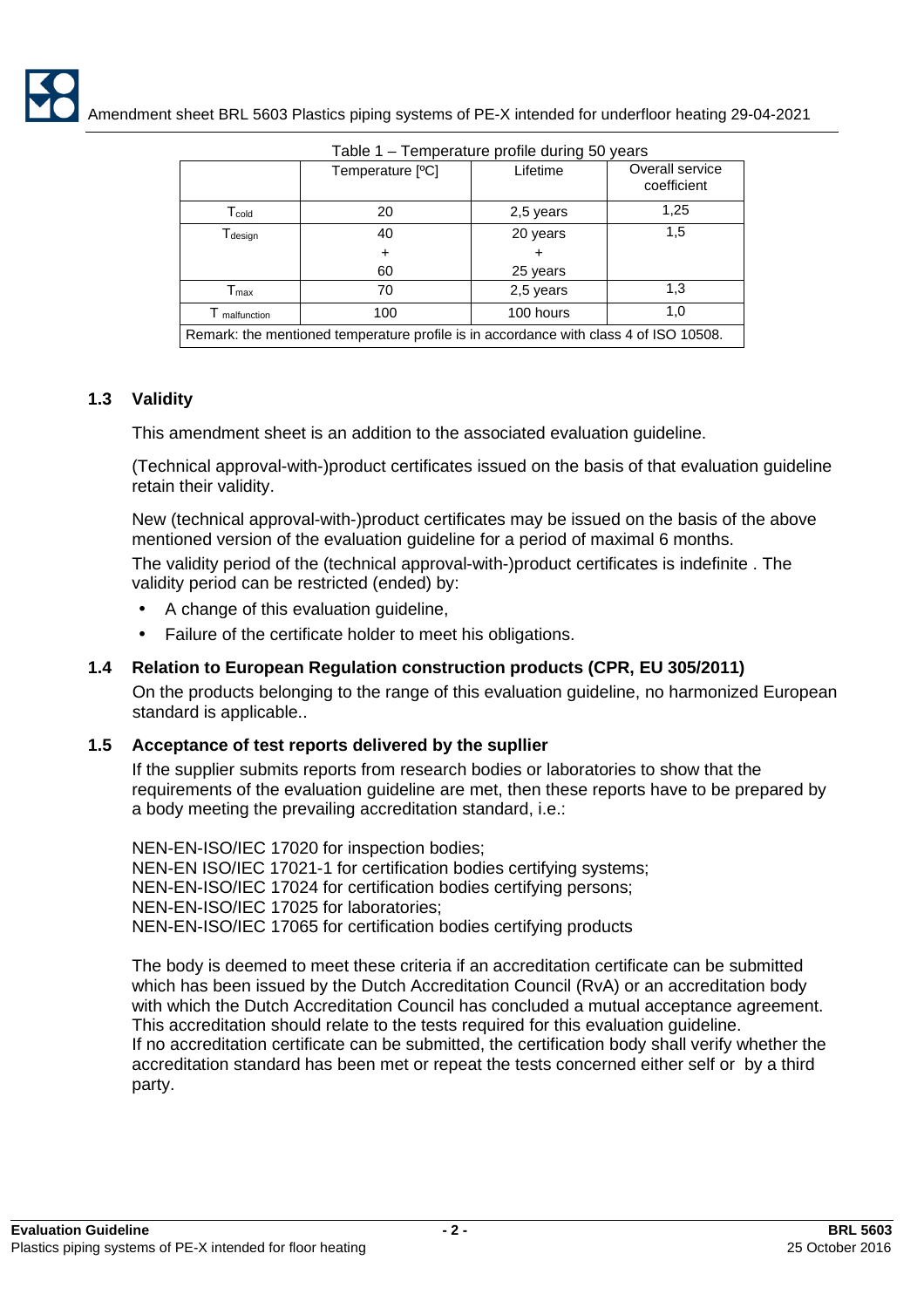

Amendment sheet BRL 5603 Plastics piping systems of PE-X intended for underfloor heating 29-04-2021

#### **4.2 Performance requirements**

- The system needs to be adequately resistant to oxygen permeability
- All joints need to be leak proof and sufficiently tight to endure external influences as tested according table 2
- All parts of the system are required to be designed to have a life expectancy of 50 years at a temperature profile in accordance to class 4 from NEN-ISO 10508, at an operating pressure of 4 bar, 6 bar or 10 bar.

# **Par 4.3 Tabel 2**

| <b>Aspect</b>                                                       | <b>Requirements</b>                                                                                                                                         |                | <b>Test parameters</b>                                                                                                                                                       |                                           | <b>Test</b><br>method |  |
|---------------------------------------------------------------------|-------------------------------------------------------------------------------------------------------------------------------------------------------------|----------------|------------------------------------------------------------------------------------------------------------------------------------------------------------------------------|-------------------------------------------|-----------------------|--|
| Resistance of<br>mounted<br>assemblies to<br>temperature<br>cycling | no leakage                                                                                                                                                  |                | 5000 cycles<br>Tmax = $(80 \pm 2) °C$<br>Tmin = $(20 \pm 2) °C$<br>tcyclus= $30 \text{ min}^{-1}$<br>p <sub>D</sub> design (bar)<br>Pre-stress = $1,8$ MPa<br>One test piece |                                           | NEN-EN-<br>ISO 19893  |  |
| Resistance to pull-<br>out under constant<br>longitudinal force     | no separation of<br>pipe and fitting<br>no scratches or<br>breakage<br>within the<br>distance d<br>$($ = diameter of<br>the pie) on the pipe<br>and fitting |                | $t = (60 \pm 1)$ min.<br>3 test pieces<br>$F = 1.5 \times \pi/4 \times Dn^2 \times 1$ (N)<br>$D_n$ in mm<br>$t = (60 \pm 1)$ min.                                            |                                           | NEN-EN-<br>ISO 3501   |  |
| Leaktightness<br>under vacuum                                       | $\Delta p \leq 0.05$ bar                                                                                                                                    |                | NEN-EN-<br>ISO 13056                                                                                                                                                         |                                           |                       |  |
| Leaktightness<br>under internal                                     |                                                                                                                                                             |                |                                                                                                                                                                              |                                           |                       |  |
| pressure of<br>assemblies                                           | no leakage                                                                                                                                                  | p <sub>D</sub> | PE-MDX                                                                                                                                                                       | Test pressure <sup>2)</sup> (bar)<br>PE-X | NEN-EN-               |  |
| subjected to                                                        |                                                                                                                                                             | 4 bar          | 15,0                                                                                                                                                                         | 15,8                                      | ISO 3503              |  |
| bending                                                             |                                                                                                                                                             |                | 6 bar                                                                                                                                                                        | 18,6                                      | 18,0                  |  |
| $(D_n > 32$ mm)                                                     |                                                                                                                                                             | 10 bar         | n.a.                                                                                                                                                                         | 30,0                                      |                       |  |
| Resistance to inner<br>water pressure<br>(strength joints)          | no leakage                                                                                                                                                  | pр             | $t = 1000$ h.<br>$T = 80^{\circ}$ C<br>Minimum of 3 test pieces<br>PE-MDX                                                                                                    | Test pressure <sup>2)</sup> (bar)<br>PE-X | NEN-EN-<br>ISO 1167-1 |  |
|                                                                     |                                                                                                                                                             | 4 bar          | 6,2                                                                                                                                                                          | 6,9                                       |                       |  |
|                                                                     |                                                                                                                                                             | 6 bar          | 7,7                                                                                                                                                                          | 7,8                                       |                       |  |
|                                                                     |                                                                                                                                                             | 10 bar         | n.a.                                                                                                                                                                         | 13,0                                      |                       |  |
|                                                                     | <sup>2)</sup> For design stress see sub-paragraph 5.2.2.                                                                                                    |                | <sup>1)</sup> t <sub>cyclus</sub> = t <sub>Tmax +</sub> t <sub>Tmin</sub> (= $15_0^{+1}$ + $15_0^{+1}$ = $30_0^{+2}$ ) minutes. Total time = 2500 hours                      |                                           |                       |  |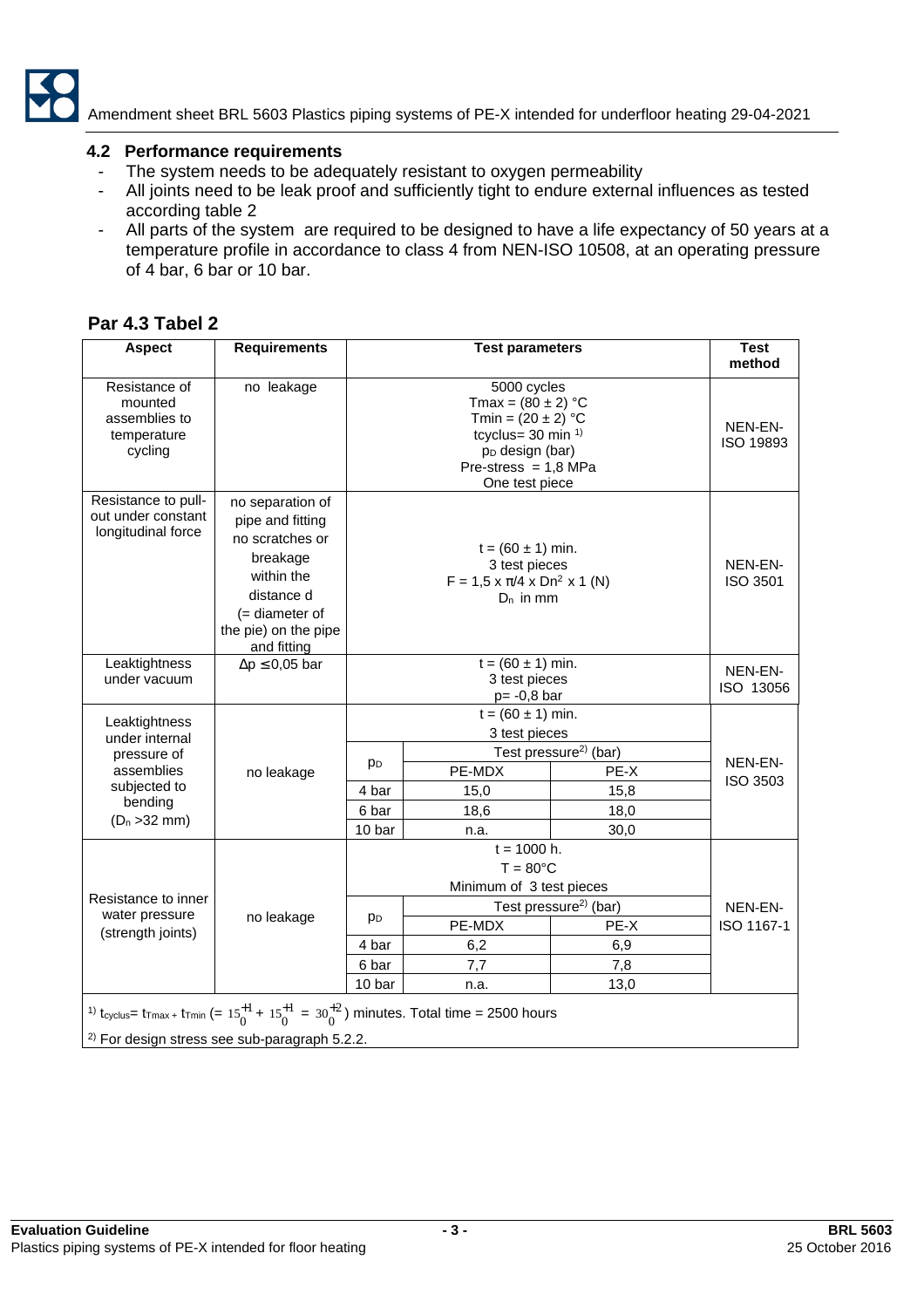# **Par. 5.1.1 Tabel 3**

| <b>Aspect</b>                                                                                                                                                                                                   | <b>Requirement</b>                                                                                                          | <b>Test parameter</b>                                    |                                                                                                                                                      |                                   | <b>Test method</b>                                                   |
|-----------------------------------------------------------------------------------------------------------------------------------------------------------------------------------------------------------------|-----------------------------------------------------------------------------------------------------------------------------|----------------------------------------------------------|------------------------------------------------------------------------------------------------------------------------------------------------------|-----------------------------------|----------------------------------------------------------------------|
| Material<br>fitting body                                                                                                                                                                                        | relevant product standard for<br>the plastic used                                                                           |                                                          | $\overline{IQC}$ <sup>1)</sup>                                                                                                                       |                                   | Information<br>producer                                              |
| Long-term strength material<br>fitting body                                                                                                                                                                     | $\ge$ design stress ( $\sigma$ <sub>D</sub> )<br>according to the relevant<br>product standard of the<br>plastic at class 4 |                                                          | Resistance to internal<br>hydraulic pressure <sup>2)</sup><br>- at 20 $\mathrm{^{\circ}C}$<br>- between 60 °C and 80 °C<br>- at 95 °C<br>- at 110 °C |                                   | NEN-EN-ISO<br>1167-1<br>with the aid of<br><b>NEN-EN-ISO</b><br>9080 |
| Appearance                                                                                                                                                                                                      | Smooth, without any<br>irregularities                                                                                       |                                                          | Flawlessness                                                                                                                                         |                                   | Visual<br>assessment                                                 |
| <b>Dimensions</b>                                                                                                                                                                                               | Specification producer                                                                                                      |                                                          | Construction drawings                                                                                                                                |                                   | <b>NEN-EN-ISO</b><br>3126                                            |
| Rubber                                                                                                                                                                                                          | <b>BRL 2013</b>                                                                                                             |                                                          | <b>BRL 2013</b>                                                                                                                                      |                                   | <b>BRL 2013</b>                                                      |
| Degree of cross<br>linking<br>(for PE-X fittings)                                                                                                                                                               | $PE-Xa \geq 70\%$<br>$PE-Xb \geq 65\%$<br>$PE-Xc \geq 60\%$<br>$PE-Xd \geq 60\%$                                            |                                                          | Degree of cross linking                                                                                                                              |                                   | NEN-EN-ISO<br>10147                                                  |
| <b>MFR</b><br>(for PPR fittings)                                                                                                                                                                                | $\leq 30\%$<br>difference with respect to<br>granulated material                                                            | Mass 2,16 kg<br>Temperature 230 °C<br>Test period 10 min |                                                                                                                                                      |                                   | NEN-EN-ISO<br>1133-1                                                 |
| <b>MFR</b><br>(for PB fittings)                                                                                                                                                                                 | $\leq 30\%$<br>difference with respect to<br>granulated material                                                            |                                                          | Mass 2,16 kg<br>Temperature 190 °C<br>Test period 10 min                                                                                             |                                   |                                                                      |
| Resistance to internal pressure :<br>Thermal stability<br>Material fitting body                                                                                                                                 | Test time $> 8760$ h                                                                                                        |                                                          | Resistance to internal hydraulic pressure <sup>2)</sup><br>At 110 °C<br>Stress is accordance with the long term strength<br>data                     |                                   | NEN-EN-ISO<br>1167-1                                                 |
| Influence of heating<br>fitting body                                                                                                                                                                            | Damage around point of<br>connection $\leq 30$ % of wall<br>thickness<br>No holes, bubbles or cracks                        |                                                          | In consultation with manufacturer                                                                                                                    |                                   | NEN-EN-ISO 580                                                       |
| Resistance to inner water pressure<br>(strength joints)                                                                                                                                                         | no leakage                                                                                                                  |                                                          | $t = 1000$ h.<br>$T = 80^{\circ}$ C<br>Minimum of 3 test pieces                                                                                      |                                   | NEN-EN-ISO<br>1167-1                                                 |
|                                                                                                                                                                                                                 |                                                                                                                             | <b>PD</b>                                                |                                                                                                                                                      | Test pressure <sup>2)</sup> (bar) |                                                                      |
|                                                                                                                                                                                                                 |                                                                                                                             |                                                          | PE-MDX                                                                                                                                               | PE-X                              |                                                                      |
|                                                                                                                                                                                                                 |                                                                                                                             | 4 bar                                                    | 6,2                                                                                                                                                  | 6,9                               |                                                                      |
|                                                                                                                                                                                                                 |                                                                                                                             | 6 bar                                                    | 7,7                                                                                                                                                  | 7,8                               |                                                                      |
|                                                                                                                                                                                                                 |                                                                                                                             | 10 bar                                                   | n.a.                                                                                                                                                 | 13,0                              |                                                                      |
| <sup>1)</sup> Choice of material is free. The chosen material is listed in the IQC.<br><sup>2)</sup> Test pieces are blow moulded and are cylindrical shaped<br>$3)$ For design stress see sub-paragraph 5.2.2. |                                                                                                                             |                                                          |                                                                                                                                                      |                                   |                                                                      |

<sup>3)</sup> For design stress see sub-paragraph 5.2.2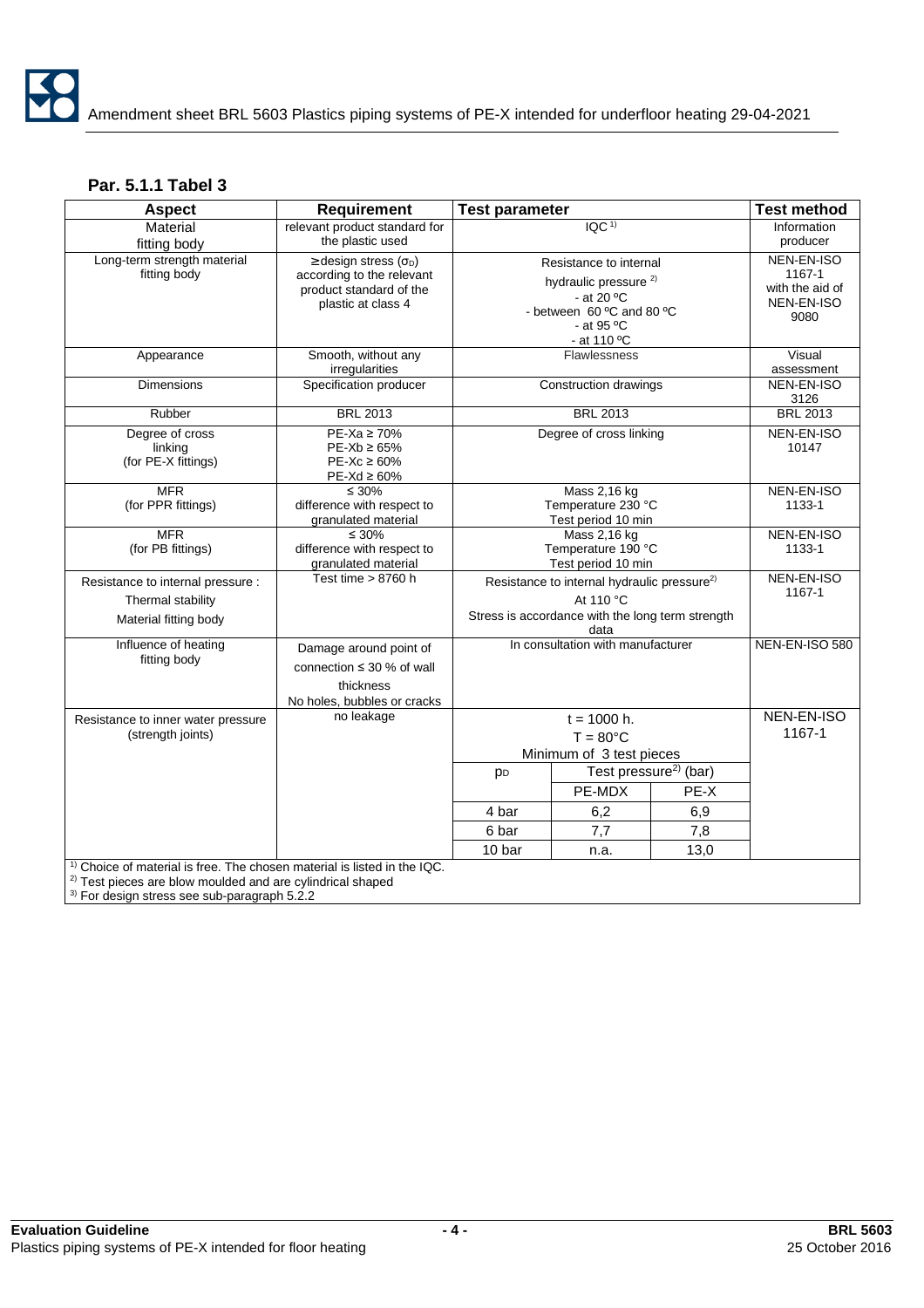### **Par.5.2.5.2 Tabel 7, 8, 9,10 en 11**

|                    |                                                                                          | <b>Application class 4</b> |  |  |  |  |  |
|--------------------|------------------------------------------------------------------------------------------|----------------------------|--|--|--|--|--|
| design<br>pressure | $S_{\text{calc max.}}$ <sup>1)</sup>                                                     |                            |  |  |  |  |  |
| (po)               | PE-MDX                                                                                   | PE-X                       |  |  |  |  |  |
| 4 bar              | 6,8                                                                                      | 7.6                        |  |  |  |  |  |
| 6 bar              | 5,5                                                                                      | 6,6                        |  |  |  |  |  |
| 10 bar             | n.a.                                                                                     | 4,0                        |  |  |  |  |  |
| 1)                 | The values are rounded to the nearest decimal.<br>The maximum allowed Scalc, max = $6.3$ |                            |  |  |  |  |  |

Table 7 - Calculated maximum value of S (Scalc, max )

Table 8 – Dimensions of the pipes for dimension group A (dimensions according to ISO 4065 and applicable for all classes within the application conditions)

|                      |                                                                                                                                                                                                                                                              |                     |                     |                                                |                                    |                |         |           |           | Dimensions in millimeters             |                |                |
|----------------------|--------------------------------------------------------------------------------------------------------------------------------------------------------------------------------------------------------------------------------------------------------------|---------------------|---------------------|------------------------------------------------|------------------------------------|----------------|---------|-----------|-----------|---------------------------------------|----------------|----------------|
| <b>Nominal</b>       | <b>Nominal</b>                                                                                                                                                                                                                                               |                     | Mean                |                                                | Pipe series                        |                |         |           |           | Absolute $e_{min}$ PE-X <sup>1)</sup> |                |                |
| size<br><b>DN/OD</b> | outside<br>diameter                                                                                                                                                                                                                                          | outside<br>diameter |                     | S 6,3                                          | S <sub>5</sub>                     | S <sub>4</sub> | $S$ 3,2 |           |           |                                       |                |                |
|                      |                                                                                                                                                                                                                                                              |                     |                     | <b>Wall thickness</b><br>(incl. barrier layer) |                                    |                |         |           |           |                                       |                |                |
|                      |                                                                                                                                                                                                                                                              |                     |                     |                                                |                                    | <b>PE-MDX</b>  |         | PE-X      |           |                                       |                |                |
|                      |                                                                                                                                                                                                                                                              |                     |                     |                                                |                                    |                |         | <b>DD</b> | <b>DD</b> | DD                                    | p <sub>D</sub> | p <sub>D</sub> |
|                      | d <sub>n</sub>                                                                                                                                                                                                                                               | d <sub>em.min</sub> | d <sub>em,max</sub> |                                                | e <sub>min</sub> en e <sub>n</sub> |                |         | 4 bar     | 6 bar     | 4 bar                                 | 6 bar          | 10 bar         |
| 12                   | $12 \overline{ }$                                                                                                                                                                                                                                            | $12 \overline{ }$   | 12,3                | $0,9^{2}$                                      | 1,1                                | 1,4            | 1,7     | 1,0       | 1,0       | 1.0                                   | 1,0            | 1.4            |
| 14                   | 14                                                                                                                                                                                                                                                           | 14                  | 14,3                | 1,1                                            | 1,3                                | 1.6            | 1,9     | 1,0       | 1,2       | 1,0                                   | 1,0            | 1,6            |
| 16                   | 16                                                                                                                                                                                                                                                           | 16                  | 16,3                | 1,3                                            | 1,5                                | 1,8            | 2,2     | 1,1       | 1,4       | 1,0                                   | 1,2            | 1,8            |
| 20                   | 20                                                                                                                                                                                                                                                           | 20                  | 20,3                | 1,4                                            | 1.9                                | 2.3            | 2,8     | 1,4       | 1.7       | 1,3                                   | 1,5            | 2,3            |
| 25                   | 25                                                                                                                                                                                                                                                           | 25                  | 25,3                | 1,8                                            | 2,3                                | 2,8            | 3,5     | 1,8       | 2,1       | 1,6                                   | 1,8            | 2,8            |
| 32                   | 32                                                                                                                                                                                                                                                           | 32                  | 32,3                | 2,3                                            | 2,9                                | 3,6            | 4,4     | 2,2       | 2,7       | 2,0                                   | 2,3            | 3,6            |
| 1)<br>2)             | Absolute calculated minimum wall thickness of the PE-X material with a minimum of 1.0 mm<br>For a 6 and/or 10 bar system this wall thickness is not permitted due to the fact that the required wall thickness is<br>larger than the nominal wall thickness. |                     |                     |                                                |                                    |                |         |           |           |                                       |                |                |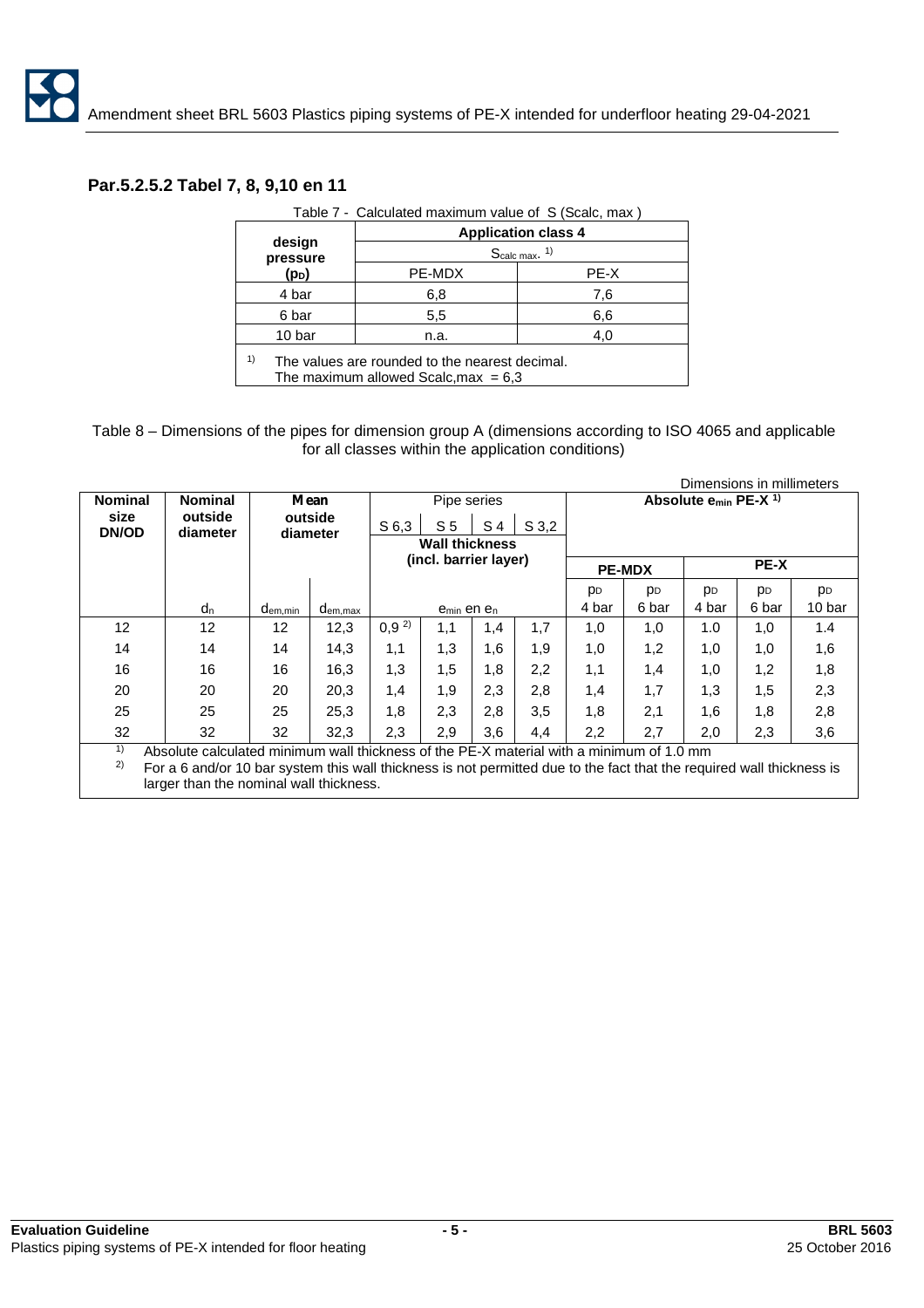|                                 |                                                                                                              |                     |                                 |                  |                                              |     |                |                |                |                                              | Dimensions in millimeters |
|---------------------------------|--------------------------------------------------------------------------------------------------------------|---------------------|---------------------------------|------------------|----------------------------------------------|-----|----------------|----------------|----------------|----------------------------------------------|---------------------------|
| <b>Nominal</b><br>size<br>DN/OD | <b>Nominal</b><br>outside<br>diameter                                                                        |                     | <b>Mean</b><br>outside diameter |                  | Wall<br>thickness<br>(incl. barrier<br>layer |     |                |                |                | Absolute e <sub>min</sub> PE-X <sup>1)</sup> |                           |
|                                 |                                                                                                              |                     |                                 |                  |                                              |     |                | <b>PE-MDX</b>  |                | PE-X                                         |                           |
|                                 |                                                                                                              |                     |                                 |                  |                                              |     | p <sub>D</sub> | p <sub>D</sub> | p <sub>D</sub> | p <sub>D</sub>                               | <b>PD</b>                 |
|                                 | d <sub>n</sub>                                                                                               | d <sub>em.min</sub> | dem, max                        | e <sub>n</sub>   | $e_{min}$                                    |     | 4 bar          | 6 bar          | 4 bar          | 6 bar                                        | 10 bar                    |
| 10                              | 10                                                                                                           | 9,9                 | 10,2                            | 1,5              | 1,5                                          | 2,8 | 1,0            | 1,0            | 1,0            | 1,0                                          | 1.2                       |
|                                 |                                                                                                              |                     |                                 | 1,8              | 1,7                                          | 2,4 |                |                |                |                                              |                           |
| 12                              | 12                                                                                                           | 11,9                | 12,2                            | 1,5              | 1,5                                          | 3,4 | 1,0            | 1,0            | 1,0            | 1,0                                          | 1,4                       |
|                                 |                                                                                                              |                     |                                 | 2,0              | 1,9                                          | 2,6 |                |                |                |                                              |                           |
| 15                              | 15                                                                                                           | 14,9                | 15,2                            | 1,5 <sup>2</sup> | $1,5^{2}$                                    | 4,4 | 1,1            | 1,3            | 1,0            | 1,1                                          | 1,7                       |
|                                 |                                                                                                              |                     |                                 | 2,5              | 2,4                                          | 2,6 |                |                |                |                                              |                           |
| 18                              | 18                                                                                                           | 17,9                | 18,2                            | 1,7 <sup>2</sup> | 1,7 <sup>2</sup>                             | 4,8 | 1,3            | 1,5            | 1,2            | 1,3                                          | 2,0                       |
|                                 |                                                                                                              |                     |                                 | 2,5              | 2,4                                          | 3,2 |                |                |                |                                              |                           |
| 22                              | 22                                                                                                           | 21,9                | 22,2                            | $2,0^{2}$        | 2,0 <sup>2</sup>                             | 5   | 1,6            | 1,9            | 1,4            | 1,6                                          | 2,5                       |
|                                 |                                                                                                              |                     |                                 | 3,0              | 2,9                                          | 3,3 |                |                |                |                                              |                           |
| 28                              | 28                                                                                                           | 27,9                | 28,2                            | 2,6 <sup>2</sup> | 2,6 <sup>2</sup>                             | 4,9 | 2.00           | 2,4            | 1,8            | 2,0                                          | 3,2                       |
|                                 |                                                                                                              |                     |                                 | 4,0              | 3,9                                          | 3,1 |                |                |                |                                              |                           |
| 1)                              | Absolute calculated minimum wall thickness of PE-X material with a minimum of 1.0 mm                         |                     |                                 |                  |                                              |     |                |                |                |                                              |                           |
| 2)                              | For a 10 bar system this wall thickness is not permitted due to the fact that the required wall thickness is |                     |                                 |                  |                                              |     |                |                |                |                                              |                           |
|                                 | larger than the nominal wall thickness.                                                                      |                     |                                 |                  |                                              |     |                |                |                |                                              |                           |

Table 9 – Dimensions of the pipes for dimension group B1 (dimensions based on copper sizes and applicable for all classes within the application conditions))

Table 10 – Dimensions of the pipes for dimension group A (dimensions based on Irish copper sizes ISO 4065 and applicable for all classes within the application conditions)

|                                        |                                       |                     |                          |                                                                                                                     |                   |                |                |                                       | Dimensions in millimeters |                |
|----------------------------------------|---------------------------------------|---------------------|--------------------------|---------------------------------------------------------------------------------------------------------------------|-------------------|----------------|----------------|---------------------------------------|---------------------------|----------------|
| <b>Nominal</b><br>size<br><b>DN/OD</b> | <b>Nominal</b><br>outside<br>diameter |                     | Mean<br>outside diameter | Wall<br>thickness<br>(incl. barrier<br>layer                                                                        | S <sub>calc</sub> |                |                | Absolute $e_{min}$ PE-X <sup>1)</sup> |                           |                |
|                                        |                                       |                     |                          |                                                                                                                     |                   |                | <b>PE-MDX</b>  |                                       |                           | <b>PE-X</b>    |
|                                        |                                       |                     |                          |                                                                                                                     |                   | p <sub>D</sub> | p <sub>D</sub> | p <sub>D</sub>                        | p <sub>D</sub>            | p <sub>D</sub> |
|                                        | <b>d</b> <sub>n</sub>                 | d <sub>em.min</sub> | d <sub>em.max</sub>      | emin                                                                                                                |                   | 4 bar          | 6 bar          | 4 bar                                 | 6 bar                     | 10 bar         |
| 14,7                                   | 14,7                                  | 14,63               | 14,74                    | 1,6                                                                                                                 | 4,1               | 1,1            | 1,3            | 1,0                                   | 1,1                       | $-2)$          |
| 21                                     | 21                                    | 20.98               | 21,09                    | 2,05                                                                                                                | 4,6               | 1,5            | 1.8            | 1,3                                   | 1,5                       | $= 2$          |
| 27,4                                   | 27,4                                  | 27.33               | 27.44                    | 2,6                                                                                                                 | 4,8               | 1,9            | 2,3            | 1,7                                   | 2,0                       | $= 2$          |
| 34                                     | 34                                    | 34.08               | 34.19                    | 3.15                                                                                                                | 4,9               | 2,4            | 2,9            | 2,1                                   | 2,4                       | $-2)$          |
| 1)                                     |                                       |                     |                          | Absolute calculated minimum wall thickness of PE-X material with a minimum of 1.0 mm                                |                   |                |                |                                       |                           |                |
| 2)                                     |                                       |                     |                          | For a 10 bar system this wall thickness is not permitted due to the fact that the required wall thickness is larger |                   |                |                |                                       |                           |                |
|                                        | than the nominal wall thickness.      |                     |                          |                                                                                                                     |                   |                |                |                                       |                           |                |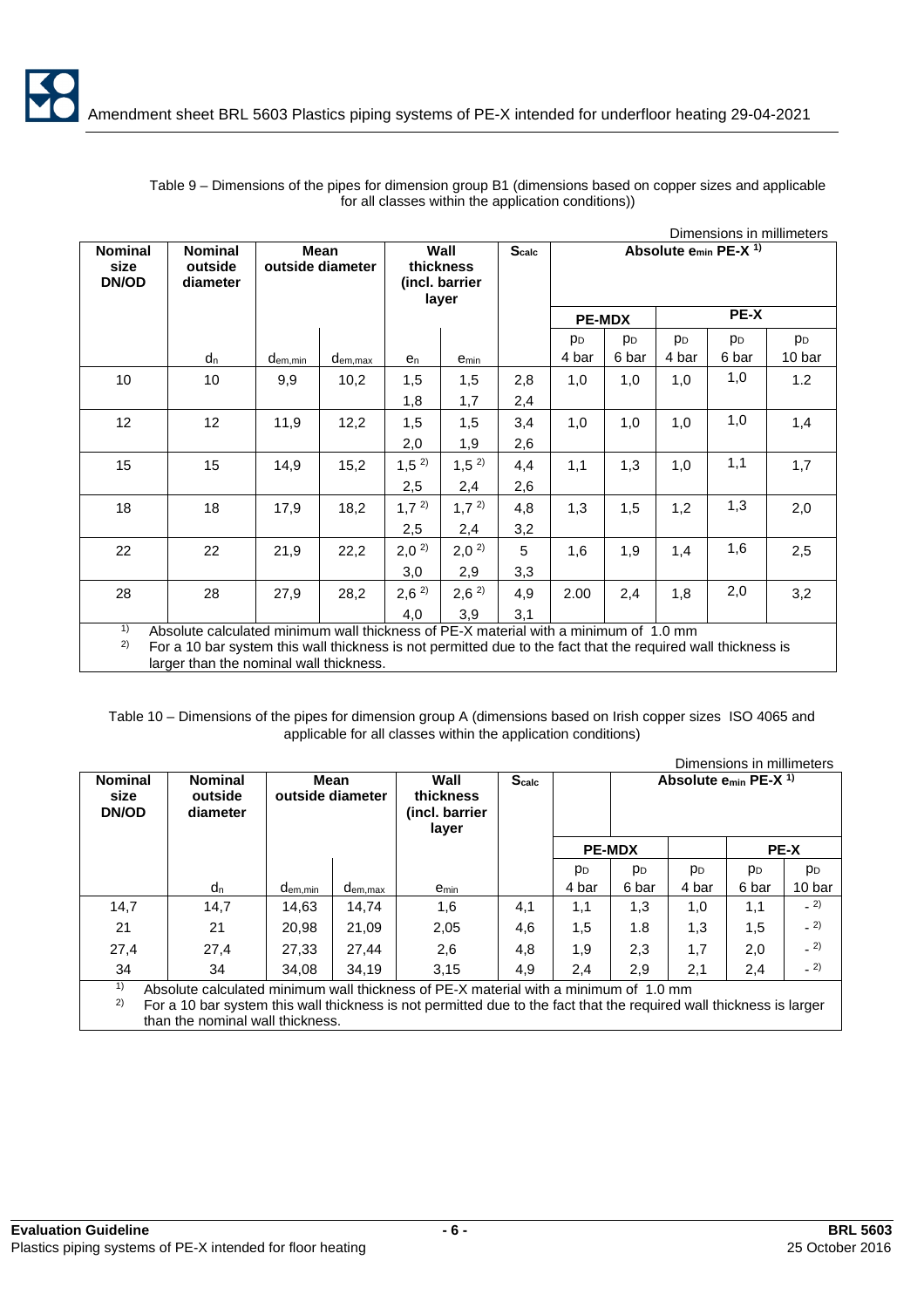|                                        |                                                                                                                                                                                                                                                 |              |                            |           |              |                |                |             | Dimensions in millimeters        |                |
|----------------------------------------|-------------------------------------------------------------------------------------------------------------------------------------------------------------------------------------------------------------------------------------------------|--------------|----------------------------|-----------|--------------|----------------|----------------|-------------|----------------------------------|----------------|
| <b>Nominal</b><br>size<br><b>DN/OD</b> | Wall<br><b>Nominal</b><br>Mean<br>outside diameter<br>outside<br>thickness<br>(incl. barrier)<br>diameter                                                                                                                                       |              | layer                      |           | <b>Scalc</b> |                |                |             | Absolute $e_{min}$ PE-X $^{1}$ ) |                |
|                                        |                                                                                                                                                                                                                                                 |              |                            |           |              | <b>PE-MDX</b>  |                | <b>PE-X</b> |                                  |                |
|                                        |                                                                                                                                                                                                                                                 |              |                            |           |              | p <sub>D</sub> | p <sub>D</sub> | <b>PD</b>   | <b>PD</b>                        | p <sub>D</sub> |
|                                        | $d_n$                                                                                                                                                                                                                                           | $d_{em,min}$ | d <sub>em,<u>max</u></sub> | $e_{min}$ |              | 4 bar          | 6 bar          | 4 bar       | 6 bar                            | 10 bar         |
| 12                                     | $12 \overline{ }$                                                                                                                                                                                                                               | 12           | 12,3                       | 2,0       | 2,5          | 1,00           | 1,0            | 1,0         | 1,0                              | 1,4            |
| 14                                     | 14                                                                                                                                                                                                                                              | 14           | 14,3                       | 2,0       | 3,0          | 1,0            | 1,2            | 1,0         | 1,0                              | 1,6            |
| 15                                     | 15                                                                                                                                                                                                                                              | 15           | 15,3                       | 2,0       | 3,2          | 1,1            | 1,3            | 1,0         | 1,1                              | 1,7            |
| 16                                     | 16                                                                                                                                                                                                                                              | 16           | 16,3                       | 2,0       | 3,5          | 1,1            | 1,4            | 1,0         | 1,2                              | 1,8            |
| 17                                     | 17                                                                                                                                                                                                                                              | 17           | 17,3                       | 2,0       | 3,8          | 1,2            | 1,5            | 1,1         | 1,2                              | 1,9            |
| 18                                     | 18                                                                                                                                                                                                                                              | 18           | 18.3                       | 2,0       | 4,0          | 1,3            | 1,5            | 1,2         | 1,3                              | $-2)$          |
| 20                                     | 20                                                                                                                                                                                                                                              | 20           | 20,3                       | 2,0       | 4,5          | 1,4            | 1,7            | 1,3         | 1,5                              | $-2)$          |
| 1)<br>2)                               | Absolute calculated minimum wall thickness of PE-X material with a minimum of 1.0 mm<br>For a 10 bar system this wall thickness is not permitted due to the fact that the required wall thickness is larger<br>than the nominal wall thickness. |              |                            |           |              |                |                |             |                                  |                |

| Table 11 – Dimensions of the pipes for dimension group $C$ – heating systems |  |  |  |
|------------------------------------------------------------------------------|--|--|--|
|------------------------------------------------------------------------------|--|--|--|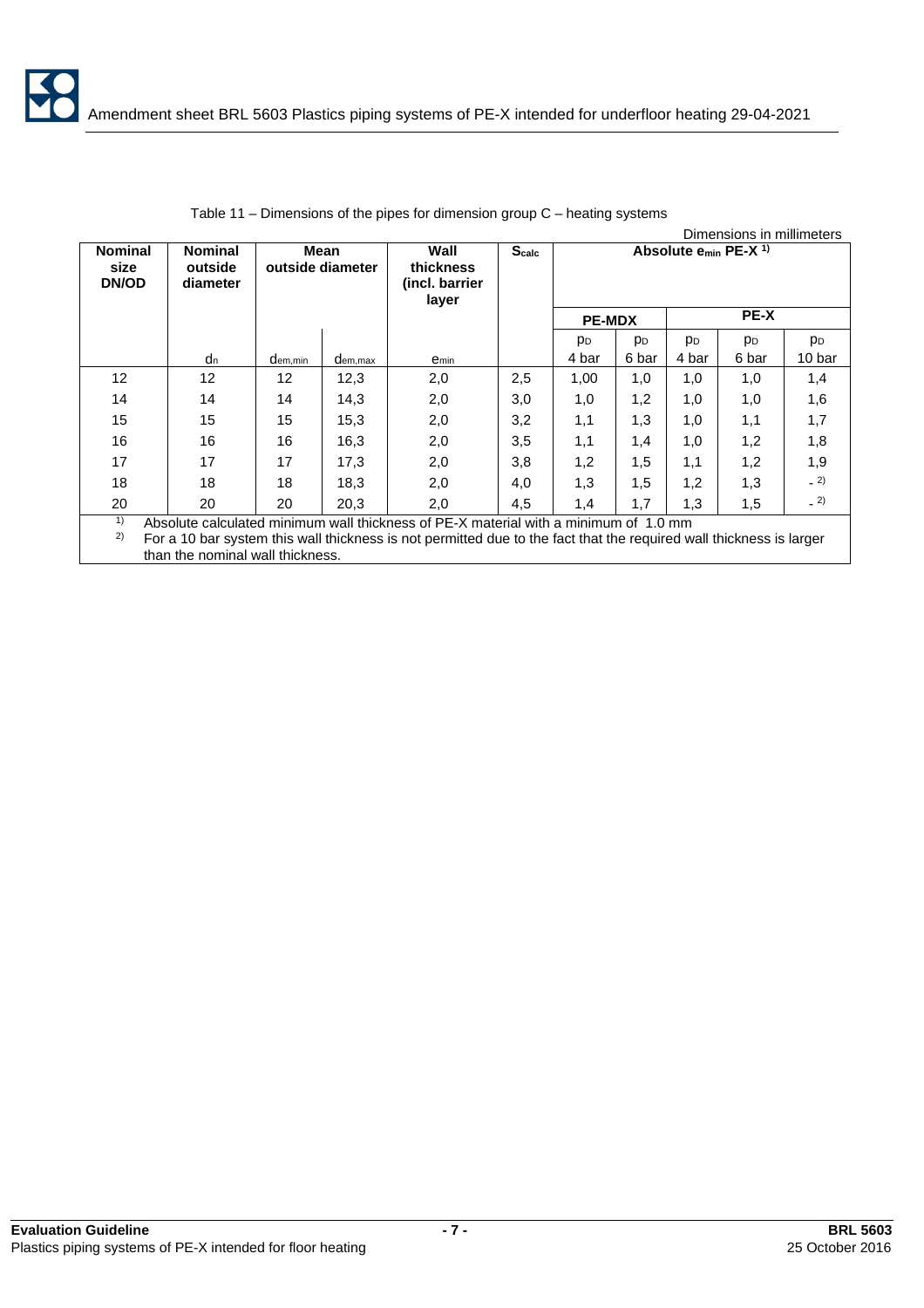

# **9. List of documents**

### **9.1 Requirements under public law**

There are no requirements under public law applicable.

### **9.2 Normative documents**

| The following documents are changed in relation to the date of issue:<br>ISO 4065:2018 en<br>NEN-EN 10283:2019 en | Thermoplastic pipes - Universal wall thickness table<br>Corrosion resistant steel castings                                                                                |
|-------------------------------------------------------------------------------------------------------------------|---------------------------------------------------------------------------------------------------------------------------------------------------------------------------|
| NEN-EN-ISO 11357-3: 2018 en                                                                                       | Plastics - Differential scanning calorimetry (DSC) -<br>Part 3: Determination of temperature and enthalpy of<br>melting and crystallization                               |
| ISO 11922-1: 2018 en                                                                                              | Thermoplastics pipes for the conveyance of fluids -<br>Dimensions and tolerances - Part1: Metric series                                                                   |
| The following documents are added:                                                                                |                                                                                                                                                                           |
| NEN-EN-ISO 13056: 2018 en                                                                                         | Plastics piping systems - Systems for hot and cold water -<br>Test method for leaktightness under vacuum                                                                  |
| NEN-EN-ISO 19893: 2018 en                                                                                         | Plastics piping systems - Thermoplastics pipes and fittings for<br>hot and cold water - Test method for the resistance of<br>mounted assemblies to temperature cycling    |
| The following documents are removed:                                                                              |                                                                                                                                                                           |
| NEN-EN 12293: 2000                                                                                                | Plastics piping systems - Thermoplastics pipes and<br>fittings for hot and cold water - Test method for the<br>resistance of mounted assemblies to temperature<br>cycling |
| NEN-EN 12294: 2000                                                                                                | Plastics piping systems - Systems for hot and cold<br>water - Test method for leaktightness under vacuum                                                                  |

Remark:

Every year it is checked whether the normative documents are still up-to-date Changes to the applicable normative documents are published on the services page on the website of the certification institute that has drawn up this assessment guideline.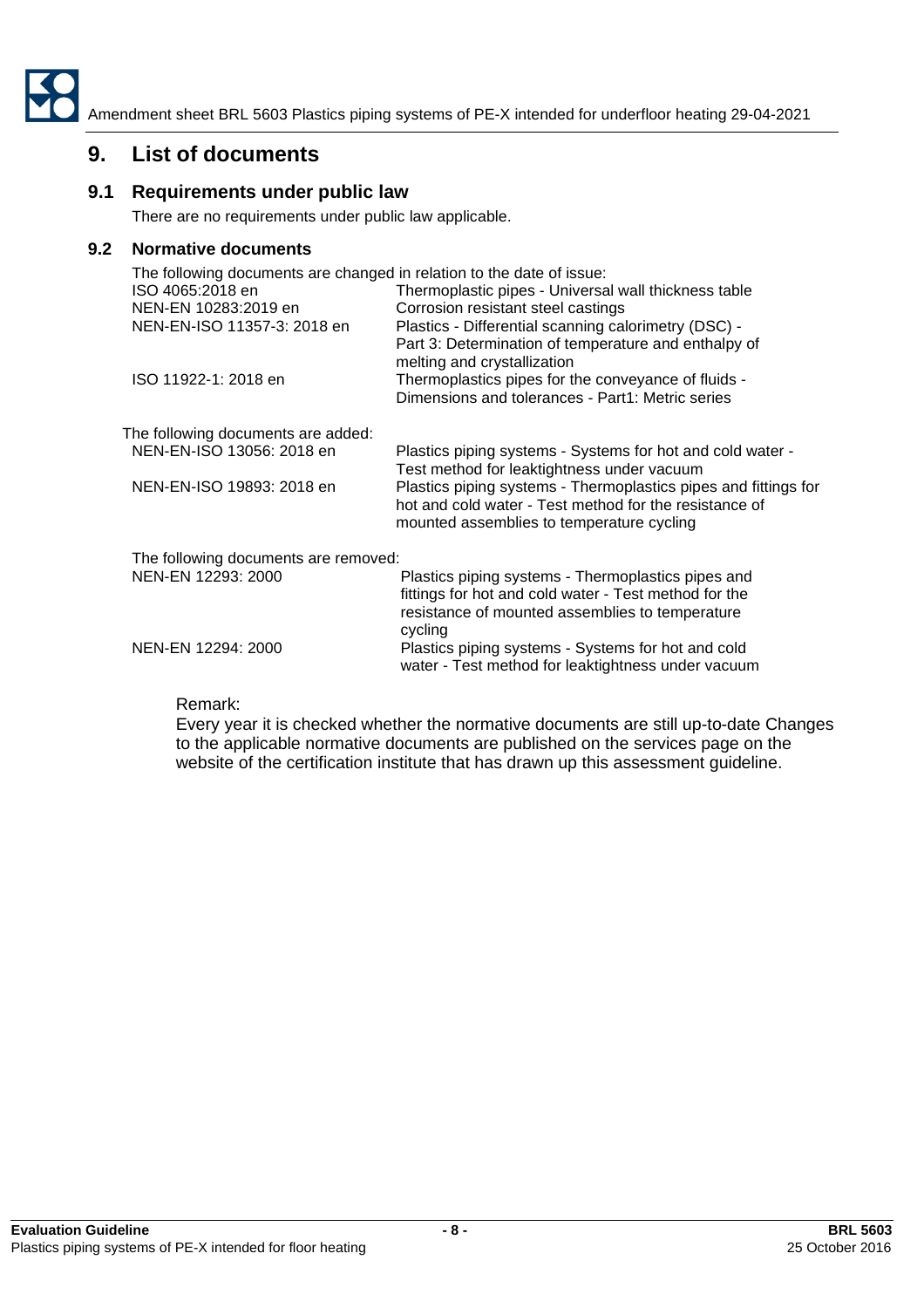# **Table of contents**

| 1                       | Introduction                                                               | 3  |    |
|-------------------------|----------------------------------------------------------------------------|----|----|
| 1.1                     | General                                                                    | 3  |    |
| 1.2                     | Field of application                                                       | 3  |    |
| 1.3                     | Relation to European Regulation construction products (CPR, EU 305/2011) 3 |    |    |
| 1.4                     | Acceptance of test reports delivered by the supplier                       | 4  |    |
| 1.5                     | (Technical approval-with-)product certificate                              | 4  |    |
| $\mathbf 2$             | <b>Terminology</b>                                                         | 5  |    |
| 2.1                     | <b>General definitions</b>                                                 | 5  |    |
| 2.2                     | Geometrical terminology and definitions                                    | 5  |    |
| 2.3                     | Terms and definitions related to service conditions                        | 7  |    |
| 2.4                     | Symbols                                                                    | 9  |    |
| 2.5                     | Abbreviations                                                              | 9  |    |
| 3                       | Procedure for obtaining a (technical approval-with-)product certificate    |    | 10 |
| 3.1                     | Initial investigation                                                      | 10 |    |
| 3.2                     | Issue of the (technical approval-with-)product certificate                 | 10 |    |
| 4                       | Performances in its application                                            | 11 |    |
| 4.1                     | General                                                                    | 11 |    |
| 4.2                     | Performance requirements                                                   | 11 |    |
| 4.3                     | Determination methods piping system                                        | 11 |    |
| 5                       | Product requirements and determination methods                             | 13 |    |
| 5.1                     | Fittings                                                                   | 13 |    |
| 5.2                     | Pipes                                                                      | 15 |    |
| 6                       | <b>Quality system requirements</b>                                         | 20 |    |
| 6.1                     | General                                                                    | 20 |    |
| 6.2                     | Manager of the quality system                                              | 20 |    |
| 6.3                     | Internal quality control/quality plan                                      | 20 |    |
| 6.4                     | Management of laboratory- and measure apparatus                            | 20 |    |
| 6.5                     | Procedures and work instructions                                           | 20 |    |
| 6.6                     | Other requirements imposed on the quality system                           | 20 |    |
| $\overline{\mathbf{7}}$ | <b>Summary of tests and inspections</b>                                    | 21 |    |
| 7.1                     | <b>Testmatrix</b>                                                          | 21 |    |
| 7.2                     | Evaluation of the quality system                                           | 22 |    |
| 8                       | Requirements imposed on the certification body                             | 23 |    |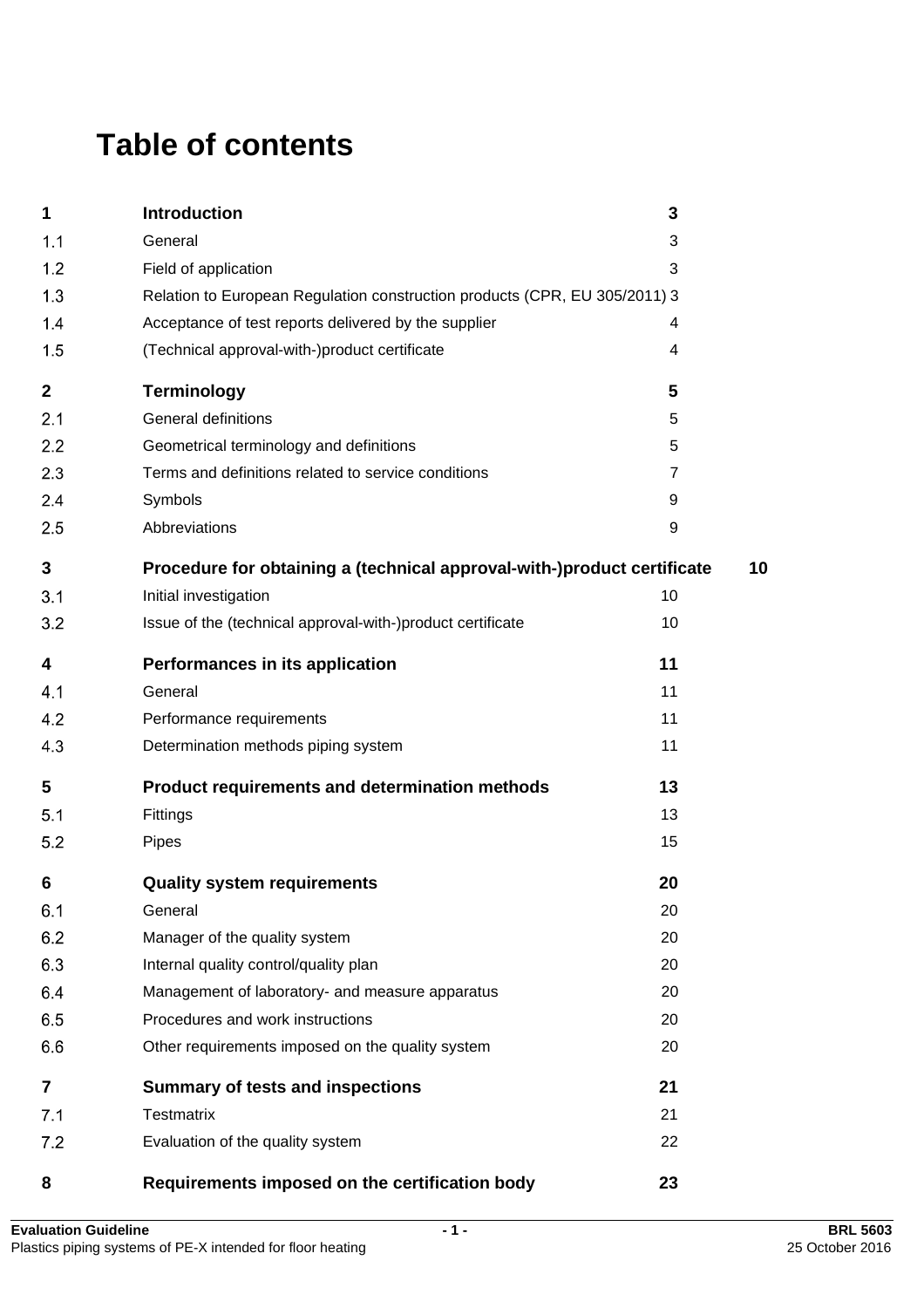| 8.1          | General                                              | 23 |
|--------------|------------------------------------------------------|----|
| 8.2          | Certification staff                                  | 23 |
| 8.3          | Report initial tests                                 | 25 |
| 8.4          | Decision with regard to the issue of the certificate | 25 |
| 8.5          | Nature and frequency of external inspections         | 25 |
| 8.6          | Report to the Board of Experts                       | 25 |
| 8.7          | Interpretation of requirements                       | 25 |
| 8.8          | Sanction policy                                      | 25 |
| 9            | List of mentioned documents                          | 26 |
| 9.1          | Norms/ normative documents:                          | 26 |
| I            | <b>Example IQC-scheme Product manufacturer</b>       | 28 |
| $\mathbf{I}$ | <b>Example IQC-scheme for system holders</b>         | 33 |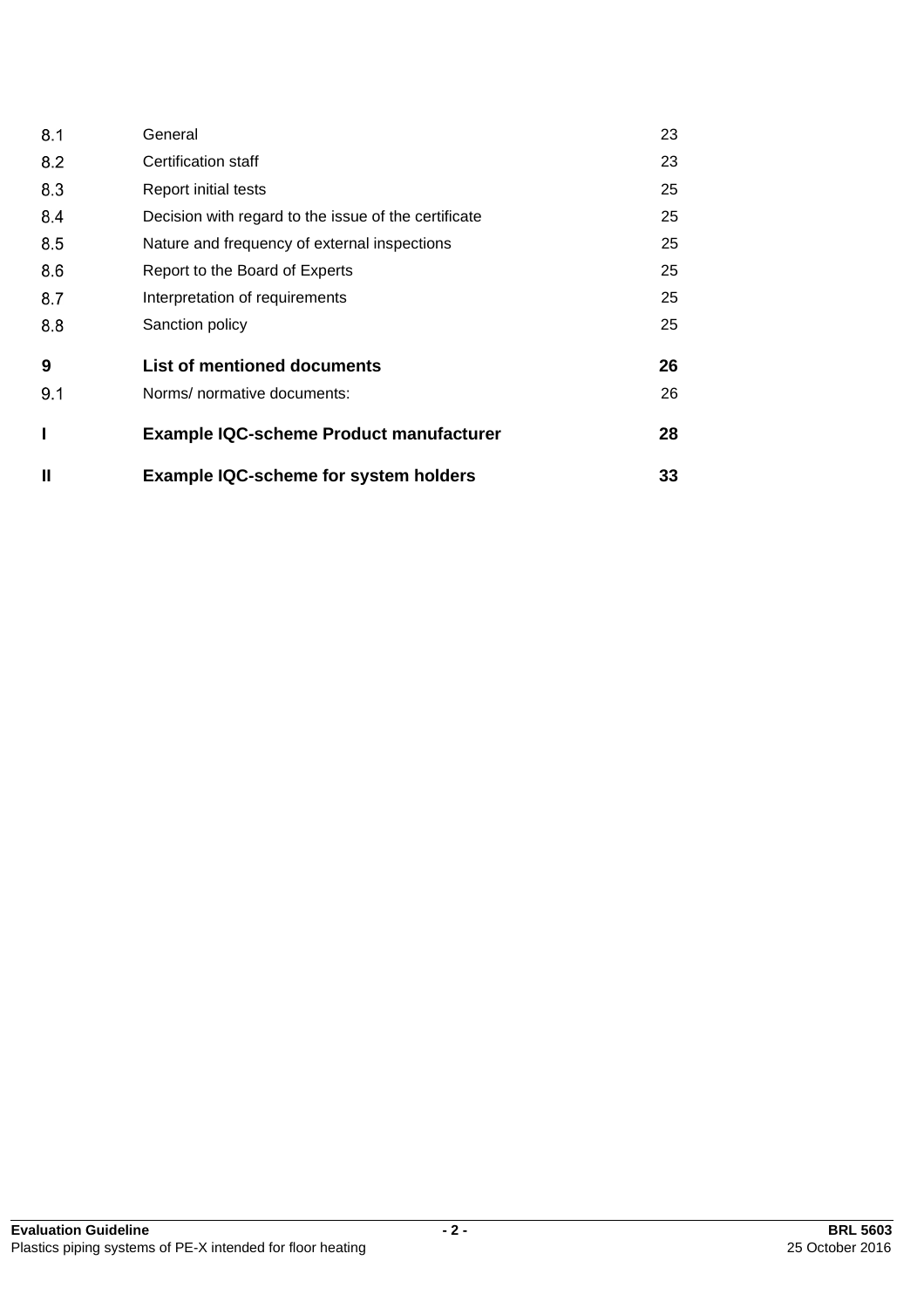# **1 Introduction**

#### $1.1$ **General**

The requirements embodied in this evaluation guideline (BRL) shall be employed by certification institutes, that are accredited by the Dutch Accreditation Council (RvA) and which have a license agreement with Stichting KOMO, when dealing with applications for the issue or maintenance of a (technical approval-with-)product certificate for plastics piping systems of PE-X intended for floor heating.

The technical field of this evaluation guideline is: F2 piping systems.

Besides the requirements embodied in this evaluation guideline, certification institutes impose additional requirements in the sense of requirements with regard to general procedures for certification as laid down in the general certification regulations of the respective certification body.

This evaluation guideline replaces BRL 5603 dated 01 June 2008.

(Technical approval-with-)product certificates issued on the basis of that evaluation guideline and the alteration sheet lose their validity at most after one year after binding declaration.

During the execution of certification activities, the certification bodies have to fulfil the requirements as laid down in the chapter 'Requirements imposed on the certification body'.

#### **Field of application**

The products are intended to be applied in piping systems for hot water distribution for floor heating at a design pressure

(= maximum operating pressure) of 6 bar (7 bar absolute or 6 bar overpressure), or 4 bar (5 bar absolute or 4 bar overpressure) under the conditions mentioned in table 1.

Remark:

Each pressure mentioned in this evaluation guideline is defined as overpressure. (So, with "6 bar" a "6 bar overpressure" is meant).

|                                                                                       | Temperature [°C] | Lifetime  | Overall service<br>coefficient |  |
|---------------------------------------------------------------------------------------|------------------|-----------|--------------------------------|--|
| $\mathsf{T}_{\mathsf{cold}}$                                                          | 20               | 2,5 years | 1,25                           |  |
| Tdesign                                                                               | 40               | 20 years  | 1,5                            |  |
|                                                                                       |                  |           |                                |  |
|                                                                                       | 60               | 25 years  |                                |  |
| $\mathsf{T}_{\mathsf{max}}$                                                           | 70               | 2,5 years | 1,3                            |  |
| malfunction                                                                           | 100              | 100 hours | 1,0                            |  |
| Remark: the mentioned temperature profile is in accordance with class 4 of ISO 10508. |                  |           |                                |  |

#### Table 1 – Temperature profile during 50 years

# **Relation to European Regulation construction products (CPR, EU 305/2011)**

On the products belonging to the range of this evaluation guideline, no harmonized European standard is applicable.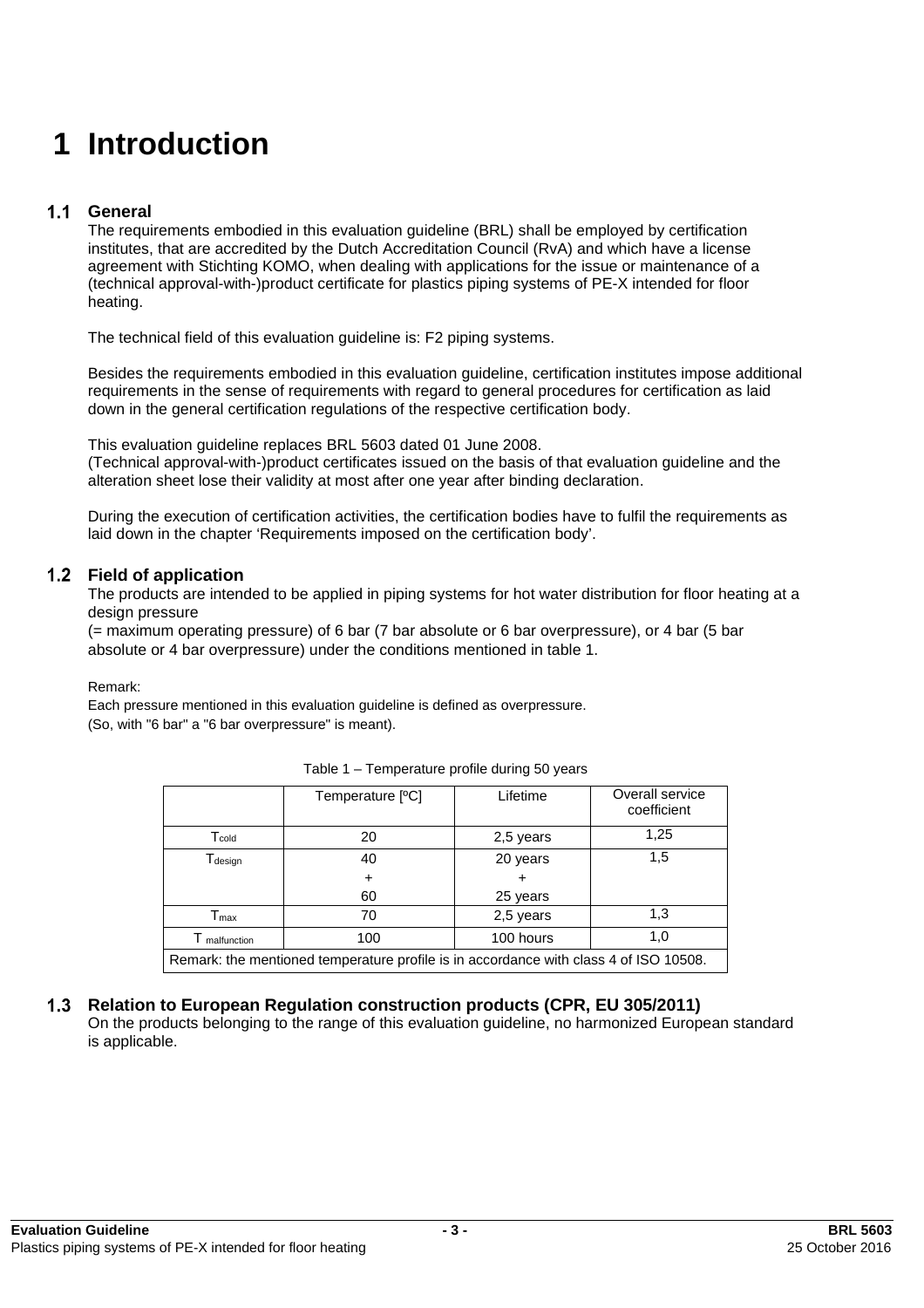# **Acceptance of test reports delivered by the supplier**

If the supplier submits reports from research bodies or laboratories to show that the requirements of the evaluation guideline are met, then these reports have to be prepared by a body meeting the prevailing accreditation standard, i.e.:

- NEN-EN-ISO/IEC 17020 for inspection bodies;
- NEN-EN ISO/IEC 17021-1 for certification bodies certifying systems;
- NEN-EN-ISO/IEC 17024 for certification bodies certifying persons;
- NEN-EN-ISO/IEC 17025 for laboratories;
- NEN-EN-ISO/IEC 17065 for certification bodies certifying products.

#### **Explanation**

NEN-EN-ISO/IEC 17021-1 is published on 1 juli 2015 and will replace NEN-EN-ISO/IEC 17021. A transition period of 2 years is in place.

The body is deemed to meet these criteria if an accreditation certificate can be submitted which has been issued by the Dutch Accreditation Council (RvA) or an accreditation body with which the Dutch Accreditation Council has concluded a mutual acceptance agreement.

This accreditation should relate to the tests required for this evaluation guideline. If no accreditation certificate can be submitted, the certification body shall verify whether the accreditation standard has been met or repeat the tests concerned either self or by a third party.

#### **(Technical approval-with-)product certificate**

Based on the KOMO-systematic in appliance to this (technical approval-with-)product certificate, a KOMO®;

- Technical approval-with-product certificate for the piping system is issued. In the technical approval-with-product certificate products with their dimensions, material type and color, which are a part of the system, are listed, which comply to the requirements as stated in chapter 4, 5 and 6 of this evaluation guideline.
- Product certificate for the fittings and/ or pipes for the technical approval-with-product certificate in question. In the product certificate products with their dimensions, material type and color, are listed which comply to the requirements as listed in chapter 5 and 6 of this evaluation guideline.

#### On the website of the KOMO foundation [\(www.komo.nl\)](http://www.komo.nl) the models

(technical approval-with-)product certificates are listed, which are applicable for this evaluation guideline. The (technical approval-with-)product certificate which will be issued is to be in accordance to this.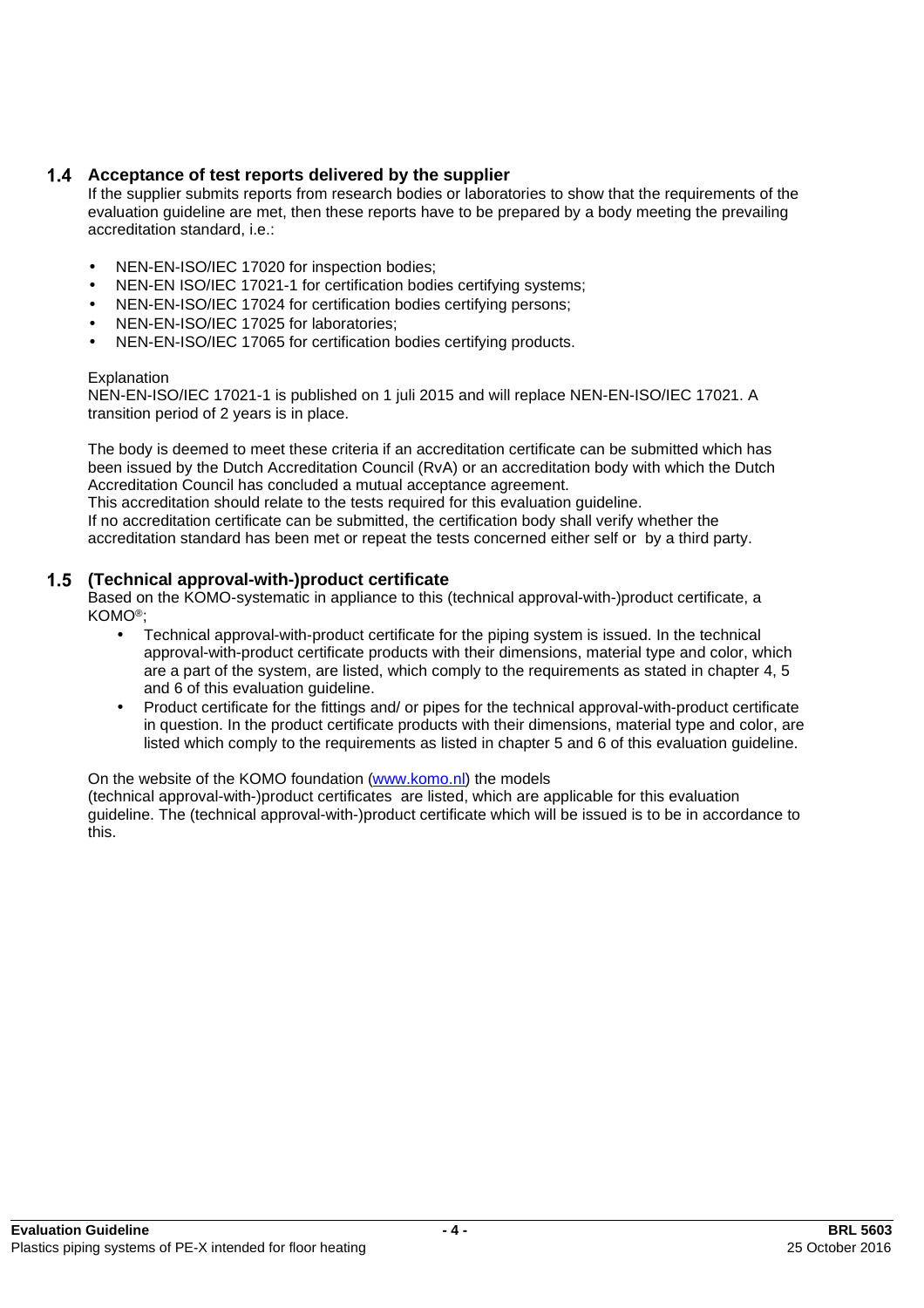# **2 Terminology**

For definitions in coherence to certification, one is referred to the website of the KOMO foundation ([www.komo.nl](http://www.komo.nl)) and the regulations of the certifying body.

#### **General definitions**

#### *2.1.1 Flexible piping system*

A piping system in which possible bends in the pipe can be made without any mechanical means and in which the pipe is not deformed due to the possible bends.

#### *2.1.2 IQC-scheme*

A description of the quality inspections carried out by the manufacturer as part of this quality system.

#### *2.1.3 Manifolds*

An apparatus by which an incoming water flow is divided (adjustable) over several outlets.

#### *2.1.4 Mechanical joints*

A connection between a pipe and a fitting, made by means of pressing a ring or case over the outside diameter of the pipe, with or without extra sealing elements and possibly making use of a supporting ring in the pipe, according NEN-EN-ISO 6708.

#### *2.1.5 Supplier*

The party responsible for ensuring that the design of products continuously fulfils the requirements of this evaluation guideline.

#### *2.1.6 Piping system*

The total of pipes, protection pipes, fittings, bends, expansion pieces, valves and other piping components.

#### *2.1.7 Rigid piping system*

A piping system in which possible bends in the pipe has to be made by mechanical means.

#### **Geometrical terminology and definitions**

#### *2.2.1 Calculated pipe value (Scalc)*

Value for a specific pipe calculated according to the following equation, rounded up to the nearest 0,1 mm.

$$
S_{calc} = \frac{d_n - e_n}{2 \times e_n}
$$

In which:

 $d_n$  = the nominal outside diameter in millimeters;

 $e_n$  = the nominal wall thickness expressed in millimeters.

#### *2.2.2 Inside diameter (at any point) (di)*

Measured inside diameter at any point, rounded up to the nearest 0,1 mm.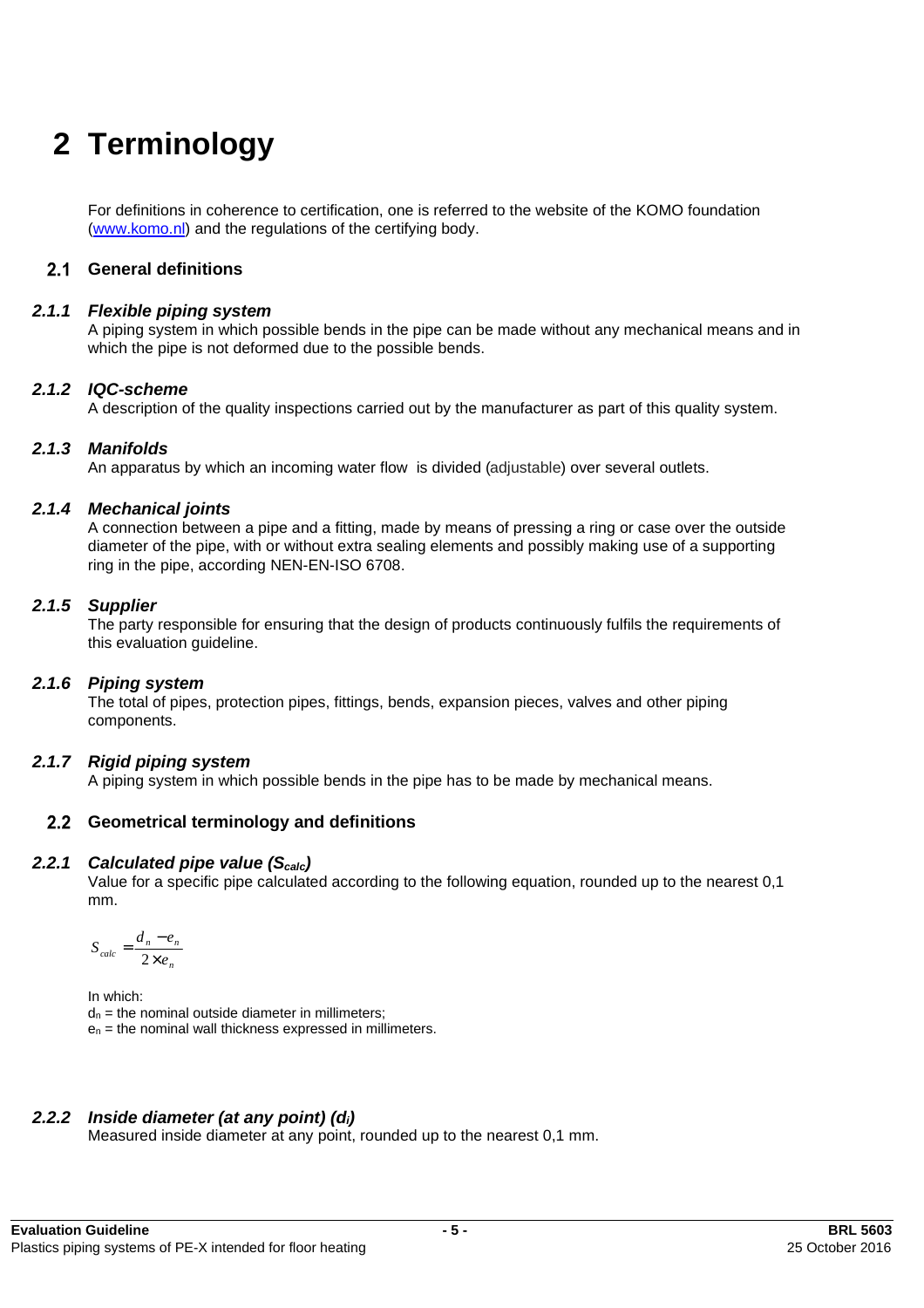### *2.2.3 Maximum calculated pipe value (Scalc,max)*

The maximum value of the calculated S value for a specific application class. The lowest value of:

 or (p 1MPa) σ D 20 = D D p σ

In which:  $\sigma_D$  = the design pressure after 50 years in MP applicable for a class 5 material.  $\sigma_{20}$  = the design pressure at 20 °C after 50 years in MPa  $P_D$  = the design pressure in MPa

### *2.2.4 Maximum mean outside diameter (dem, max)*

Maximum value for the mean outside diameter as specified for a given nominal size.

#### *2.2.5 Maximum wall thickness (emax)*

Maximum wall thickness around the circumference of a component, as specified.

### *2.2.6 Mean outside diameter (dem)*

Measured outside circumference of a pipe or spigot end of a fitting in any cross section divided by π (=3,142), rounded up to the nearest 0,1 mm.

### *2.2.7 Minimum mean outside diameter (dem, min)*

Minimum value for the mean outside diameter as specified for a given nominal size.

#### *2.2.8 Minimum wall thickness (emin)*

Minimum wall thickness around the circumference of a component, as specified.

#### *2.2.9 Nominal outside diameter (dn)*

Specified outside diameter, in millimeters, assigned to a nomial size DN/OD.

#### *2.2.10 Nominal size (DN)*

Numerical designation of the size of a component, which is a convenient round number, approximately equal to the manufacturing dimensions in millimeters (mm).

#### *2.2.11 Nominal wall thickness (en)*

Numerical designation of the wall thickness of a component, approximately equal to the manufacturing dimension in millimetres (mm).

#### *2.2.12 Outside diameter (at any point) (de)*

Measured outside diameter through its cross section at any point of a pipe or spigot end of a fitting, rounded up to the nearest 0,1 mm.

# *2.2.13 Out-of-roundness (ovality)*

Difference between the measured maximum outside diameter and the measured minimum outside diameter in the same cross-sectional plane of a pipe or spigot end of a fitting, or the difference between the measured maximum inside diameter and the measured minimum inside diameter in the same crosssectional plane of a socket.

#### *2.2.14 Pipe series (S)*

Dimensionless number for pipe designation conforming to ISO 4065.

#### *2.2.15 Tolerance*

Permitted variation of the specified value of a parameter, expressed as the difference between the permitted maximum and the permitted minimum value.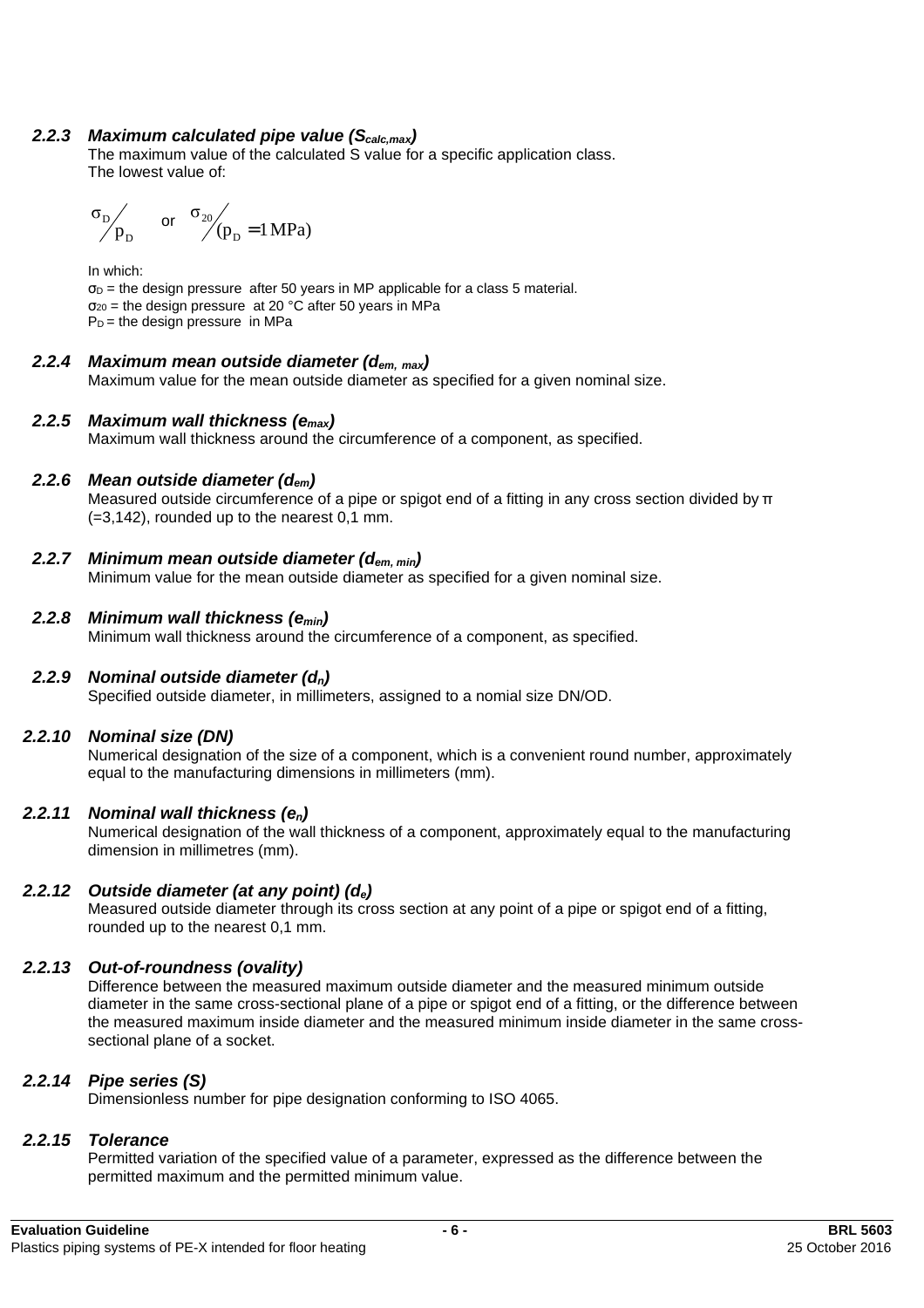### *2.2.16 Wall thickness (at any point) (e)*

Measured wall thickness at any point around the circumference of a component, rounded up to the nearest 0,1 mm.

#### **Terms and definitions related to service conditions**

#### *2.3.1 Cold-water temperature (Tcold)*

The temperature of the cold water with a maximum of 25 °C. For the calculation of the design pressure applications a water temperature of 20 °C is issued.

### *2.3.2 Design pressure (p<sub>D</sub>).*

The allowable pressure in the piping system that, during continuous use, during 50 years may occur.

#### *2.3.3 Hydrostatic tension s*

Stress in the circumferences direction of the pipe wall caused by internal water pressure. This stress is deduced from the internal pressure according to the following formula:

$$
s = p \times \frac{(d_{em} - e_{\min})}{20 \times e_{\min}}
$$

In which:

 $\sigma$  = the stress in the circumference direction of the pipe wall in MPa

 $p =$  the internal pressure in bar;

 $d_{em}$  = the mean outside diameter of the pipe in mm;

emin = de minimum wall thickness of the pipe in mm.

### *2.3.4 Operating temperature (Toperation)*

The temperature of the water to be conveyed depending on the service conditions for which the system has been designed for.

# *2.3.5 Overall service (design)coefficient (C)*

Overall coefficient with a value greater than or equal to 1,, which takes into consideration service conditions as well as properties of the components of a piping system other than those represented in the lower confidence limit, LPL.

# *2.3.6 Lifetime*

The time during which the piping system has to function with a certain operating temperature.

# *2.3.7 LPL*

The lower confidence level. A statistical unit representing the point above which 97,5 % of all values are found.

#### *2.3.8 Malfunction temperature (Tmal)*

Highest temperature of the water to be conveyed depending on unintended conditions (i.e. exceeding of control limits) for which the system has been designed for, occurring for short periods only (max. 100 hours in 50 years).

#### *2.3.9 Maximum design temperature (Tmax)*

Highest temperature of the water to be conveyed depending on the service conditions for which the system has been designed for, occurring for a short period only.

#### *2.3.10 Reference line*

By a group of experts determined minimum long-term strength hoopstress for a specific material.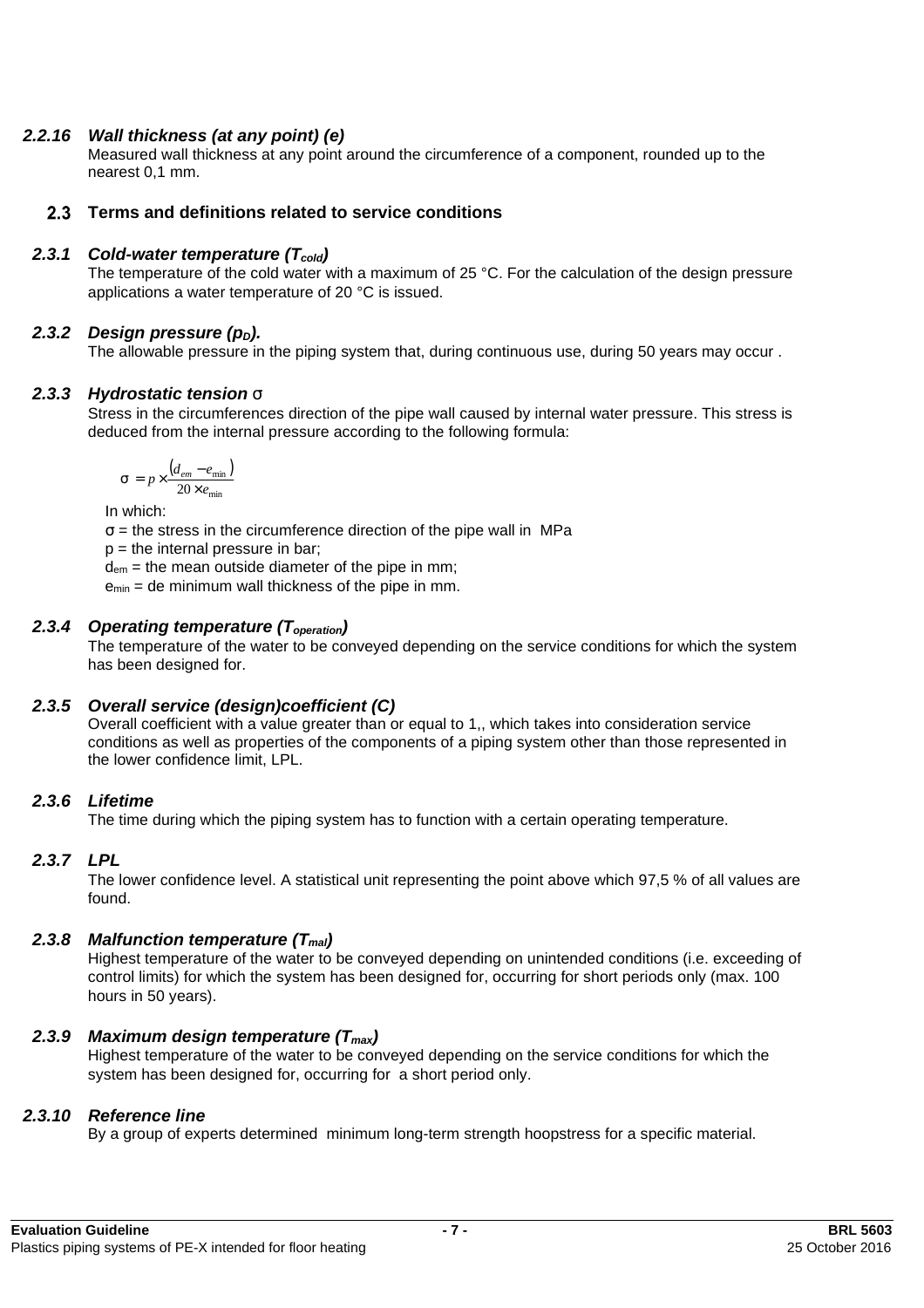### *2.3.11 Temperature profile*

The most frequently appearing temperatures that during 50 years occur during a certain time.

### *2.3.12 s<sup>D</sup>*

The design stress in MPa, applicable for a material with a class 3 temperature profile according to table 1.

### *2.3.13 sLPL*

An unit expressed in wall stress, that represents the value of the 97,5% lower confidence level of the predicted stress for a single value at a temperature T and a time t.

# *2.3.14 sLTHS*

An unit expressed in wall stress, that represents the value of 50% lower confidence interval of the predicted stress for a single value at a temperature T and a time t.

### *2.3.15 s<sup>T</sup>*

The stress in MPa, applied to a test piece for a certain temperature and time.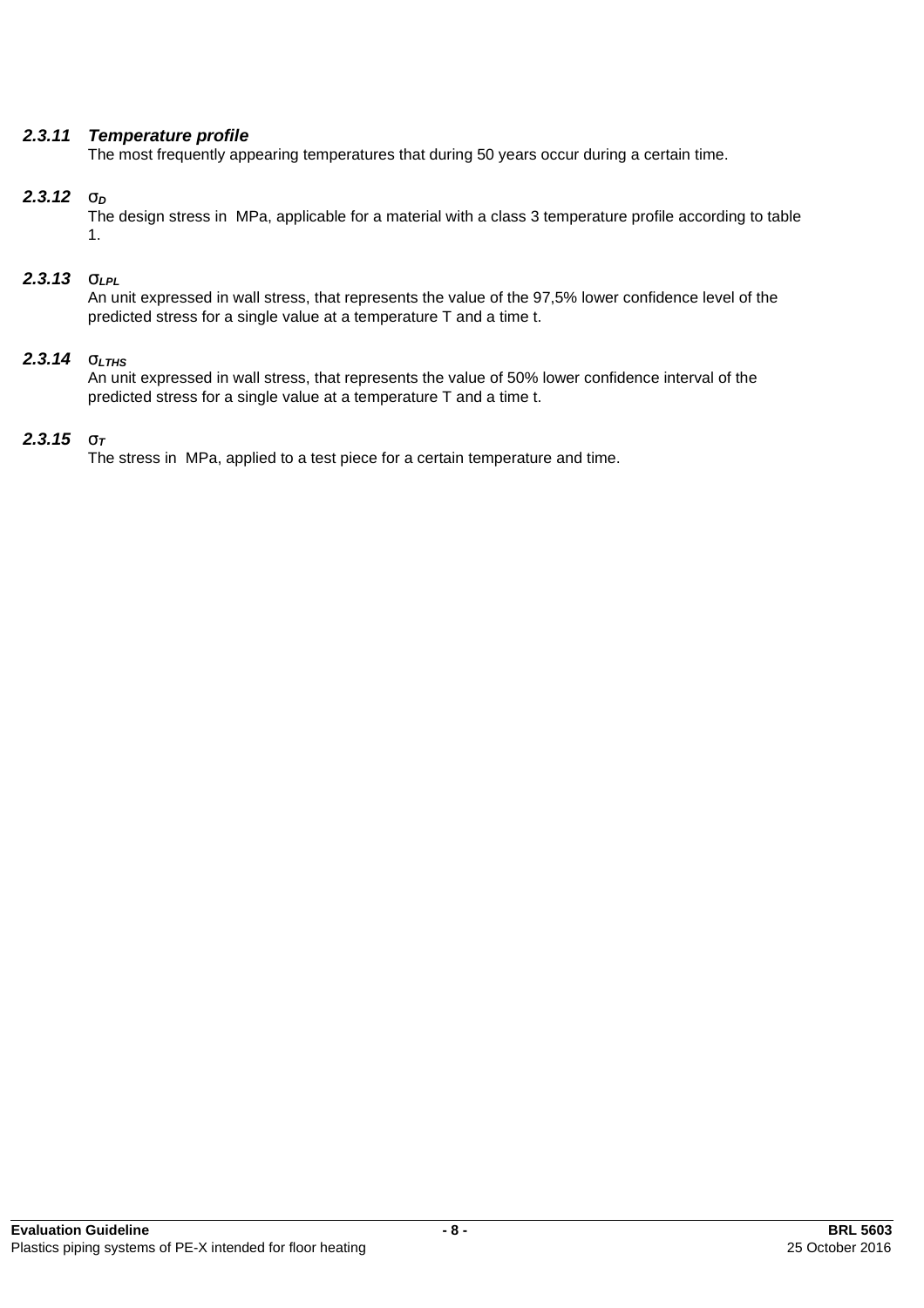# **2.4 Symbols**

| С                      | service (design) coefficient                                         |
|------------------------|----------------------------------------------------------------------|
| $d_e$                  | outside diameter (at any point)                                      |
| $d_{em}$               | mean outside diameter                                                |
| $d_{em,min}$           | minimum mean outside diameter                                        |
| dem, max               | maximum mean outside diameter                                        |
| $d_n$                  | nominal diameter                                                     |
| e                      | wall thickness at any point                                          |
| e <sub>max</sub>       | maximum wall thickness at any point                                  |
| <b>e</b> min           | minimum wall thickness at any point                                  |
| $e_{n}$                | nominal wall thickness                                               |
| F                      | force                                                                |
| p                      | pressure                                                             |
| p <sub>D</sub>         | design pressure                                                      |
| Scalc                  | calculated S-value                                                   |
| S <sub>calc,max</sub>  | maximum calculated S-value                                           |
| т                      | temperature                                                          |
| $T_{\text{cold}}$      | cold-water temperature                                               |
| Toperation             | operating temperature                                                |
| $T_{\text{mal}}$       | malfunction temperature                                              |
| $T_{\text{max}}$       | maximum design temperature                                           |
| t                      | time                                                                 |
| σ                      | hydrostatic stress                                                   |
| $\sigma_{\text{cold}}$ | design stress at 20 °C                                               |
| σD                     | design stress                                                        |
| $\sigma_{\rm DF}$      | design stress of the plastics fitting material                       |
| $\sigma_{DP}$          | design stress of the plastics pipe material                          |
| σF                     | hydrostatic stress value of the plastics fitting material            |
| $\sigma_{P}$           | hydrostatic stress value of the plastics pipe material               |
| $\sigma_{LPL}$         | lower confidence interval of the long-term strength                  |
| <b>OLTHS</b>           | hydrostatische stress at the lower confidence interval of 50% bij de |
|                        | betrouwbaarheidsinterval van 50%                                     |

# **Abbreviations**

| CI.        | Certification Institute                    |
|------------|--------------------------------------------|
| <b>CPR</b> | <b>Construction Products Regulation</b>    |
| DN         | nominal size                               |
| DN/OD      | nominal size related to outside diameter   |
| LPL        | lower confidence interval                  |
| <b>MFR</b> | melt flow rate                             |
| PE-MDX     | Crosslinked polyethylene of medium density |
| PE-X       | Crosslinked polyethylene (of high density) |
| PE-Xa      | PE-X crosslinked with peroxide             |
| PE-Xh      | PE-X crosslinked with silan                |
| $PE-Xc$    | PE-X crosslinked with electron beam        |
| PE-Xd      | PE-X crosslinked with azonitril            |
|            | S-value                                    |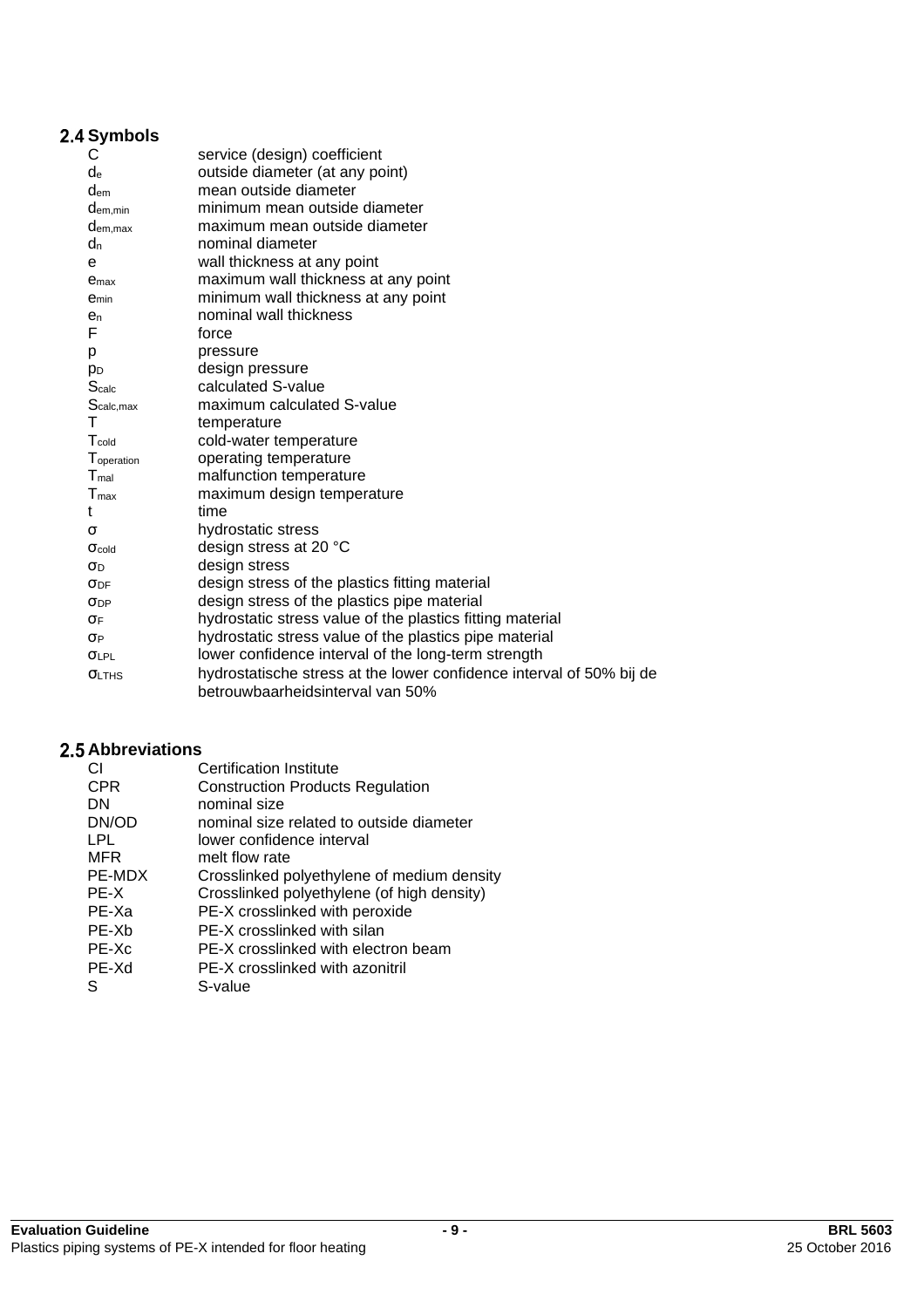# **3 Procedure for obtaining a (technical approvalwith-)product certificate**

# **Initial investigation**

### *3.1.1 Technical approval-with-product certificate*

For the purpose of obtaining the KOMO technical approval-with-product certificate the certification institute will perform an investigation. The certification institute shall determine that the applicant is able to continuously manufacture products which meet the requirements in this guideline. The initial investigations consist of:

- Assessment if the internal quality system of the applicant meets the requirements of chapter 6 of this quideline.
- Determination and assessment of the performance in the application of the specified piping system and ascertain if the requirements of chapter 4 of this guideline are met.
- Assessment of the by the applicant provided or to provide documents in relation to the internal quality assurance to check if the with the products assembled piping system meets the performance requirements as laid down in this guideline.
- Assessment of the processing instructions and the terms of the application.

### *3.1.2 Product certificate*

For the purpose of obtaining the KOMO product certificate the certification institute will perform an investigation. The certification institute shall determine that the applicant is able to continuously manufacture products which meet the requirements in this guideline. The initial investigations consist of:

- Assessment if the internal quality system of the applicant meets the requirements of chapter 6 of this guideline.
- Inspection of the production and the finished product to determine if the product meets the requirements in chapter 5 of this guideline.
- Determination of the product characteristics (of the constituent products) as laid down in the guideline.

#### **Issue of the (technical approval-with-)product certificate**

After completion of the initial investigation, the results are presented to the decision-maker. The decision-maker evaluates the results and determines whether the (technical approval-with-)product certificate can be issued or whether additional information and/or investigations are required in order to be able to issue the (technical approval-with-)product certificate.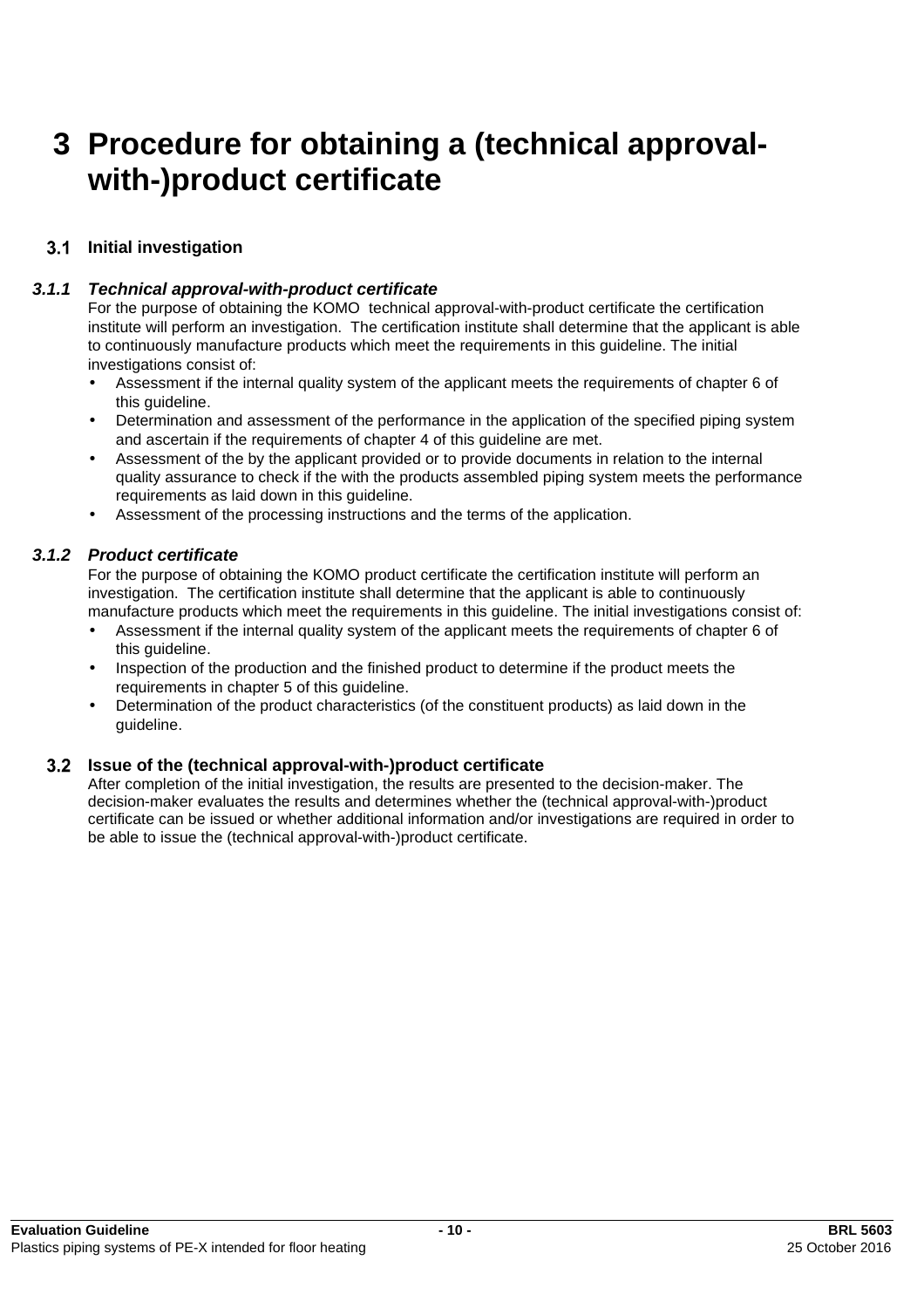# **4 Performances in its application**

#### $4.1$ **General**

In this chapter the performance requirements imposed on the plastics piping systems of PE-X intended for floor heating in its application are included, as well as the determination methods in order to be able to determine whether the requirements in the application are fulfilled. At setting the requirements the uncertainties of the measurements are taken into account. This implies that drawing conclusions whether requirements are fulfilled these uncertainties do not need to be weighted anymore.

### **Performance requirements**

- The system needs to be adequately resistant to oxygen permeability
- All joints need to be leak proof and sufficiently tight to endure external influences.
- All parts of the system are required to be designed to have a life expectancy of 50 years at a temperature profile in accordance to class 4 from NEN-ISO 10508, at an operating pressure of 4 bar or 6 bar.

#### **Determination methods piping system**

#### *4.3.1 General*

The joints in the piping system have to be tested with regard to their proper functioning in accordance to table 2. In this chapter all joint tests required for the joint system are included.

The combination of a (possible) rubber seal, pipe, (possible) supporting insert and clamp construction in the fitting have to be tested with regard to the aspects as mentioned in table 2.

#### *4.3.2 Tightness and strength of the joints*

After testing in accordance with table 2, the pipe ends shall show no damage. If not stated otherwise, the testing temperature is  $(23 \pm 2)$  °C.

#### *4.3.3 Installation instructions*

The supplier shall provide installation instructions. The instruction shall be in the Dutch language and must contain at minimum specific information for construction of the joints. Also information must be given with regard to storage, transport and processing temperature.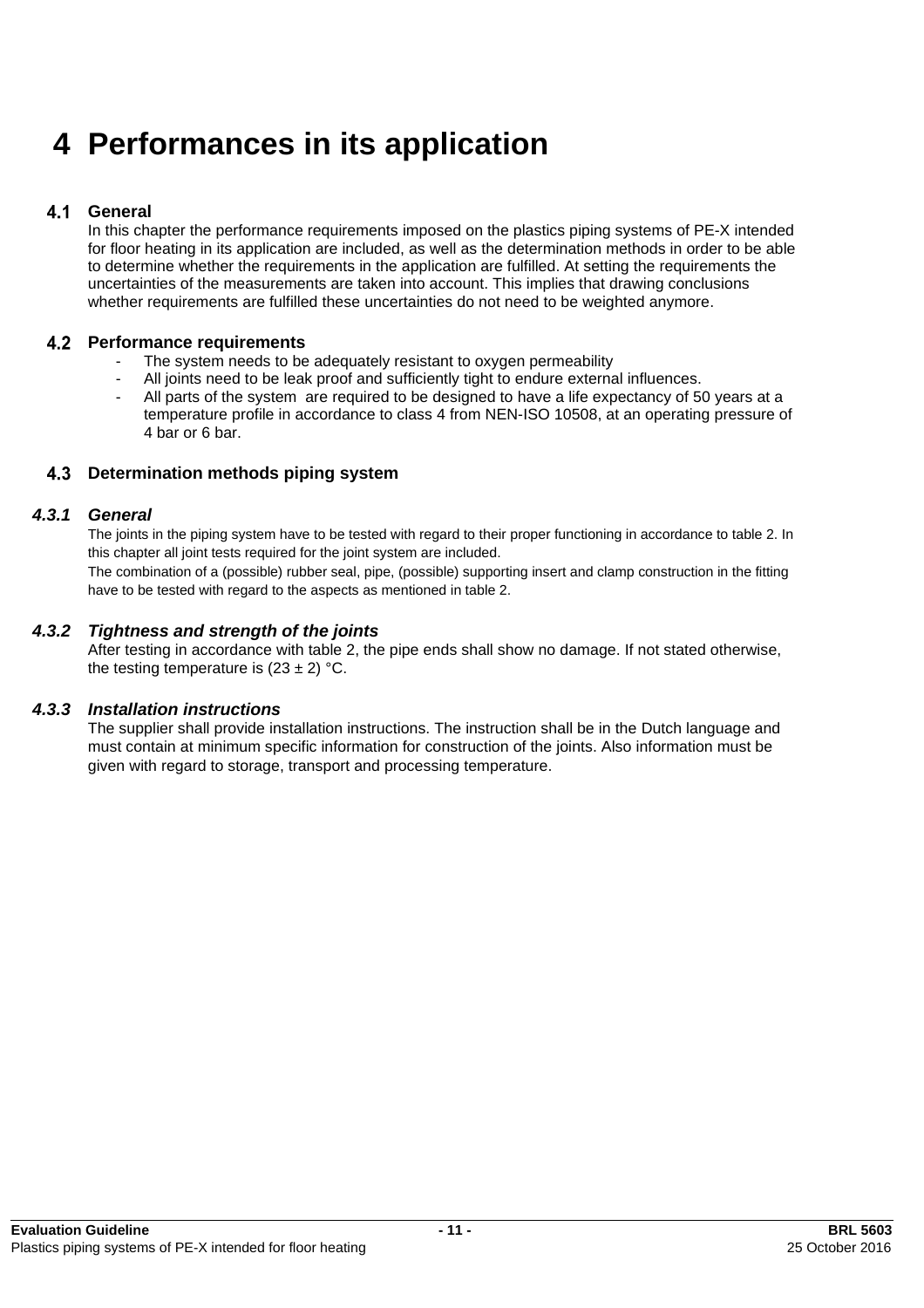| <b>Aspect</b>                                                                                                                                                  | <b>Requirements</b>      |                                                         |                           | <b>Test parameters</b>                           |                      | <b>Test method</b> |
|----------------------------------------------------------------------------------------------------------------------------------------------------------------|--------------------------|---------------------------------------------------------|---------------------------|--------------------------------------------------|----------------------|--------------------|
| Resistance of                                                                                                                                                  | no leakage               | 5000 cycles                                             |                           |                                                  | <b>NEN-EN 12293</b>  |                    |
| mounted assemblies                                                                                                                                             |                          |                                                         | $T_{max} = (80 \pm 2)$ °C |                                                  |                      |                    |
| to temperature                                                                                                                                                 |                          |                                                         | $T_{min} = (20 \pm 2)$ °C |                                                  |                      |                    |
| cycling                                                                                                                                                        |                          |                                                         |                           | $t_{\text{cyclus}} = 30 \text{ min}^{-1}$        |                      |                    |
|                                                                                                                                                                |                          |                                                         |                           | P <sub>D</sub> esign(bar)                        |                      |                    |
|                                                                                                                                                                |                          |                                                         |                           | Pre-stress = $1,8$ MPa                           |                      |                    |
|                                                                                                                                                                |                          |                                                         |                           | One test piece                                   |                      |                    |
| Resistance to pull-                                                                                                                                            | no separation of pipe    |                                                         | $t = (60 \pm 1)$ min.     |                                                  |                      | NEN-EN-ISO 3501    |
| out under constant                                                                                                                                             | and fitting              |                                                         |                           | 3 test pieces                                    |                      |                    |
| longitudinal force                                                                                                                                             | no scratches or          |                                                         |                           | $F = 1.5 \times \pi/4 \times D_n^2 \times 1$ (N) |                      |                    |
|                                                                                                                                                                | breakage                 |                                                         |                           | $D_n$ in mm                                      |                      |                    |
|                                                                                                                                                                | within the               |                                                         |                           |                                                  |                      |                    |
|                                                                                                                                                                | distance d               |                                                         |                           |                                                  |                      |                    |
|                                                                                                                                                                | $($ = diameter of        |                                                         |                           |                                                  |                      |                    |
|                                                                                                                                                                | the pie) on the pipe     |                                                         |                           |                                                  |                      |                    |
|                                                                                                                                                                | and fitting              |                                                         |                           |                                                  |                      |                    |
| Leaktightness under                                                                                                                                            | $\Delta p \leq 0.05$ bar | $t = (60 \pm 1)$ min.                                   |                           |                                                  | <b>NEN-EN 12294</b>  |                    |
| vacuum                                                                                                                                                         |                          | 3 test pieces                                           |                           |                                                  |                      |                    |
|                                                                                                                                                                |                          | $p = -0.8$ bar                                          |                           |                                                  |                      |                    |
| Leaktightness under<br>internal pressure of                                                                                                                    | no leakage               |                                                         | $t = (60 \pm 1)$ min.     |                                                  |                      | NEN-EN-ISO 3503    |
| assemblies                                                                                                                                                     |                          | 3 test pieces                                           |                           |                                                  |                      |                    |
| subjected to bending                                                                                                                                           |                          |                                                         |                           | Test pressure                                    |                      |                    |
| $(\varnothing > 32$ mm)                                                                                                                                        |                          | (bar)<br>PE-MDX <sup>2)</sup>                           |                           |                                                  |                      |                    |
|                                                                                                                                                                |                          |                                                         |                           | $PE-X$ <sup>2)</sup>                             |                      |                    |
|                                                                                                                                                                |                          | p <sub>D</sub> 4 bar                                    | p <sub>D</sub> 6 bar      | p <sub>D</sub> 4 bar                             | p <sub>D</sub> 6 bar |                    |
|                                                                                                                                                                |                          | 15,0                                                    | 18,6                      | 15,8                                             | 18, .0               |                    |
| Resistance to inner                                                                                                                                            | no leakage               |                                                         |                           | $t = 1000$ h.                                    |                      | NEN-EN-ISO         |
| water pressure                                                                                                                                                 |                          | $T = 80^{\circ}$ C                                      |                           |                                                  | 1167-1               |                    |
| (strength joints)                                                                                                                                              |                          | Minimum of 3 test pieces                                |                           |                                                  |                      |                    |
|                                                                                                                                                                |                          | Test pressure                                           |                           |                                                  |                      |                    |
|                                                                                                                                                                |                          | (bar)<br>$PE-MDX$ <sup>2)</sup><br>$PE-X$ <sup>2)</sup> |                           |                                                  |                      |                    |
|                                                                                                                                                                |                          |                                                         |                           |                                                  |                      |                    |
|                                                                                                                                                                |                          | p <sub>D</sub> 4 bar                                    | p <sub>D</sub> 6 bar      | p <sub>D</sub> 4 bar                             | p <sub>D</sub> 6 bar |                    |
|                                                                                                                                                                |                          | 6,2                                                     | 7,7                       | 6,9                                              | 7,8                  |                    |
| <sup>1)</sup> t <sub>cyclus</sub> = t <sub>Tmax +</sub> t <sub>Tmin</sub> (= $15^{+1}_{0}$ + $15^{+1}_{0}$ = $30^{+2}_{0}$ ) minutes. Total time = 2500 hours) |                          |                                                         |                           |                                                  |                      |                    |
| <sup>2)</sup> For design stress see sub-paragraph 5.2.2.                                                                                                       |                          |                                                         |                           |                                                  |                      |                    |

Table 2 - Tightness and strength of the pipe joints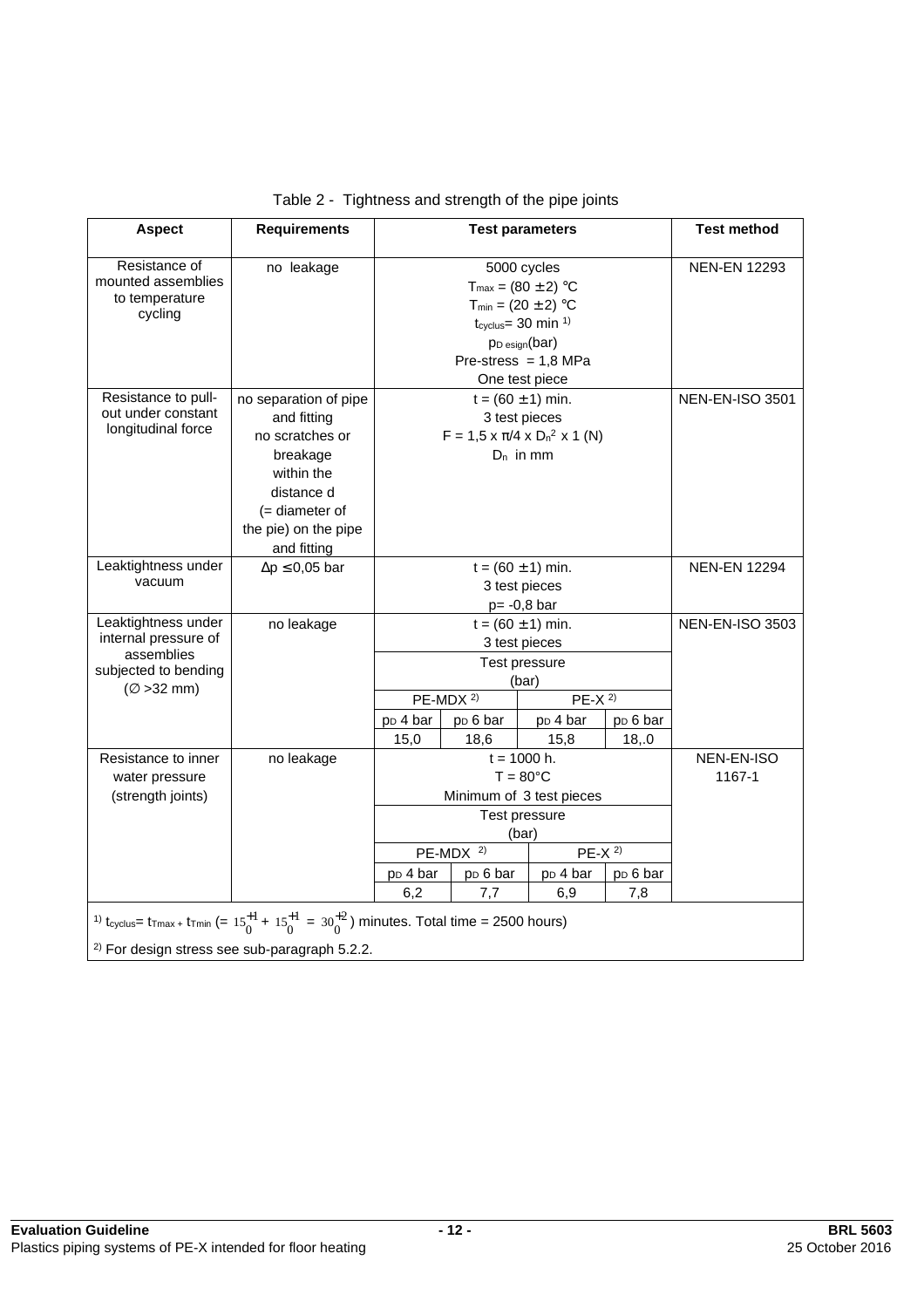# **5 Product requirements and determination methods**

In this chapter the product requirements are listed which de compounded products needs to meet, as well as the testing methods to determine these are met. At setting the requirements the uncertainties of the measurements are taken into account. This implies that drawing conclusions whether requirements are fulfilled these uncertainties do not need to be weighted anymore.

### **Fittings**

Distributers (fittings with more than 2 outlets) can be part of a piping system, in which case will have to comply to the demands stated in this chapter.

#### *5.1.1 Plastic fittings*

The plastic fittings have to fulfil the requirements as listed in table 3.

|                                                          | IOC <sup>1</sup>                                                                                                                 |                          |                            | Information producer                                                  |
|----------------------------------------------------------|----------------------------------------------------------------------------------------------------------------------------------|--------------------------|----------------------------|-----------------------------------------------------------------------|
|                                                          |                                                                                                                                  |                          |                            |                                                                       |
| - at 20 °C<br>- at 95 °C<br>- at 110 °C                  | hydraulic pressure <sup>2)</sup><br>- between 60 °C and 80 °C                                                                    | Resistance to internal   |                            | <b>NEN-EN-ISO 1167-1</b><br>with the aid of<br><b>NEN-EN-ISO 9080</b> |
| Flawlessness                                             |                                                                                                                                  | Visual<br>assessment     |                            |                                                                       |
| Construction drawings                                    |                                                                                                                                  |                          |                            | NEN-EN-ISO 3126                                                       |
|                                                          | <b>BRL 2013</b>                                                                                                                  |                          |                            | <b>BRL 2013</b>                                                       |
|                                                          | Degree of cross linking                                                                                                          |                          |                            | <b>NEN-EN-ISO 10147</b>                                               |
| Mass 2,16 kg<br>Temperature 230 °C<br>Test period 10 min |                                                                                                                                  | NEN-EN-ISO 1133-1        |                            |                                                                       |
| Mass 2,16 kg<br>Temperature 190 °C<br>Test period 10 min |                                                                                                                                  | <b>NEN-EN-ISO 1133-1</b> |                            |                                                                       |
|                                                          | Resistance to internal hydraulic pressure <sup>2)</sup><br>At 110 °C<br>Stress is accordance with the long term strength<br>data |                          |                            | <b>NEN-EN-ISO 1167-1</b>                                              |
| In consultation with manufacturer                        |                                                                                                                                  | NEN-EN-ISO 580           |                            |                                                                       |
| $t = 1000 h / T = 80^{\circ}C$                           |                                                                                                                                  |                          |                            | <b>NEN-EN-ISO 1167-1</b>                                              |
| Minimum of 3 test pieces                                 |                                                                                                                                  |                          |                            |                                                                       |
|                                                          |                                                                                                                                  |                          |                            |                                                                       |
|                                                          |                                                                                                                                  |                          |                            |                                                                       |
| p <sub>D</sub> 4 bar                                     | $pD 6$ bar                                                                                                                       | $pD$ 4 bar               | $p_D 6$ bar                |                                                                       |
| 6.2                                                      | 7,7                                                                                                                              |                          | 7,8                        |                                                                       |
|                                                          | <sup>1)</sup> Choice of material is free. The chosen material is listed in the IQC.                                              | $PE-MDX$ <sup>3)</sup>   | Test pressure (bar)<br>6,9 | $PE-X$ <sup>3)</sup>                                                  |

#### Table 3 – Requirements for plastic fittings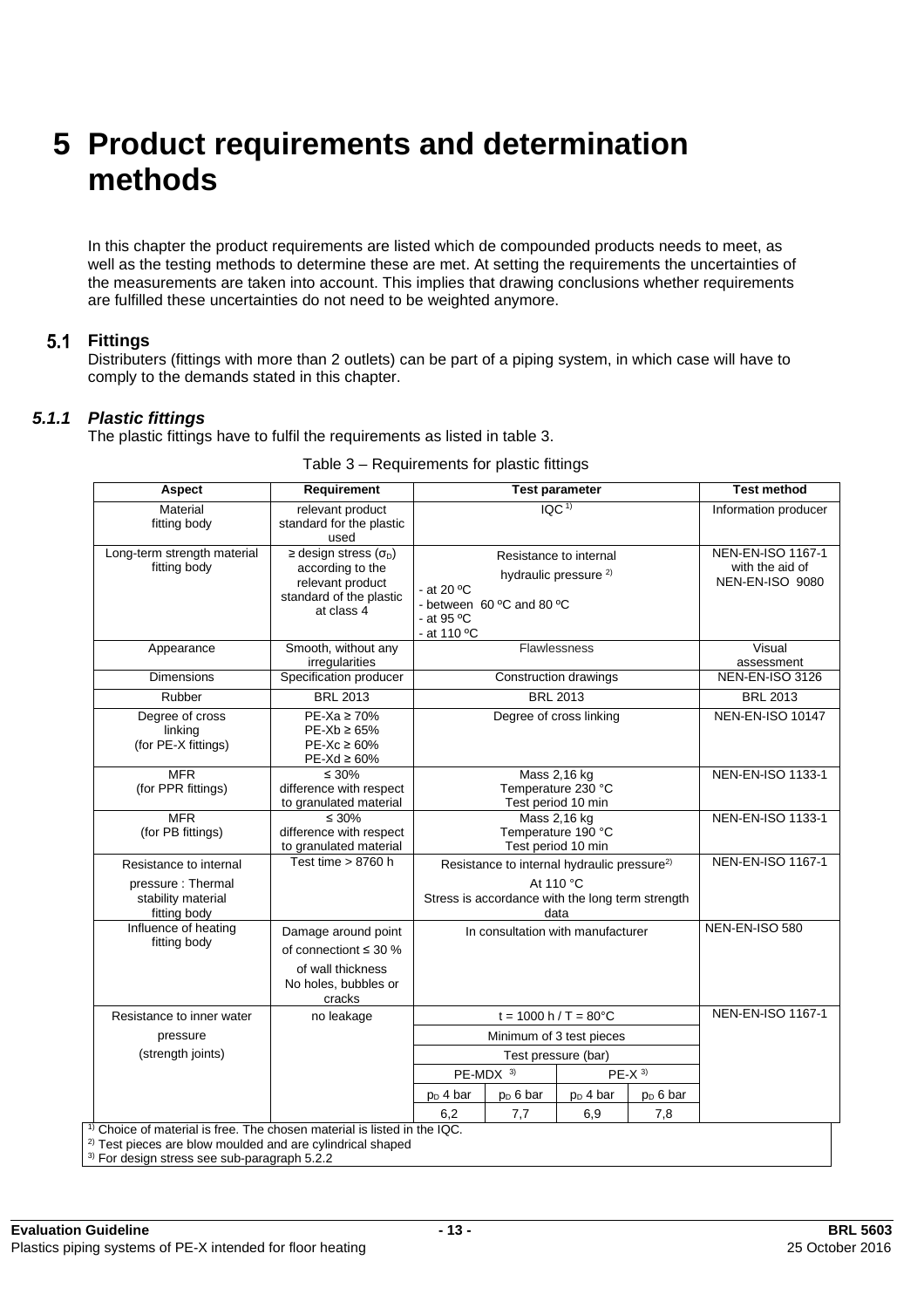# *5.1.2 Metal fittings*

The metal mechanical fittings must fulfil the requirements of table 4.

| <b>Aspect</b>                                                               | <b>Eis</b>           | <b>Test parameter</b>          | <b>Test methode</b> |
|-----------------------------------------------------------------------------|----------------------|--------------------------------|---------------------|
| Material                                                                    | Messing:             | $\overline{IQC}$ <sup>1)</sup> | Information         |
| fitting body                                                                | <b>NEN-EN1254-3</b>  |                                | manufacturer        |
|                                                                             | <b>NEN-EN 1254-6</b> |                                |                     |
|                                                                             | <b>NEN-EN 1254-8</b> |                                |                     |
|                                                                             | RVS:                 |                                |                     |
|                                                                             | <b>NEN-EN 10088</b>  |                                |                     |
|                                                                             | <b>NEN-EN 10283</b>  |                                |                     |
| Rubber                                                                      | <b>BRL 2013</b>      | <b>BRL 2013</b>                | <b>BRL 2013</b>     |
| <b>Dimensions</b>                                                           | <b>NEN-EN1254-3</b>  | Minimum thickness              | NEN-EN-ISO          |
|                                                                             | <b>NEN-EN 1254-6</b> |                                | $228-1$ of          |
|                                                                             | <b>NEN-EN 1254-8</b> |                                | <b>ISO 7-1</b>      |
| Construction                                                                | <b>NEN-EN1254-3</b>  | Construction drawings          | <b>NEN-EN-ISO</b>   |
|                                                                             | <b>NEN-EN 1254-6</b> |                                | 3126                |
|                                                                             | <b>NEN-EN 1254-8</b> |                                |                     |
| Resistance to inner                                                         | No cracks            | Brass:                         | <b>NEN-EN-ISO</b>   |
| water pressure                                                              |                      | <b>NEN-EN1254-3</b>            | 1167-1              |
| (strength fitting body)                                                     |                      | par. 5.1                       |                     |
|                                                                             |                      | <b>NEN-EN 1254-6</b>           |                     |
|                                                                             |                      | Par. 5.1.4                     |                     |
|                                                                             |                      | <b>NEN-EN 1254-8</b>           |                     |
|                                                                             |                      | Par.5.1.1                      |                     |
|                                                                             |                      | <b>Stainless steel:</b>        |                     |
|                                                                             |                      | 25 bar at $(23 + 2) °C$        |                     |
|                                                                             |                      | during 48 hours <sup>2)</sup>  |                     |
| Brass:                                                                      | No cracks            | PH 9,5                         | <b>NEN-ISO 6957</b> |
| Resistance to                                                               |                      |                                |                     |
| stress corrosion                                                            |                      |                                |                     |
| <b>Stainless steel:</b>                                                     | No cracks            | Method A                       | <b>NEN-EN-ISO</b>   |
| Resistance to                                                               |                      |                                | 3651-2              |
| intergranular corrosion                                                     |                      |                                |                     |
| 1)<br>Choice of material is free. The chosen material is listed in the IQC. |                      |                                |                     |
| 2)<br>The most critical wall thickness/ DN ratio is tested.                 |                      |                                |                     |

Table 4 – requirements for metal fittings

#### *5.1.3 Certification mark*

The following marks and indications must be provided on each product and product packaging in a clear, legible and indelible way:

The fittings shall be provided with at least the following marks:

- KOMO of KOMO® word mark (if not possible KOMO on only the smallest packaging);
- manufacturer's name, trade name or logo;
- nominal outside diameter in mm of the connecting pipe;
- production code.

The smallest packaging unit of the fittings must be provided with at least the following information:

- KOMO (or KOMO<sup>®</sup> word mark);
- certificate number of the accompanying technical approval(system)certificate, in accordance with the marking of the connecting pipe;
- manufacturer's name, trade name, system name or logo;
- nominal outside diameter and nominal wall thickness in mm of the connecting pipe;
- material identification in case the fitting body is made of plastics.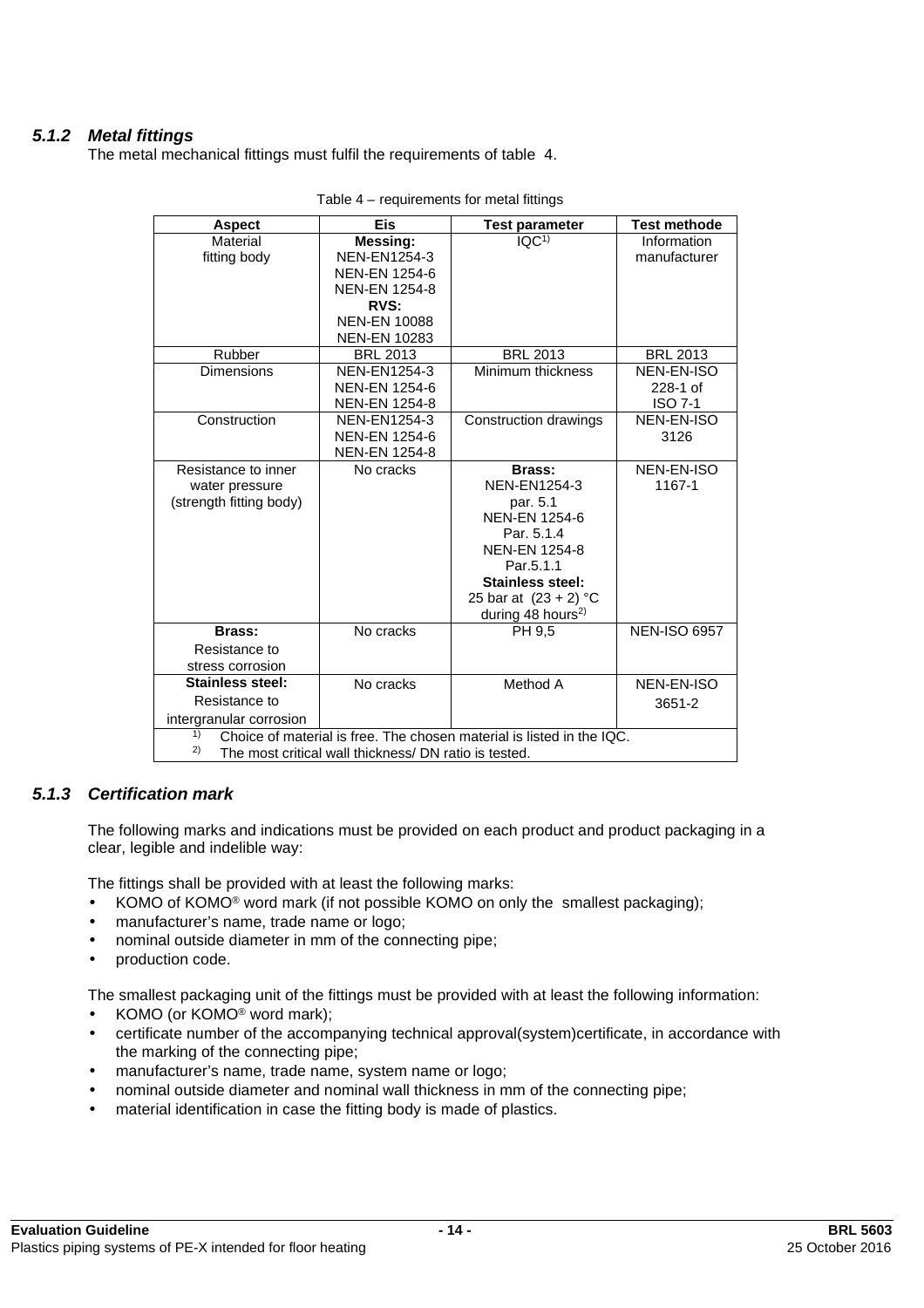# 5.2 Pipes

### *5.2.1 Introduction*

In this chapter the requirements which the pipes have to meet as well as the test methods to determent this, are listed.

### *5.2.2 Classification of the PE-X material*

The PE-MDX material shall be classified according the method described in DIN 4724 and DIN 16894. The PE-X material must fulfil the requirements according to the product standard ISO 15875-2.

The calculated values for  $\sigma_D$  must be higher than or equal to the values in table 5.

| Type PE-X | Design stress $\sigma_D$<br>(N/mm <sup>2</sup> ) |
|-----------|--------------------------------------------------|
| PF-MDX    |                                                  |
| PF-X      |                                                  |

### *5.2.3 Construction of the pipe*

The pipe can be composed of 3 or 5 layers. From inside to outside the following applies: 3-layer pipe:

A PE-X inner layer, an adhesive layer, an oxygen barrier layer.

#### 4-layer pipe:

An extra outer layer of a non-load bearing material (for example PE/adhesive) on the 3-layer pipe is possible.

5-layer pipe:

- A PE-X inner layer, an adhesive layer, an oxygen barrier layer, an adhesive layer, a PE-X outer layer.

The wall thickness of the inner layer shall be at least 0,4 mm.

The total of the wall thickness of both PE-X layers must comply with the appropriate requirement according to table 6. .

- A PE-X inner layer, an adhesive layer, an oxygen barrier layer, an adhesive layer an outer layer of a non-stress bearing material (i.e.PE).

The total of the wall thickness of the PE-X inner layer must comply with the appropriate requirement according to table 6.

Remark: for the barrier layer currently only EVOH is used.

### *5.2.4 Plastics barrier layer*

The plastics barrier layer shall fulfil the following preconditions :

- o The mechanical characteristics of the pipe may not be adversely affected by this layer.
- o Information concerning the thickness of the layer and its tolerances, as well as the type and the supplier of the plastics barrier layer, shall be a part of the certification agreement.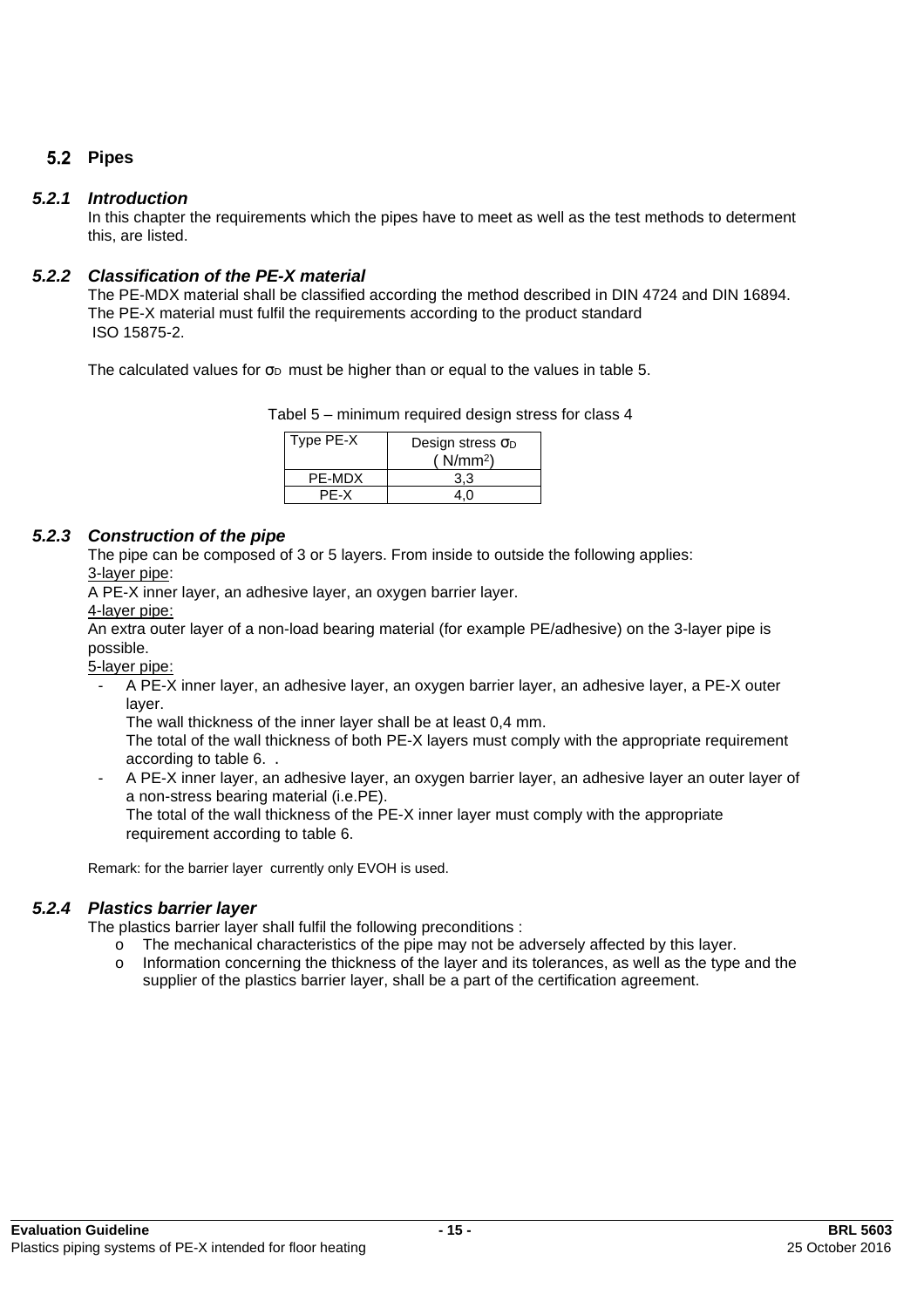# *5.2.5 Requirements for the pipes*

The chosen material for the pipe is listed in the IQC.

#### *Mechanical requirements for the pipe*   $5.2.5.1$

For the different layers and the complete pipe the requirements according to table 6 apply.

| <b>Aspect</b>                                                                                                               | <b>Requirements</b>                |                     | <b>Test parameter</b>   | <b>Test method</b>   |
|-----------------------------------------------------------------------------------------------------------------------------|------------------------------------|---------------------|-------------------------|----------------------|
| Appearance                                                                                                                  | Smooth without any flaws           |                     | Soundness               | Visual               |
|                                                                                                                             |                                    |                     |                         |                      |
|                                                                                                                             |                                    |                     |                         |                      |
| Dimensions of different layers                                                                                              | Information                        |                     | Construction drawings   | NEN-EN-ISO           |
|                                                                                                                             | manufacturer                       |                     |                         | 3126                 |
| Degree of cross linking                                                                                                     | $PE-(MD)Xa \ge 70\%$               |                     | Degree of cross linking | NEN-EN-ISO           |
| PE-(MD)X materiaal                                                                                                          | $PE-(MD)Xb \ge 65%$                |                     |                         | 10147                |
|                                                                                                                             | $PE-(MD)Xc \ge 60\%$               |                     |                         |                      |
|                                                                                                                             | $PE-(MD)Xd \geq 60\%$              | T.                  |                         |                      |
| Resistance to internal                                                                                                      | Test time (hour)                   | $(^{\circ}C)$       | $\sigma$ (MPa)          | NEN-EN-ISO           |
| pressure <sup>1)</sup> PE-MDX                                                                                               | $\geq 1$                           | 20                  | 10,2                    | 1167-1               |
|                                                                                                                             | $\geq$ 22                          | 95                  | 3,6                     |                      |
|                                                                                                                             | $\geq 165$                         | 95                  | 3,4                     |                      |
|                                                                                                                             | $\geq 1000$                        | 95                  | 3,3                     |                      |
| Thermal stability                                                                                                           | Test time (hour)                   | T.<br>$(^{\circ}C)$ | $\sigma$ (MPa)          |                      |
| PE-MDX                                                                                                                      | $\geq 8760$                        | 110                 | 1,7                     |                      |
| Resistance to internal                                                                                                      | Test time (hour)                   | T (°C)              | $\sigma$ (MPa)          | NEN-EN-ISO           |
| pressure <sup>1)</sup> PE-X                                                                                                 | $\geq 1$                           | 20                  | 12,0                    | 1167-1               |
|                                                                                                                             | $\geq$ 22                          | 95                  | 4,7                     |                      |
|                                                                                                                             | $\geq 165$                         | 95                  | 4,6                     |                      |
|                                                                                                                             | $\geq 1000$                        | 95                  | 4,4                     |                      |
| Thermal stability PE-X                                                                                                      | Test time (hour)                   | $(^{\circ}C)$<br>T. | $\sigma$ (MPa)          |                      |
|                                                                                                                             | $\geq 8760$                        | 110                 | 2,5                     |                      |
| Longitudinal reversion of                                                                                                   | $\leq$ 3 %                         |                     | Change of length        | NEN-EN-ISO           |
| complete pipe                                                                                                               |                                    |                     | 1 hour at 120°C         | 2505                 |
| Oxygen permeability <sup>2)</sup>                                                                                           | $\leq 0,13$ mg/m <sup>2</sup> .dag | 40 °C               |                         | <b>NEN-ISO 17455</b> |
| Melting temperature adhesive                                                                                                | ≥ 120 °C                           | <b>DSC</b> methode  |                         | NEN-EN-ISO           |
|                                                                                                                             |                                    |                     |                         | 11357-3              |
| 1)<br>For initial evaluation and vearly inspection the 1000 hours test at 95 $^{\circ}$ C is carried out. The other testing |                                    |                     |                         |                      |

| Tabel 6 – requirements and test methods for PE-X pipes |
|--------------------------------------------------------|
|--------------------------------------------------------|

<sup>1)</sup> For initial evaluation and yearly inspection the 1000 hours test at 95 °C is carried out. The other testing times can be applied during production control.

<sup>2)</sup> Because the required value is expressed in a surface area unit, it is sufficient to measure the smallest diameter of the diameter series of the manufacturer (as long as the same wall thickness of the barrier layer applies to all diameters). For the purpose of inspection also other diameters can be tested.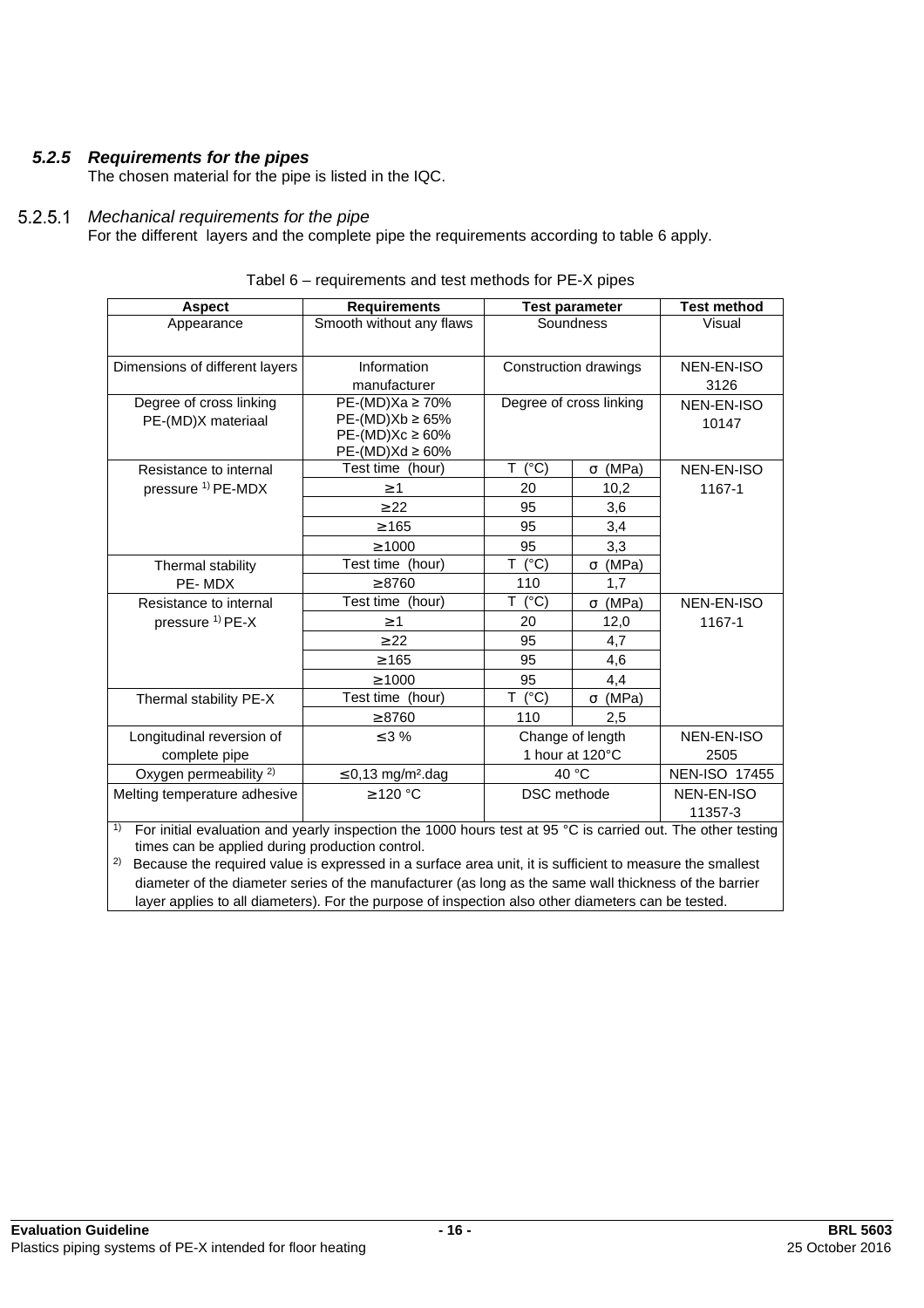### *Dimensions*

Each class, nominal size and minimum wall thickness must be chosen in such a way according table 8, 9, 10, 11 and 12 that the corresponding S-series or the S<sub>calc</sub> is equal or smaller than the S<sub>calc, max</sub> as indicated in table 7.

|                                                | <b>Application class 4</b> |      |  |
|------------------------------------------------|----------------------------|------|--|
| design<br>pressure                             | $S_{\text{calc max}}$ . 1) |      |  |
| (p <sub>D</sub> )                              | PE-MDX                     | PE-X |  |
| 4 bar $(b)$                                    | 6,8                        | 7.6  |  |
| 6 bar                                          | 5,5                        | 6,6  |  |
| The values are rounded to the nearest decimal. |                            |      |  |
| The maximum allowed $S_{calc,max} = 6.3$       |                            |      |  |

| Table 7 – Calculated maximum value of $S(Scalc, max)$ |
|-------------------------------------------------------|
|                                                       |

| Table 8 – Dimensions of the pipes for dimension group A (dimensions according to ISO 4065 and |  |
|-----------------------------------------------------------------------------------------------|--|
| applicable for all classes within the application conditions)                                 |  |

| Dimensions in millimeters |                                                                                          |                     |                                                                                                 |                       |                       |     |                |                |                                  |                |       |
|---------------------------|------------------------------------------------------------------------------------------|---------------------|-------------------------------------------------------------------------------------------------|-----------------------|-----------------------|-----|----------------|----------------|----------------------------------|----------------|-------|
| <b>Nominal</b>            | <b>Nominal</b>                                                                           |                     | Mean                                                                                            | Pipe series           |                       |     |                |                | Absolute $e_{min}$ PE-X $^{1}$ ) |                |       |
| size<br><b>DN/OD</b>      | outside<br>diameter                                                                      |                     | outside<br>S <sub>5</sub><br>S <sub>3,2</sub><br>S <sub>6,3</sub><br>S <sub>4</sub><br>diameter |                       |                       |     |                |                |                                  |                |       |
|                           |                                                                                          |                     |                                                                                                 |                       | <b>Wall thickness</b> |     |                |                |                                  |                |       |
|                           |                                                                                          |                     |                                                                                                 | (incl. barrier layer) |                       |     |                | <b>PE-MDX</b>  |                                  | <b>PE-X</b>    |       |
|                           |                                                                                          |                     |                                                                                                 |                       |                       |     | p <sub>D</sub> | p <sub>D</sub> | p <sub>D</sub>                   | p <sub>D</sub> |       |
|                           | $d_n$                                                                                    | d <sub>em,min</sub> | $d_{em,max}$                                                                                    |                       | $e_{min}$ and $e_n$   |     |                | 4 bar          | 6 bar                            | 4 bar          | 6 bar |
| $12 \overline{ }$         | 12                                                                                       | 12                  | 12,3                                                                                            | $0,9^{2}$             | 1,1                   | 1,4 | 1,7            | 1,0            | 1,0                              | 1,0            | 1,0   |
| 14                        | 14                                                                                       | 14                  | 14,3                                                                                            | 1,1                   | 1,3                   | 1,6 | 1.9            | 1,0            | 1,2                              | 1,0            | 1,0   |
| 16                        | 16                                                                                       | 16                  | 16,3                                                                                            | 1,3                   | 1,5                   | 1,8 | 2,2            | 1,1            | 1,4                              | 1.0            | 1,2   |
| 20                        | 20                                                                                       | 20                  | 20,3                                                                                            | 1,4                   | 1,9                   | 2,3 | 2,8            | 1,4            | 1,7                              | 1,3            | 1,5   |
| 25                        | 25                                                                                       | 25                  | 25,3                                                                                            | 1,8                   | 2,3                   | 2,8 | 3,5            | 1,8            | 2,1                              | 1,6            | 1,8   |
| 32                        | 32                                                                                       | 32                  | 32,3                                                                                            | 2,3                   | 2,9                   | 3,6 | 4,4            | 2,2            | 2,7                              | 2,0            | 2,3   |
| 3)<br>$\Lambda$           | Absolute calculated minimum wall thickness of the PE-X material with a minimum of 1.0 mm |                     |                                                                                                 |                       |                       |     |                |                |                                  |                |       |

 $4$  For a 6 bar system this wall thickness is not permitted due to the fact that the required wall thickness is larger than the nominal wall thickness.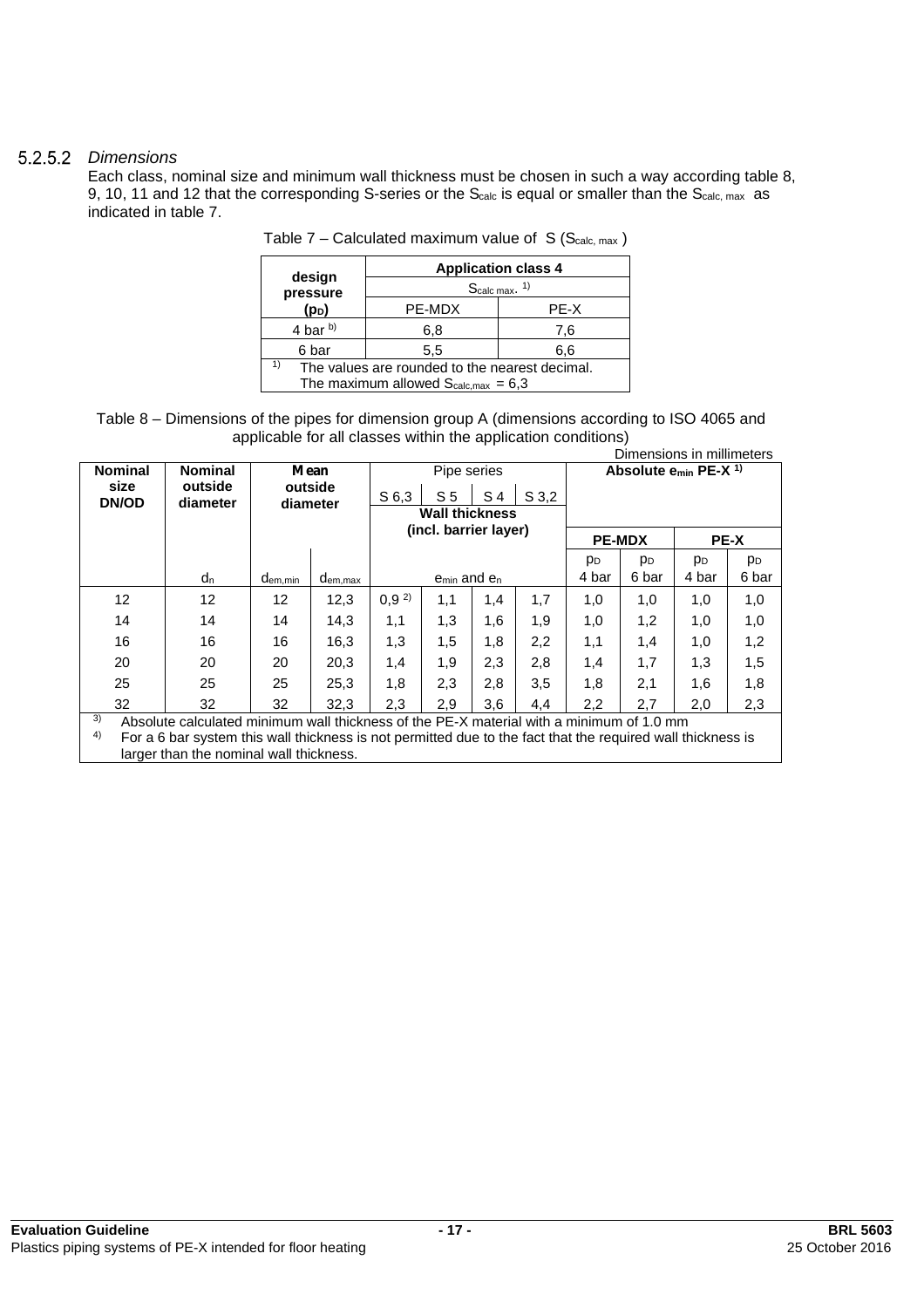|                                        |                                                                                                               | Dimensions in millimeters       |         |                |                                               |                   |                |                |                                              |                |
|----------------------------------------|---------------------------------------------------------------------------------------------------------------|---------------------------------|---------|----------------|-----------------------------------------------|-------------------|----------------|----------------|----------------------------------------------|----------------|
| <b>Nominal</b><br>size<br><b>DN/OD</b> | <b>Nominal</b><br>outside<br>diameter                                                                         | <b>Mean</b><br>outside diameter |         |                | Wall<br>thickness<br>(incl. barrier<br>layer) | S <sub>calc</sub> |                |                | Absolute e <sub>min</sub> PE-X <sup>1)</sup> |                |
|                                        |                                                                                                               |                                 |         |                |                                               |                   | <b>PE-MDX</b>  |                |                                              | PE-X           |
|                                        |                                                                                                               |                                 |         |                |                                               |                   | p <sub>D</sub> | p <sub>D</sub> | p <sub>D</sub>                               | p <sub>D</sub> |
|                                        | d <sub>n</sub>                                                                                                | d <sub>em,min</sub>             | dem,max | e <sub>n</sub> | e <sub>min</sub>                              |                   | 4 bar          | 6 bar          | 4 bar                                        | 6 bar          |
| 10                                     | 10                                                                                                            | 9,9                             | 10,2    | 1,5            | 1,5                                           | 2,8               | 1,0            | 1,0            | 1,0                                          | 1,0            |
|                                        |                                                                                                               |                                 |         | 1,8            | 1,7                                           | 2,4               |                |                |                                              |                |
| 12                                     | 12                                                                                                            | 11,9                            | 12,2    | 1,5            | 1,5                                           | 3,4               | 1,0            | 1,0            | 1,0                                          | 1,0            |
|                                        |                                                                                                               |                                 |         | 2,0            | 1,9                                           | 2,6               |                |                |                                              |                |
| 15                                     | 15                                                                                                            | 14,9                            | 15,2    | 1,5            | 1,5                                           | 4,4               | 1,1            | 1,3            | 1,0                                          | 1,1            |
|                                        |                                                                                                               |                                 |         | 2,5            | 2,4                                           | 2,6               |                |                |                                              |                |
| 18                                     | 18                                                                                                            | 17,9                            | 18,2    | 1,7            | 1,7                                           | 4,8               | 1,3            | 1,5            | 1,2                                          | 1,3            |
|                                        |                                                                                                               |                                 |         | 2,5            | 2,4                                           | 3,2               |                |                |                                              |                |
| 22                                     | 22                                                                                                            | 21,9                            | 22,2    | 2,0            | 2,0                                           | 5                 | 1,6            | 1,9            | 1,4                                          | 1,6            |
|                                        |                                                                                                               |                                 |         | 3,0            | 2,9                                           | 3,3               |                |                |                                              |                |
| 28                                     | 28                                                                                                            | 27,9                            | 28,2    | 2,6            | 2,6                                           | 4,9               | 2,0            | 2,4            | 1,8                                          | 2,0            |
|                                        | $\phi$ . About the polarization including the distribution of DE V menterial with a main increase of A.Q ment |                                 |         | 4,0            | 3,9                                           | 3,1               |                |                |                                              |                |

Table 9 – Dimensions of the pipes for dimension group B1 (dimensions based on copper sizes and applicable for all classes within the application conditions)

1) Absolute calculated minimum wall thickness of PE-X material with a minimum of 1.0 mm

Table 10 – Dimensions of the pipes for dimension group A (dimensions based on Irish copper sizes ISO 4065 and applicable for all classes within the application conditions)

| Dimensions in millimeters                                                               |                                       |                                 |              |                                               |              |                              |                                  |                |                |
|-----------------------------------------------------------------------------------------|---------------------------------------|---------------------------------|--------------|-----------------------------------------------|--------------|------------------------------|----------------------------------|----------------|----------------|
| <b>Nominales</b><br>ize<br><b>DN/OD</b>                                                 | <b>Nominal</b><br>outside<br>diameter | <b>Mean</b><br>outside diameter |              | Wall<br>thickness<br>(incl. barrier<br>layer) | <b>Scalc</b> |                              | Absolute $e_{min}$ PE-X $^{1}$ ) |                |                |
|                                                                                         |                                       |                                 |              |                                               |              | <b>PE-MDX</b><br><b>PE-X</b> |                                  |                |                |
|                                                                                         |                                       |                                 |              |                                               |              | p <sub>D</sub>               | p <sub>D</sub>                   | p <sub>D</sub> | p <sub>D</sub> |
|                                                                                         | $d_n$                                 | d <sub>em,min</sub>             | $d_{em,max}$ | e <sub>min</sub>                              |              | 4 bar                        | 6 bar                            | 4 bar          | 6 bar          |
| 14,7                                                                                    | 14,7                                  | 14,63                           | 14,74        | 1,6                                           | 4,1          | 1,1                          | 1,3                              | 1,0            | 1,1            |
| 21                                                                                      | 21                                    | 20,98                           | 21,09        | 2,05                                          | 4,6          | 1,5                          | 1,8                              | 1,3            | 1,5            |
| 27,4                                                                                    | 27,4                                  | 27,33                           | 27,44        | 2,6                                           | 4,8          | 1,9                          | 2,3                              | 1,7            | 2,0            |
| 34                                                                                      | 34                                    | 34,08                           | 34,19        | 3,15                                          | 4,9          | 2,4                          | 2,9                              | 2,1            | 2,4            |
| 3)<br>Absolute calculated minimum wall thickness PE-X material with a minimum of 1.0 mm |                                       |                                 |              |                                               |              |                              |                                  |                |                |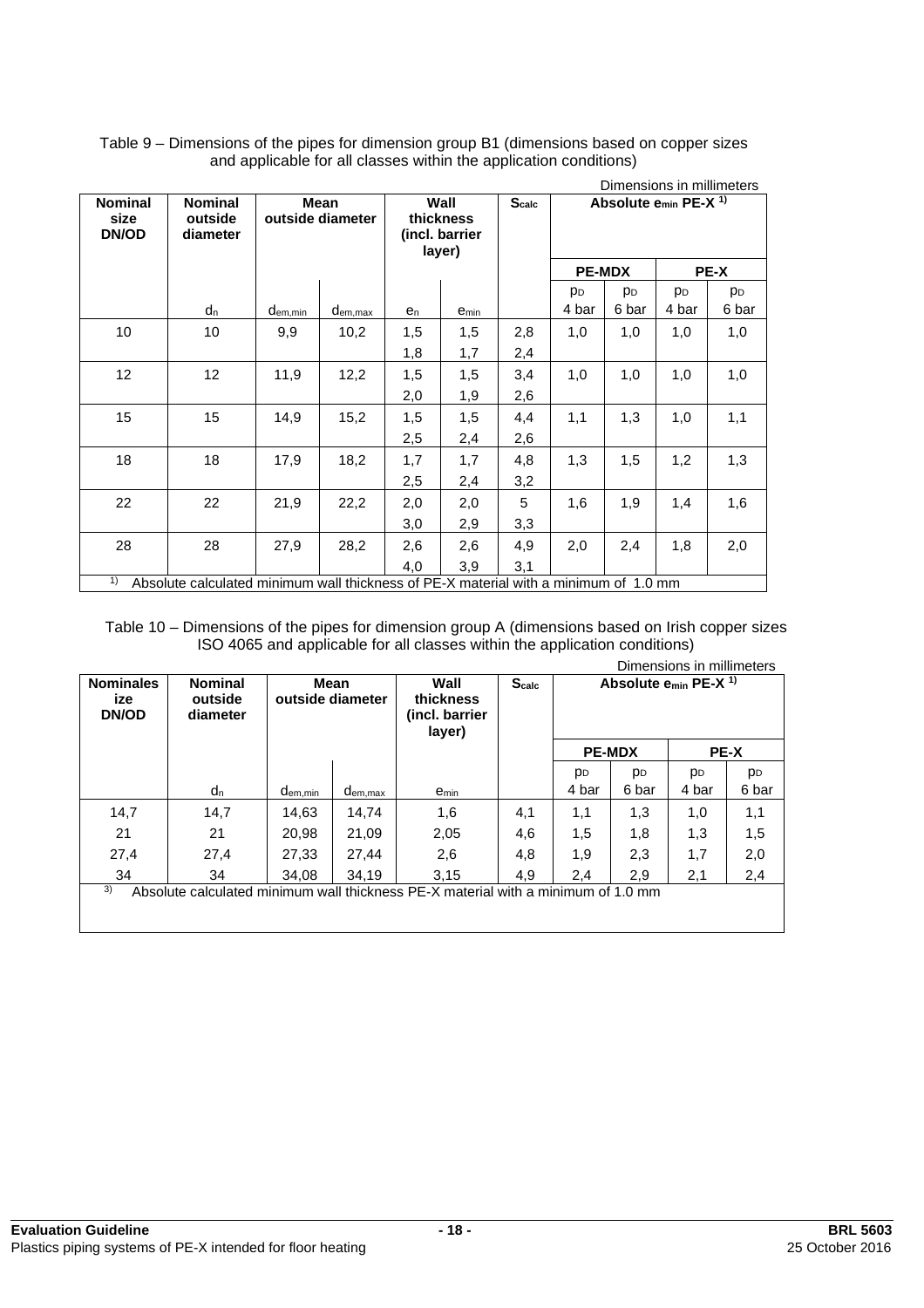| <b>Nominal</b><br>size<br><b>DN/OD</b>                                                      | <b>Nominal</b><br>size<br>diameter |                   | Mean<br>outside<br>diameter | Wall<br>thickness<br>(incl. barrier<br>layer) | <b>Scalc</b> | Dimensions in millimeters<br>Absolute $e_{min}$ PE-X $^{1}$ |                |                |                |
|---------------------------------------------------------------------------------------------|------------------------------------|-------------------|-----------------------------|-----------------------------------------------|--------------|-------------------------------------------------------------|----------------|----------------|----------------|
|                                                                                             |                                    |                   |                             |                                               |              | <b>PE-MDX</b>                                               |                |                | <b>PE-X</b>    |
|                                                                                             |                                    |                   |                             |                                               |              | p <sub>D</sub>                                              | p <sub>D</sub> | p <sub>D</sub> | p <sub>D</sub> |
|                                                                                             | $d_n$                              | $d_{em,min}$      | $d_{em,max}$                | $e_{min}$                                     |              | 4 bar                                                       | 6 bar          | 4 bar          | 6 bar          |
| 12                                                                                          | $12 \overline{ }$                  | $12 \overline{ }$ | 12,3                        | 2,0                                           | 2,5          | 1,0                                                         | 1,0            | 1,0            | 1,0            |
| 14                                                                                          | 14                                 | 14                | 14,3                        | 2,0                                           | 3,0          | 1,0                                                         | 1,2            | 1,0            | 1,0            |
| 15                                                                                          | 15                                 | 15                | 15,3                        | 2,0                                           | 3,2          | 1,1                                                         | 1,3            | 1,0            | 1,1            |
| 16                                                                                          | 16                                 | 16                | 16,3                        | 2,0                                           | 3,5          | 1,1                                                         | 1,4            | 1,0            | 1,2            |
| 17                                                                                          | 17                                 | 17                | 17,3                        | 2,0                                           | 3,8          | 1,2                                                         | 1,5            | 1,1            | 1,2            |
| 18                                                                                          | 18                                 | 18                | 18,3                        | 2,0                                           | 4,0          | 1,3                                                         | 1,5            | 1,2            | 1,3            |
| 20                                                                                          | 20                                 | 20                | 20,3                        | 2,0                                           | 4,5          | 1,4                                                         | 1,7            | 1,3            | 1,5            |
| 3)<br>Absolute calculated minimum wall thickness of the PE-X material with a minimum 1.0 mm |                                    |                   |                             |                                               |              |                                                             |                |                |                |

# Table 11 – Dimensions of the pipes for dimension group C – heating systems

Table 12 – Tolerances for the wall thickness Dimensions in millimeters

| PINGRAM IN THILIHING IS                                                                                                                                                                 |   |                         |                         |   |                                  |  |  |
|-----------------------------------------------------------------------------------------------------------------------------------------------------------------------------------------|---|-------------------------|-------------------------|---|----------------------------------|--|--|
| Minimum wall<br>thickness                                                                                                                                                               |   | Tolerance <sup>1)</sup> | <b>Minimum</b>          |   | <b>Minimum wall</b><br>thickness |  |  |
| emin                                                                                                                                                                                    |   |                         | <b>e</b> <sub>min</sub> |   | х                                |  |  |
| >                                                                                                                                                                                       |   |                         | ≤<br>$\, > \,$          |   |                                  |  |  |
|                                                                                                                                                                                         | 2 | 0,3                     |                         | 5 | 0,6                              |  |  |
| 2                                                                                                                                                                                       |   | 0,4                     | 5                       | 6 | 0,7                              |  |  |
| 3                                                                                                                                                                                       |   | 0,5                     | 6                       |   | 0,8                              |  |  |
| 1)<br>The tolerance is defined as $(+X/0$ mm) in which X is the value of the tolerance<br>as mentioned in this table. The permitted tolerance corresponds to level 5 of<br>ISO 11922-1. |   |                         |                         |   |                                  |  |  |

#### *5.2.6 Certification mark*

The following marks and indications must be provided on each product and product packaging in a clear, legible and indelible way:

- KOMO (or KOMO® word mark) + class 4 / design pressure;
- certificate number of the accompanying technical approval(system)certificate;
- manufacturer's name, trade name, system name or logo;
- material identification : PE-(MD)Xa/b/c/d;
- construction pipe : PE-(MD)X/EVOH of PE-(MD)X/EVOH/PE-(MD)X
- nominal outside diameter and nominal wall thickness in mm.
- production code.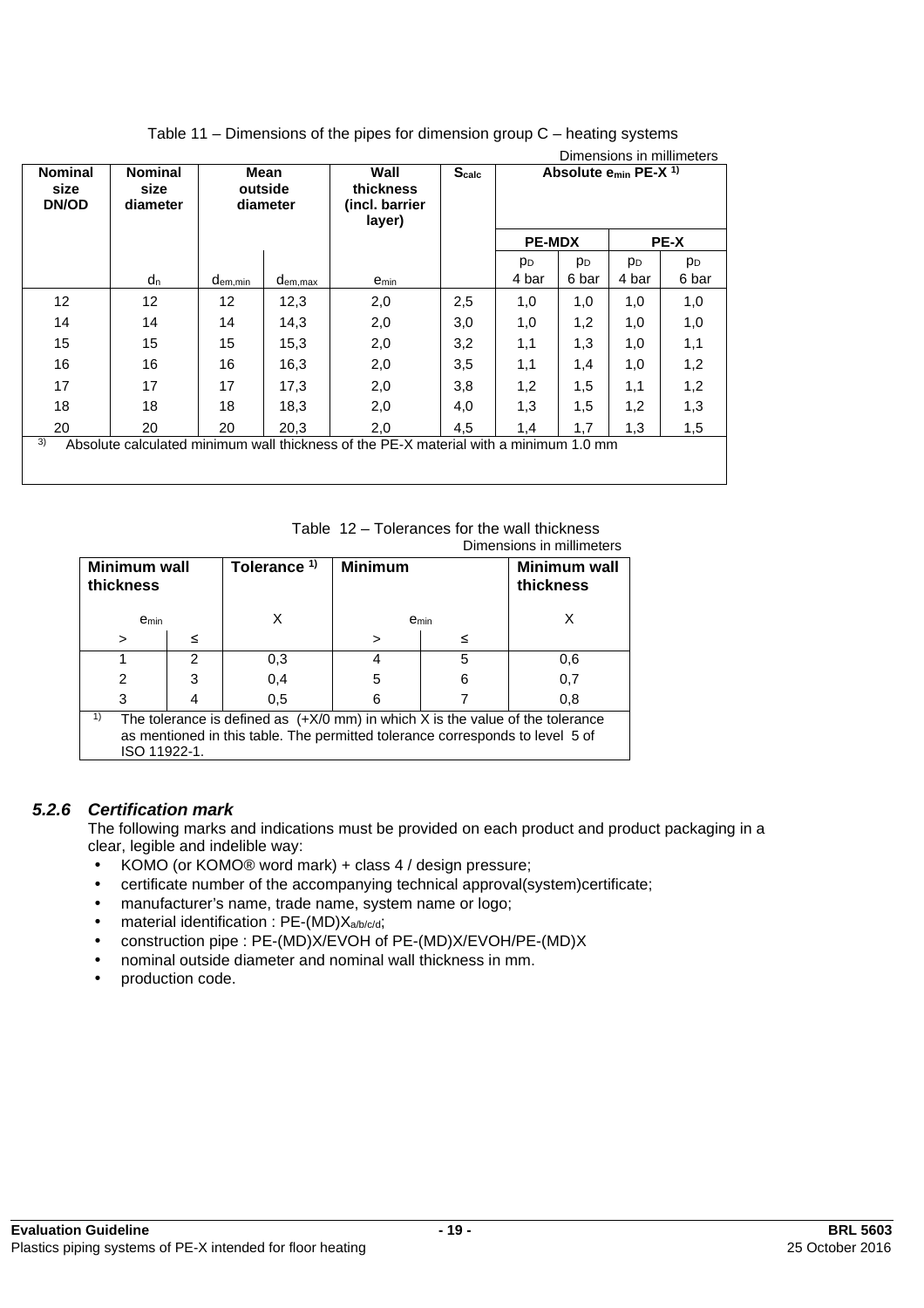# **6 Quality system requirements**

#### $6.1$ **General**

This chapter contains the requirements that have to be met by the supplier's quality management system.

#### **Manager of the quality system**

Within the organisational structure an employee must be appointed who is in charge of managing the quality system.

#### **Internal quality control/quality plan**

The supplier must have an implemented and operational internal quality control scheme in place (IQCscheme).

In this IQC-scheme the following must be demonstrably recorded:

- materials used in the product
- which aspects are checked by the manufacturer;
- according to which methods these inspections are carried out;
- how often these inspections are carried out;
- how the inspection results are registered and stored.

This IQC-scheme shall be derived from the example format as shown in the annex. The scheme must be detailed in such a way that it provides CI sufficient confidence that the requirements of this evaluation guideline are continuously fulfilled.

#### **Management of laboratory- and measure apparatus**

The supplier must determine which laboratory- and measure apparatus are needed based on this BRL in order to demonstrate the product fulfils the requirements.

When applicable laboratory- and measure apparatus need to be calibrated at specified intervals.

The supplier needs to validate and register the previous measure results, when at the time of calibration is determined that the laboratory and measure devices are not operating correctly.

The apparatus in question need to be marked in such a way that can be determined what the calibration status is.

The supplier is required to register the calibration results.

#### **Procedures and work instructions**

The supplier must be able to submit procedures for:

- storage of used materials and readied product;
- the handling of non-conforming products;
- corrective actions in case non-conformities are found;
- the handling of complaints regarding the products and/or services supplied;
- managing work instructions and inspection sheets in use.

#### **Other requirements imposed on the quality system**

In case the quality system of the supplier is certified on the basis of ISO 9001, a combination can be made with the IQC-scheme.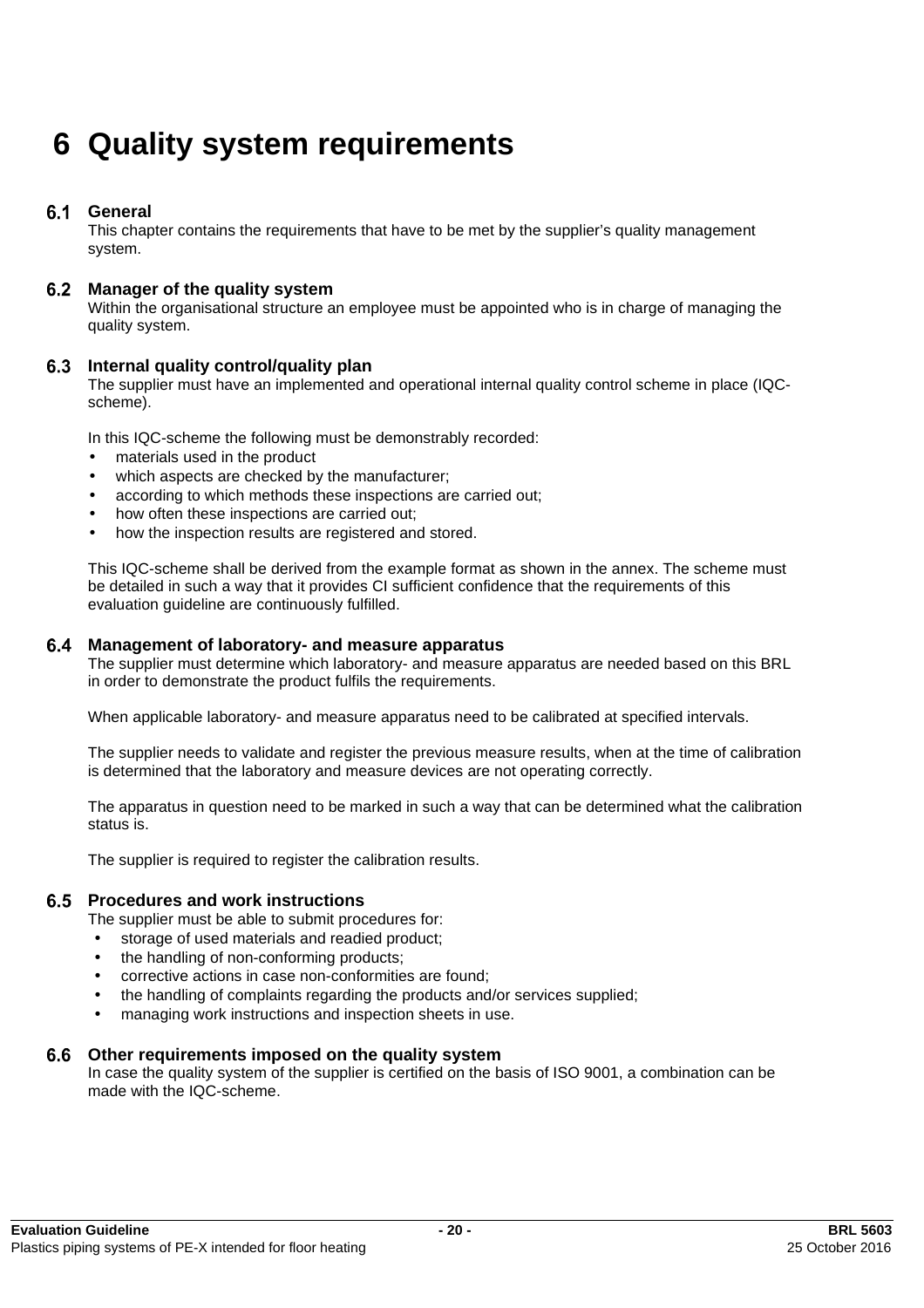# **7 Summary of tests and inspections**

#### $7.1$ **Testmatrix**

The table below contains a summary of the tests and inspections to be carried out in the event of certification. The following definitions are used.

- **Initial tests:** The test to determine if all demands are met as stated in the BRL.
- **Inspection:** the evaluation tests which is held after issuing of the certificate in order to determine if the certified products are meeting the demands continuously; thereby is lo noted at what frequency inspections by the certifying institute (CI) are needed.
- **Evaluation of the quality system:** evaluation of the compliance to the IKB schedule and procedures.

| Description of requirement              | Par.       |                                              | Test within the scope of               |           | Change of               |
|-----------------------------------------|------------|----------------------------------------------|----------------------------------------|-----------|-------------------------|
|                                         | <b>BRL</b> | Initial                                      | Surveillance by CI after               |           | raw                     |
|                                         |            | tests                                        | issue of the certificate <sup>1)</sup> |           | material                |
|                                         |            |                                              | Inspection <sup>2)</sup>               | Frequency |                         |
|                                         |            | <b>System requirements</b>                   |                                        |           |                         |
| Resistance of mounted assemblies        | 4.3.1      | X                                            |                                        |           | X                       |
| to temperature cycling                  |            |                                              |                                        |           |                         |
| Resistance to pull-out under            |            | X                                            |                                        |           |                         |
| constant longitudinal force             |            |                                              |                                        |           |                         |
| Leaktightness under vacuum              |            | Х                                            |                                        |           |                         |
| Leaktightness under internal            |            | X                                            |                                        |           |                         |
| pressure of assemblies subjected to     |            |                                              |                                        |           |                         |
| bending                                 |            |                                              |                                        |           |                         |
| Resistance to internal pressure         |            | X                                            | Χ                                      | 1x year   | X                       |
| (strength joints)                       |            |                                              |                                        |           |                         |
| Installation instructions               |            | X                                            |                                        |           |                         |
|                                         |            | Requirements for plastics fittings/ dividers |                                        |           |                         |
| Material                                | 5.1.1      | Χ                                            | х                                      | 1x year   | X                       |
| Long-term strength                      |            | Χ                                            | $X^{3}$                                | 1x year   | X                       |
| <b>Dimensions</b>                       |            | X                                            | X                                      | 1x year   | X                       |
| Rubber                                  |            | Χ                                            |                                        |           | Χ                       |
| Degree of cross linking / MFR           |            | Χ                                            | X                                      | 1x year   | Χ                       |
| Resistance to inner water pressure      |            | X                                            | X                                      | 1x year   | X                       |
| (strength fitting body) (see system)    |            |                                              |                                        |           |                         |
| Appearance                              |            | Χ                                            | Χ                                      | 1x year   | X                       |
| Resistance to internal pressure:        |            | $\overline{\mathsf{x}}$                      |                                        |           | $\overline{\mathsf{x}}$ |
| Thermal stability material fitting body |            |                                              |                                        |           |                         |
| Influence of heating                    |            | X                                            |                                        |           | X                       |
|                                         |            | Requirements for metal fittings/ dividers    |                                        |           |                         |
| Material composition                    | 5.1.2      | Χ                                            | Χ                                      | 1x year   | X                       |
| Rubber                                  |            | Χ                                            |                                        |           | X                       |
| Dimensions                              |            | X                                            | Χ                                      | 1x year   | X                       |
| Construction                            |            | X                                            |                                        |           | X                       |
| Resistance to internal pressure         |            | X                                            |                                        |           | X                       |
| (strength body) see system              |            |                                              |                                        |           |                         |
| Resistance to stress corrosion          |            | X                                            |                                        |           | X                       |
| Resistance to intergranular             |            |                                              |                                        |           |                         |
| corrosion                               |            | Χ                                            |                                        |           | X                       |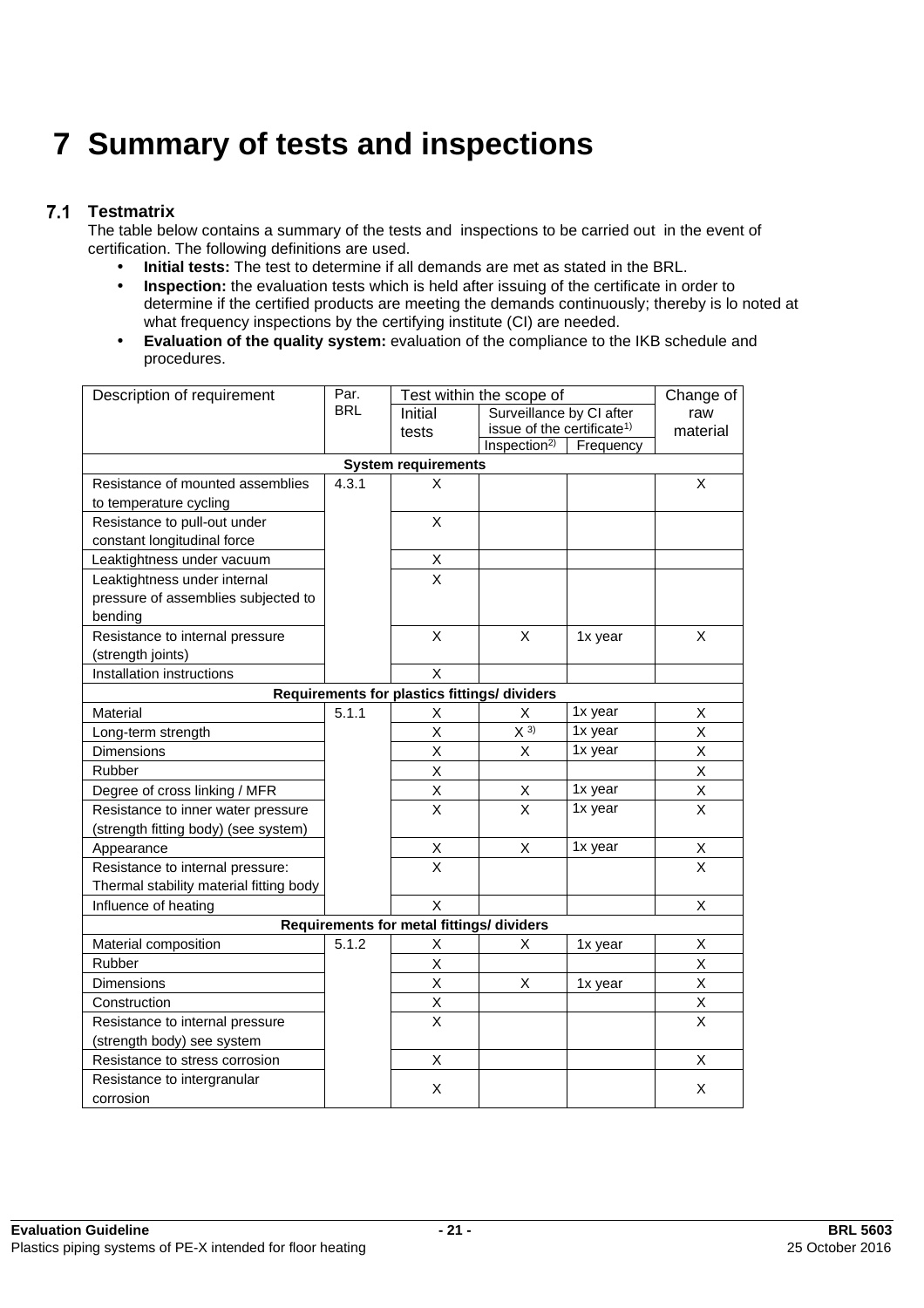| Description of requirement       | Par.       |                           | Test within the scope of               |                          | Change of |  |
|----------------------------------|------------|---------------------------|----------------------------------------|--------------------------|-----------|--|
|                                  | <b>BRL</b> | Initial                   |                                        | Surveillance by CI after |           |  |
|                                  |            | tests                     | issue of the certificate <sup>1)</sup> |                          | material  |  |
|                                  |            |                           | Inspection <sup>2</sup>                | Frequency                |           |  |
|                                  |            | Requirements for the pipe |                                        |                          |           |  |
| Long-term strength               | 5.2.2      | X                         | $X^{(3)}$                              |                          | X         |  |
| Appearance                       | 5.2.5      | X                         | X                                      | 1x year                  | X         |  |
| Material                         |            | X                         | X                                      | 1x year                  | X         |  |
| <b>Dimensions</b>                |            | X                         | X                                      | 1x year                  | X         |  |
| Degree of crosslinking           |            | X                         | X                                      | 1x year                  | X         |  |
| Melting temperature adhesive     |            | X                         |                                        |                          | X         |  |
| Resistance to internal hydraulic |            | X                         | X                                      | 1x year                  | X         |  |
| pressure                         |            |                           |                                        |                          |           |  |
| Thermal stability pipe           |            | X                         |                                        |                          | X         |  |
| Oxygen permeability              |            | X                         | X                                      | 1x year                  | X         |  |
| Longitudinal reversion           |            | X                         | X                                      | 1x year                  | X         |  |

 $1)$  In case the product or production process changes significantly, the performance requirements must be determined again.

<sup>2)</sup> By the site assessor or by the supplier in the presence of the site assessor all product properties that can be evaluated within the visiting time (maximum 1 day) are determined. In case this is not possible, an agreement will be made between the certification body and the supplier about how the inspection will take place.

<sup>3)</sup> This aspect is compared with the for this aspect ascertained acceptance parameters on the basis of the IQC inspection (indirect by means of direct related parameters)

#### **Evaluation of the quality system**

During each inspection visit the quality system of the supplier shall be examined and evaluated.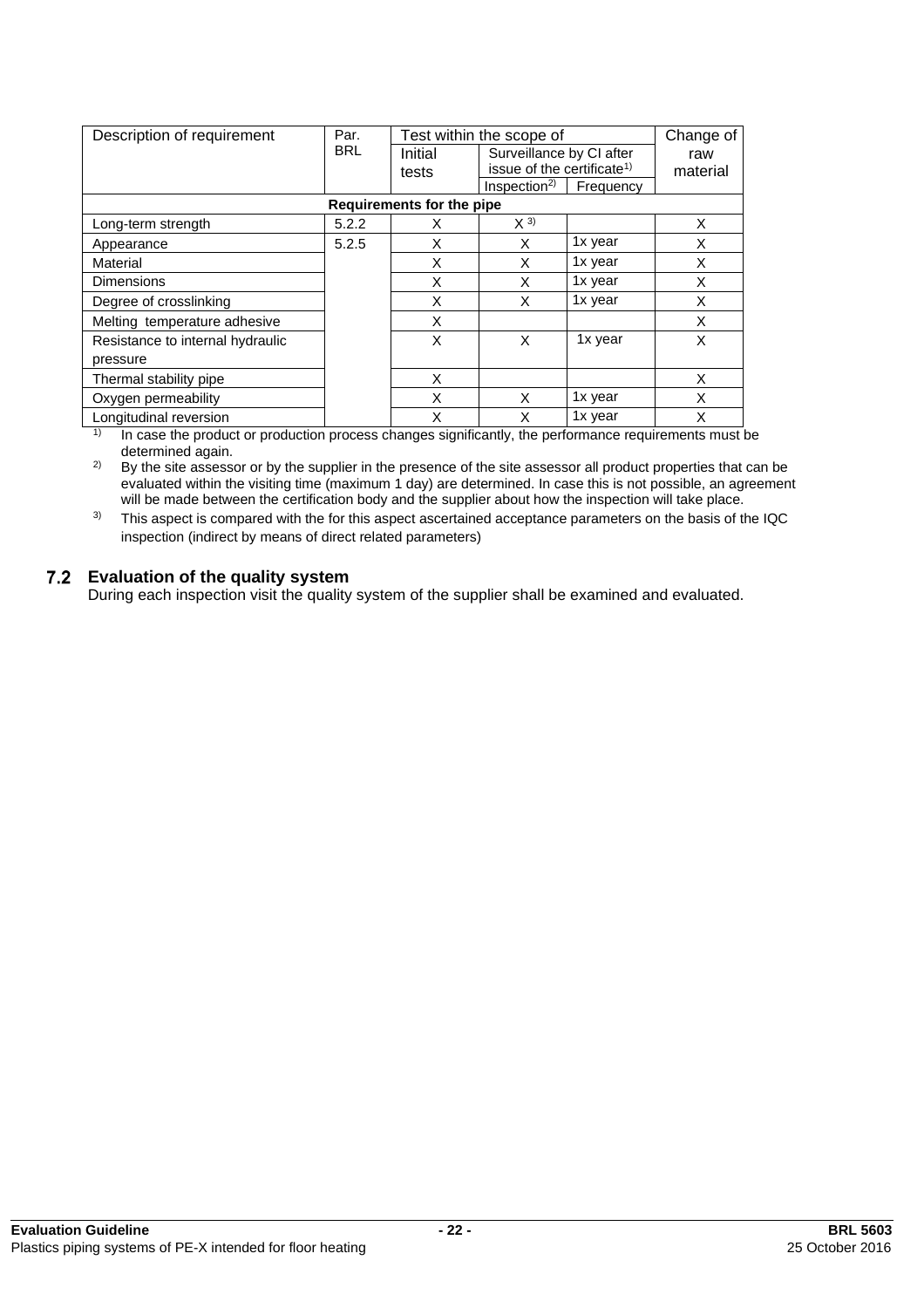# **8 Requirements imposed on the certification body**

#### $8.1$ **General**

The certification body has to be accredited for the subject of this BRL on the basis of NEN-EN-ISO/IEC 17065 by the Dutch Accreditation Council (RvA).

The certification body must have the disposal of a regulation, or an equivalent document, in which the general rules for certification are laid down. In particular these are:

- The general rules for carrying out the initial tests, to be distinguished in:
- $\circ$  The way suppliers are informed about the handling of the application:
- o Execution of the initial tests;
- o The decision with regard to the initial tests executed.
- The general rules with regard to the execution of inspections and the inspection aspects to be employed;
- The measures to be taken by the certification body in the event of non-conformities;
- The measures to be taken by the certification body in the event of illegitimate use of certificates, certification marks, icons and trademarks;
- The rules for termination of the certificate:
- The possibility of lodging appeal against decisions or measures made by the certification body.

#### **Certification staff**

The staff involved in the certification is to be sub-divided into:

- Certification assessor/ Reviewer: in charge of review of the by the supplier supplied or to be supplied construction drawings and documents, admissions, reviewing of applications and the review of conformity assessments;
- Site assessor: in charge of carrying out external inspections at the supplier's works;
- Decision-maker: in charge of taking decisions in connection with the initial tests performed, continuing the certification in connection with the inspections performed and making decisions on the need of corrective actions.

#### *8.2.1 Competence requirements*

Distinguished are:

- Competence requirements for executive certification staff of a CI that fulfil the requirements of NEN-EN-ISO/IEC 17065;
- Competence requirements for executive certification staff of a CI that are in addition set up by the Board of Experts for the subject of this evaluation guideline.

The competencies of the relevant certification personnel must be visibly documented.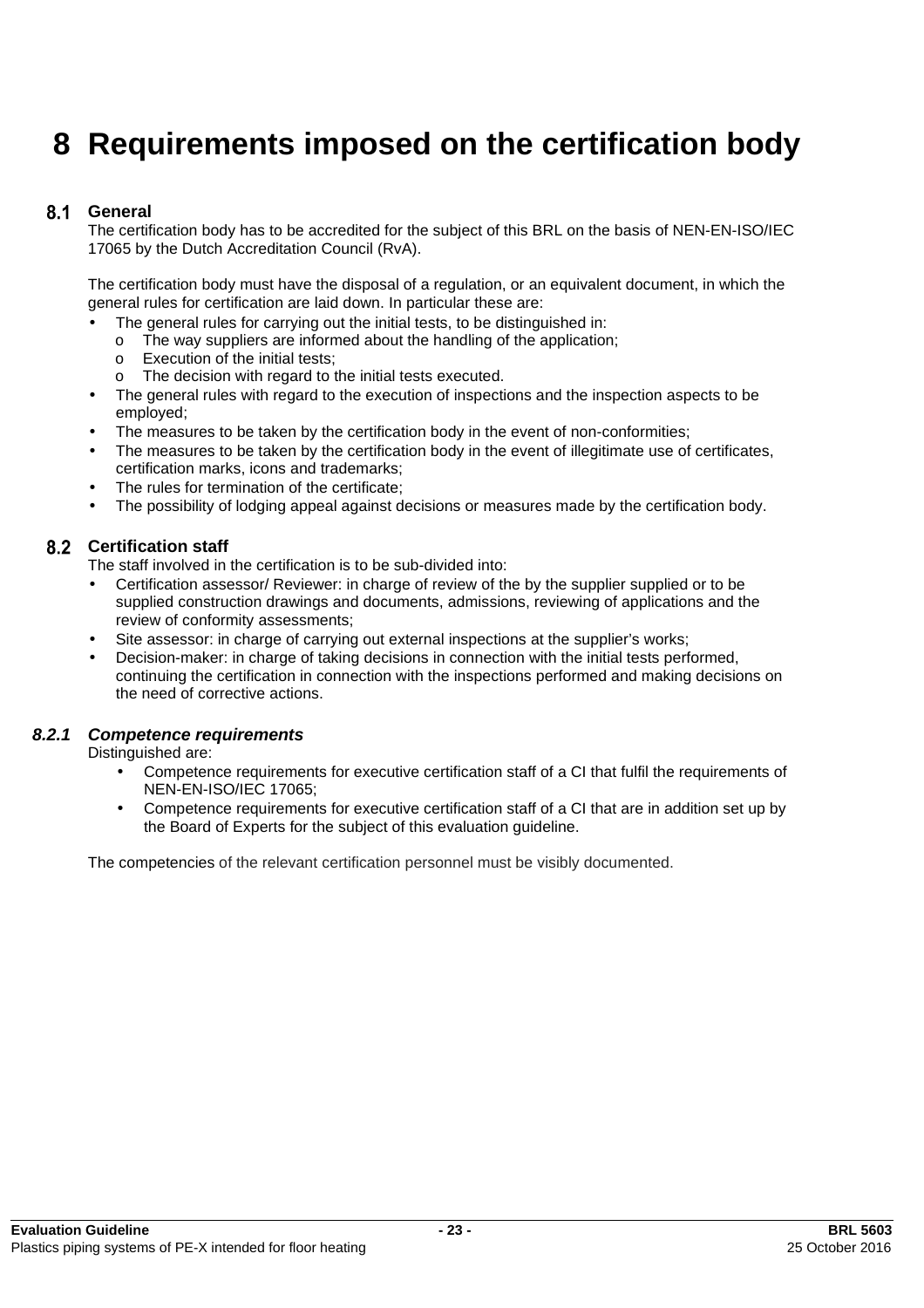|                                                                                                                                                                                                                                                                                                                                                                                                                                                                    | <b>Certification</b><br>assessor/Reviewer                                                                                                                                                                                                                                                                                                                 | <b>Site assessor</b>                                                                                                                                                                                                                                                                                                                                                                                                       | <b>Decision-maker</b>                                            |
|--------------------------------------------------------------------------------------------------------------------------------------------------------------------------------------------------------------------------------------------------------------------------------------------------------------------------------------------------------------------------------------------------------------------------------------------------------------------|-----------------------------------------------------------------------------------------------------------------------------------------------------------------------------------------------------------------------------------------------------------------------------------------------------------------------------------------------------------|----------------------------------------------------------------------------------------------------------------------------------------------------------------------------------------------------------------------------------------------------------------------------------------------------------------------------------------------------------------------------------------------------------------------------|------------------------------------------------------------------|
| <b>General competence</b>                                                                                                                                                                                                                                                                                                                                                                                                                                          |                                                                                                                                                                                                                                                                                                                                                           |                                                                                                                                                                                                                                                                                                                                                                                                                            |                                                                  |
| General<br>education                                                                                                                                                                                                                                                                                                                                                                                                                                               | • Higher vocational<br>education                                                                                                                                                                                                                                                                                                                          | • Intermediate technical<br>vocational education                                                                                                                                                                                                                                                                                                                                                                           | • Higher vocational<br>education                                 |
| Knowledge of company<br>processes<br>Competence for<br>professional evaluation                                                                                                                                                                                                                                                                                                                                                                                     | • 1 year work experience                                                                                                                                                                                                                                                                                                                                  | • 2 years work<br>experience<br>• Audit training                                                                                                                                                                                                                                                                                                                                                                           | • 5 years work<br>experience of which 1<br>year in certification |
| <b>Technical competence</b>                                                                                                                                                                                                                                                                                                                                                                                                                                        |                                                                                                                                                                                                                                                                                                                                                           |                                                                                                                                                                                                                                                                                                                                                                                                                            |                                                                  |
| Knowledge of the BRL                                                                                                                                                                                                                                                                                                                                                                                                                                               | • Detailed knowledge of<br>the specified BRL in<br>question or the BRL's<br>related to each other.                                                                                                                                                                                                                                                        | • Witness inspection<br>• Knowledge of the<br>chapters of the BRL<br>which relate to the<br>quality system and the<br>tests.                                                                                                                                                                                                                                                                                               | $\bullet$ n/a                                                    |
| Relevant knowledge of:<br>• The technology involved<br>with producing the<br>products to be<br>inspected, the execution<br>of processes and the<br>provisioning of services.<br>• The way products are<br>used, processes are<br>applied and services are<br>rendered;<br>• Any deficiency that can<br>occur during use of the<br>product, any mistake<br>that can be made during<br>the use of a product and<br>any imperfection in the<br>rendering of services. | • Relevant technical<br>higher vocational<br>education work and<br>intellectual level.<br>• At least 1 year of<br>experience in<br>production, testing,<br>inspection and or in the<br>installation trade.<br>including:<br>- 2x inspections under<br>supervision<br>• Or internal training<br>course including:<br>- 2x inspections under<br>supervision | • Intermediate technical<br>vocational education<br>work and intellectual<br>level.<br>• At least 1 year of<br>experience in<br>production, testing,<br>inspection and or in the<br>installation trade,<br>including:<br>- 3x inspections under<br>supervision<br>- 1x independent<br>inspection<br>• Or internal training<br>course including:<br>- 3x inspections under<br>supervision<br>- 1x independent<br>inspection | $\bullet$ n/a                                                    |

# *8.2.2 Qualification*

Certification staff must be demonstrably qualified by evaluation of education and experience of the above-mentioned requirements.

The authority for qualification rests with the management of the certification body.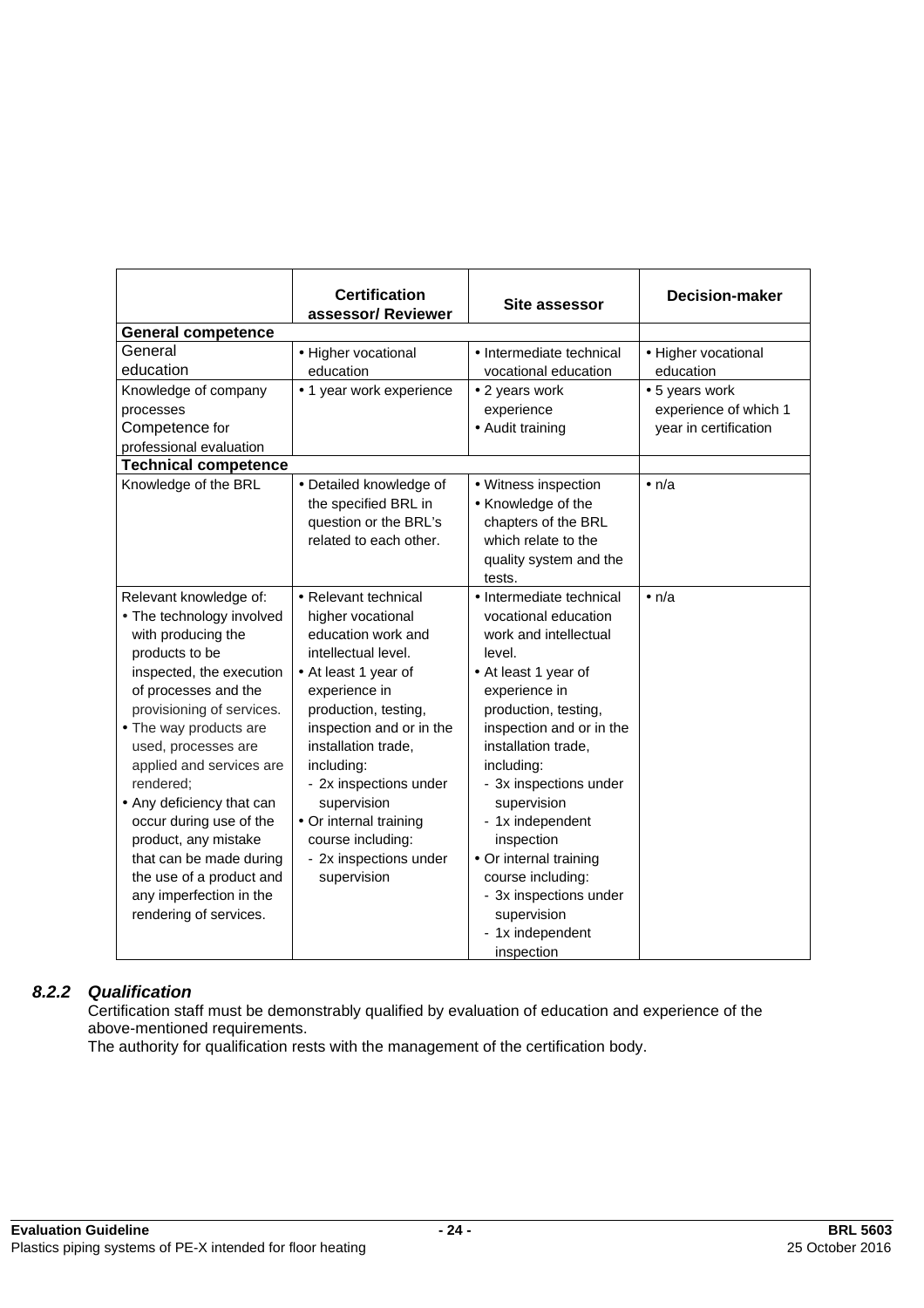### **Report initial tests**

The certification body records the results of the initial tests in a report. The report must fulfil the following requirements:

- Completeness: the report judges about all requirements of the evaluation guideline;
- Traceability: the findings whereupon the judgements are based must be recorded in a traceable way.

With regard to granting the certificate, the decision-maker must be able to base his decision upon the findings recorded in the report.

#### **Decision with regard to the issue of the certificate**

The decision with regard to the issue of the certificate must be made by a qualified decision-maker, who was not involved at the initial tests. The decision must be traceable recorded.

#### **Nature and frequency of external inspections**

The certification body must enforce inspections at the supplier's site to investigate whether the obligations are met. The Board of Experts advises about the number of inspection visits required. At the time of validation of this evaluation guideline this frequency has been fixed at four inspection visits per year.

In case the quality system of the supplier is certified on the basis of ISO 9001, the frequency is set at 2 inspection visits per year.

If the supplier is the holder of a system (not a manufacturer of a pipe or a fitting), the frequency is set to 1 inspection a year.

If the supplier is a private label owner (identical certificate derived from an existing technical-withapproval product certificate) then the frequency is set at 1 inspection per 2 year.

Inspections shall invariably include:

- The IQC-scheme of the supplier and the results of tests carried out by the supplier;
- The correct marking of the certified products;
- The compliance with the required procedures.

The findings of the inspection visits performed shall be traceably recorded, by the certification body, in a report.

#### **Report to the Board of Experts**

The certification body reports at least once a year about the certification activities performed. In this reporting, the following subjects must be addressed:

- Mutations in number of certificates (new/cancelled);
- Number of inspections carried out in relation to the fixed frequency;
- Results of the inspections:
- Measures imposed in case of non-conformities;
- Complaints received from third parties concerning certified products.

#### **Interpretation of requirements**

The Board of Experts may lay down the interpretation of this evaluation guideline in a separate interpretation document.

The certification body is obliged to inform whether an interpretation document is available. If this is the case, then the interpretations as laid down in the interpretation document must be employed.

#### **Sanction policy**

The sanction policy and the weighing of the non-conformities is available through the service page on the web-site of the certification institute who drafted this guideline.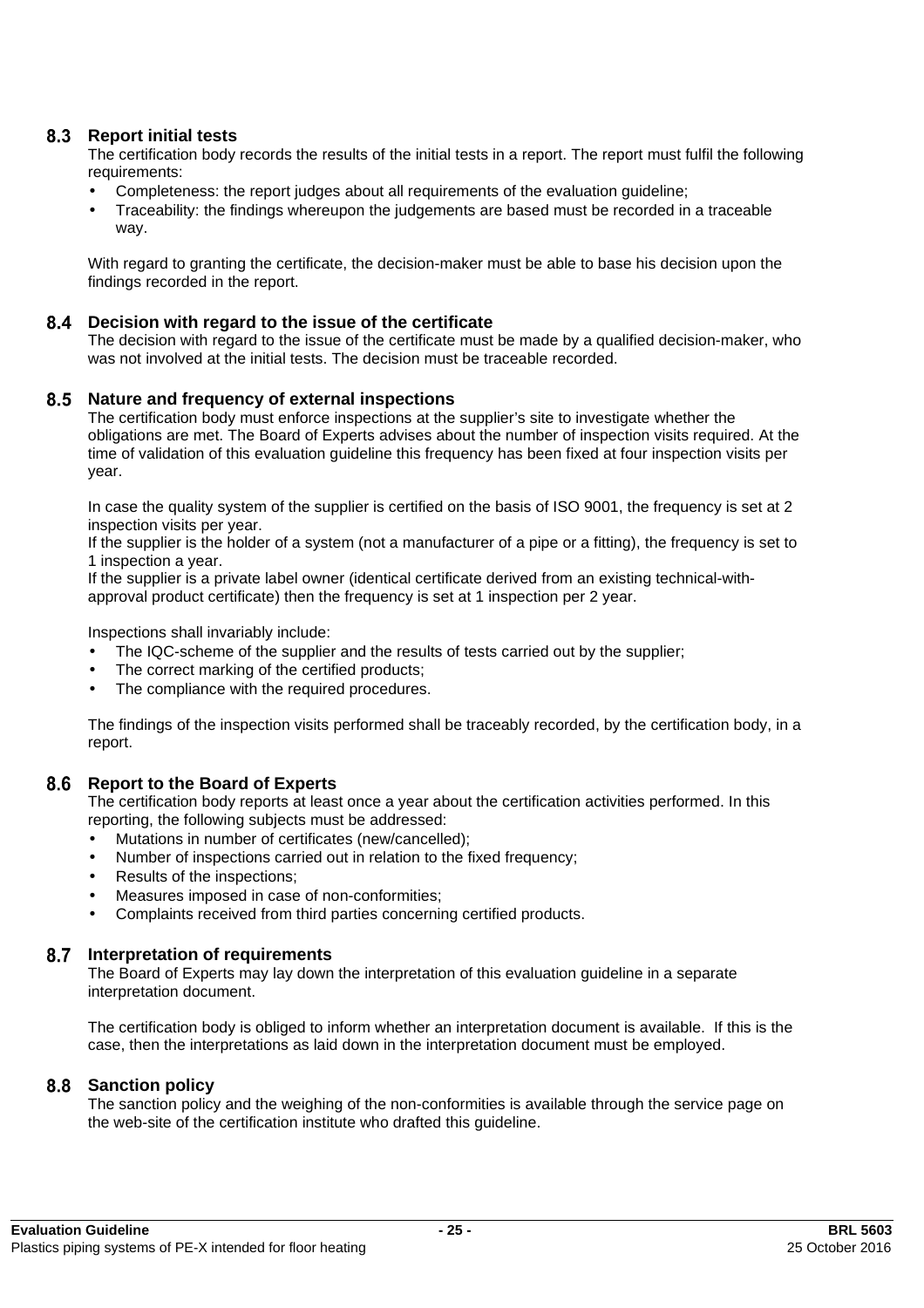# **9 List of mentioned documents**

#### **Norms/ normative documents:**

| ISO 7-1:1994+C1:2007    | Pipe threads where pressure-tight joints are made on the threads - Part 1:<br>Dimensions, tolerances and designation                                                                                                                      |
|-------------------------|-------------------------------------------------------------------------------------------------------------------------------------------------------------------------------------------------------------------------------------------|
| NEN-EN- ISO 228-1: 2003 | Pipe threads where pressure-tight joints are not made on the threads -<br>Part 1: Dimensions, tolerances and designation                                                                                                                  |
| NEN-EN-ISO 580: 2005    | Plastics piping and ducting systems - Injection-moulded thermoplastics<br>fittings - Methods for visually assessing the effects of heating                                                                                                |
| NEN-EN-ISO 1133-1: 2011 | Plastics - Determination of the melt mass-flow rate (MFR) and melt<br>volume-flow rate (MVR) of thermoplastics - Part 1: Standard method                                                                                                  |
| NEN-EN-ISO 1167-1:2006  | Thermoplastics pipes, fittings and assemblies for the conveyance of fluids<br>- Determination of the resistance to internal pressure                                                                                                      |
| NEN-EN 1254-3: 1998     | Copper and copper alloys - Plumbing fittings - Part 3: Fittings with<br>compression ends for use with plastics pipes                                                                                                                      |
| NEN-EN 1254-6:2012      | Copper and copper alloys - Plumbing fittings - Part 6: Fittings with push-fit<br>ends                                                                                                                                                     |
| NEN-EN 1254-8:2012      | Copper and copper alloys - Plumbing fittings - Part 8: Fittings with press<br>ends for use with plastics and multilayer pipes                                                                                                             |
| BRL 2013:2012+WB:2014   | Vulcanized rubber products for hot and cold non-drinking water<br>applications                                                                                                                                                            |
| NEN-EN-ISO 2505: 2005   | Thermoplastics pipes - Longitudinal reversion - Test method and<br>parameters                                                                                                                                                             |
| NEN-EN-ISO 3126: 2005   | Plastics piping systems - Plastics components - Determination of<br>dimensions                                                                                                                                                            |
| NEN-EN-ISO 3501:2015    | Plastics piping systems - Mechanical joints between fittings and pressure<br>pipes - Test method for resistance to pull-out under constant longitudinal<br>force                                                                          |
| NEN-EN-ISO 3503:2015    | Plastics piping systems - Mechanical joints between fittings and pressure<br>pipes - Test method for leaktightness under internal pressure of<br>assemblies subjected to bending                                                          |
| NEN-EN-ISO 3651-2:1998  | Determination of resistance to intergranular corrosion of stainless steels -<br>Part 1: Austenitic and ferritic-austenitic (duplex) stainless steels -<br>Corrosion test nitric acid medium by measurement of loss in mass (Huey<br>test) |
| ISO 4065:1996           | Thermoplastic pipes - Universal wall thickness table                                                                                                                                                                                      |
| DIN 4724: 2001          | Plastic piping systems for warm water floor heating systems and radiator<br>pipe connecting - Crosslinked polyethylene of medium density (PE-MDX)                                                                                         |
| NEN-EN-ISO 6708: 1995   | Pipe components - Definition and selection of DN (nominal size)                                                                                                                                                                           |
| NEN-ISO 6957:1988       | Copper alloys - Ammonia tests for stress corrosion resistance                                                                                                                                                                             |
| ISO 9001:2015           | Quality management systems - Requirements                                                                                                                                                                                                 |
| NEN-EN-ISO 9080: 2012   | Plastics piping and ducting systems - Determination of the long-term                                                                                                                                                                      |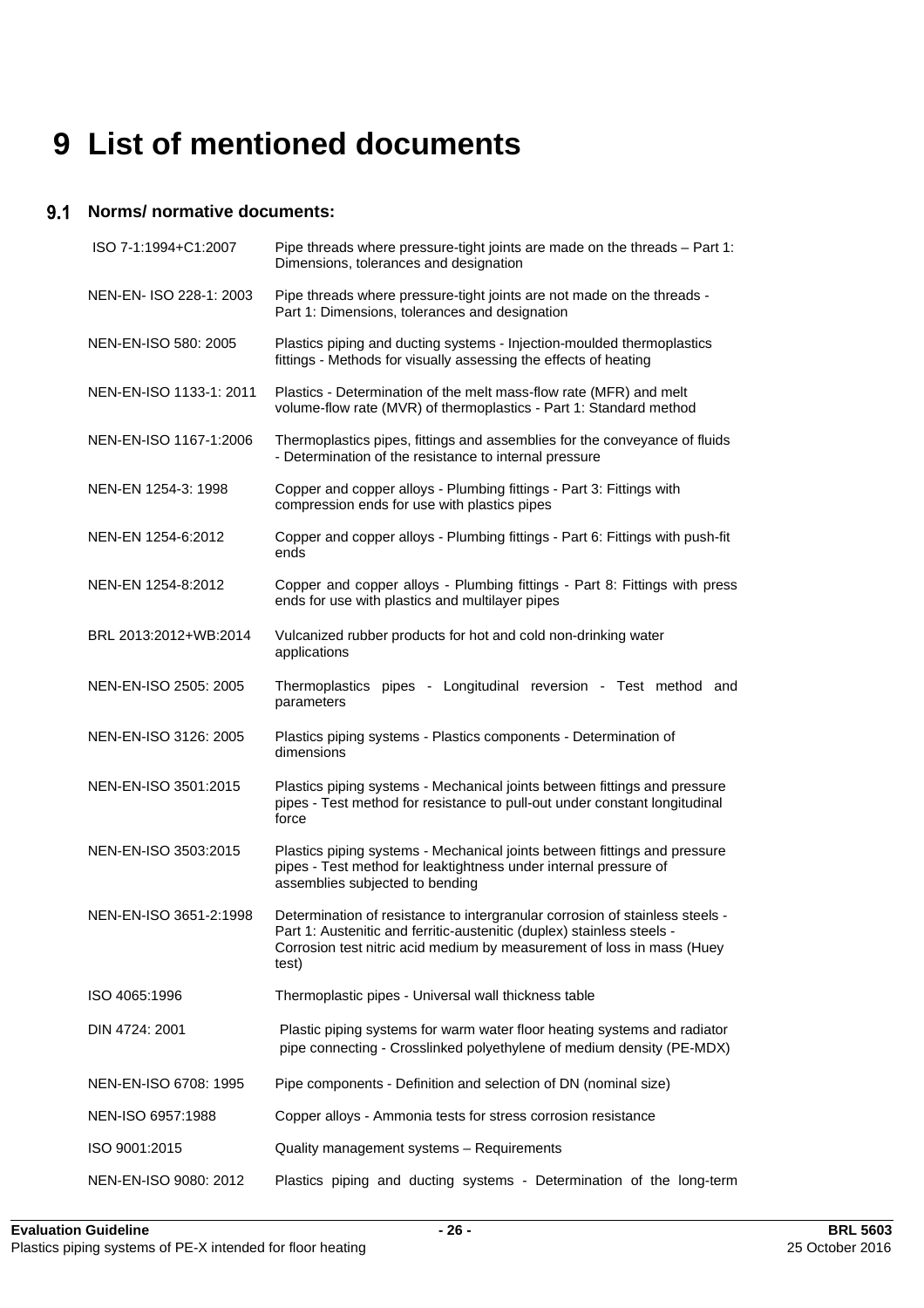|                                               | hydrostatic strength of thermoplastics materials in pipe form by<br>extrapolation                                                                                      |
|-----------------------------------------------|------------------------------------------------------------------------------------------------------------------------------------------------------------------------|
| NEN-EN 10088-1: 2014                          | Stainless steels - Part 1: List of stainless steels                                                                                                                    |
| NEN-EN 10283:2010                             | Corrosion resistant steel castings                                                                                                                                     |
| NEN-ISO 10508: 2006                           | Plastics piping systems for hot and cold water installations - Guidance for<br>classification and design                                                               |
| NEN-EN-ISO 10147:2012                         | Pipes and fittings made of crosslinked polyethylene (PE-X) - Estimation of<br>the degree of crosslinking by determination of the gel content                           |
| NEN-EN-ISO 11357-3:<br>2013                   | Plastics - Differential scanning calorimetry (DSC) - Part 3: Determination of<br>temperature and enthalpy of melting and crystallization                               |
| ISO 11922-1: 1997                             | Thermoplastics pipes for the conveyance of fluids - Dimensions and<br>tolerances - Part 1: Metric series                                                               |
| NEN-EN 12293: 2000                            | Plastics piping systems - Thermoplastics pipes and fittings for hot and cold<br>water - Test method for the resistance of mounted assemblies to<br>temperature cycling |
| NEN-EN 12294: 2000                            | Plastics piping systems - Systems for hot and cold water - Test method for<br>leaktightness under vacuum                                                               |
| <b>NEN-EN-ISO 15875-</b><br>2:2004+A1:2007    | Plastics piping systems for hot and cold water installations - Crosslinked<br>polyethylene (PE-X) - Part 2                                                             |
| DIN 16894: 2011                               | Pipes of crosslinked medium density polyethylene (PE-MDX) - General<br>quality requirements and testing                                                                |
| NEN-ISO 17455: 2005 /<br>C <sub>1</sub> :2007 | Plastics piping systems - Multilayer pipes - Determination of the oxygen<br>permeability of the barrier pipe                                                           |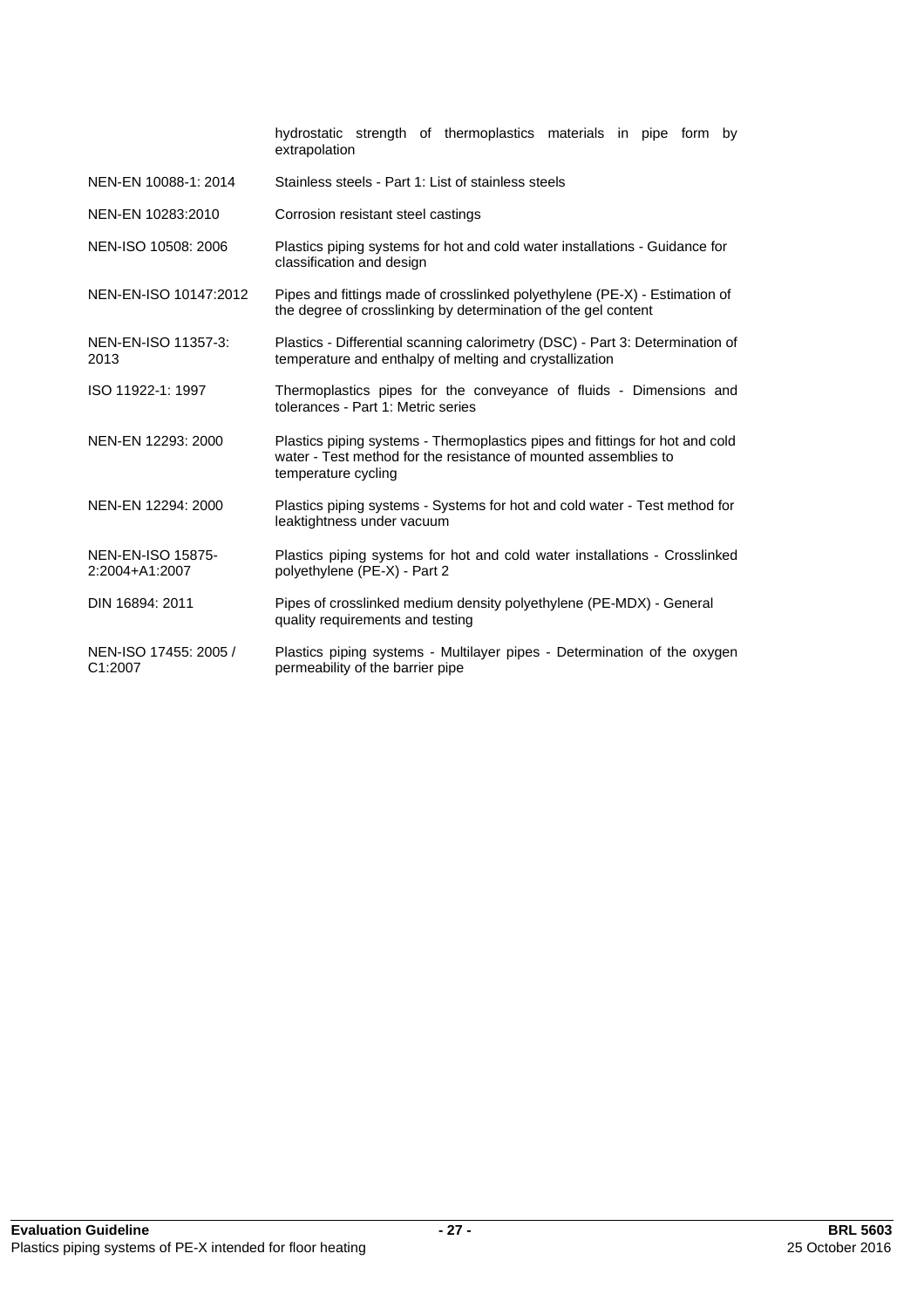# **I Example IQC-scheme Product manufacturer**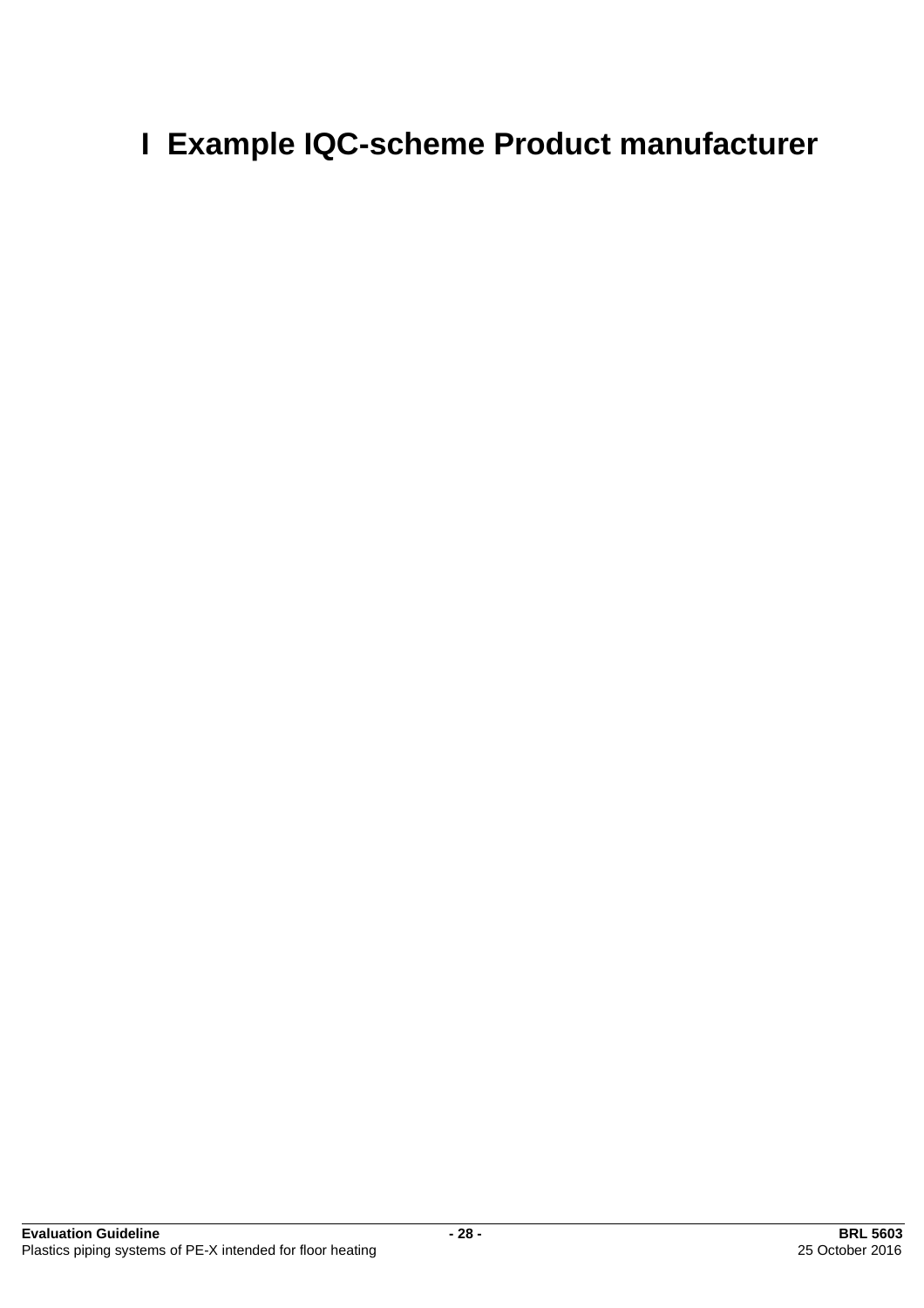| IQC-schedule<br><b>INTERNAL QUALITY PLAN</b>                                                                          | Manufacturer / supplier :<br>Production location address |                                                                                                                                                                                                                           | Number of<br>appendices: |  |  |  |
|-----------------------------------------------------------------------------------------------------------------------|----------------------------------------------------------|---------------------------------------------------------------------------------------------------------------------------------------------------------------------------------------------------------------------------|--------------------------|--|--|--|
| Field(s) of application                                                                                               |                                                          |                                                                                                                                                                                                                           |                          |  |  |  |
| According Evaluation Guideline(s)                                                                                     |                                                          |                                                                                                                                                                                                                           |                          |  |  |  |
| Number of production shifts:                                                                                          |                                                          | Quality manual, procedures and working instructions                                                                                                                                                                       |                          |  |  |  |
| <b>Quality Control</b><br>Total number of employees in QC department :<br>Number of QC-operators per shift            |                                                          | Is the Quality Management System (QMS) certified according to ISO 9001 <sup>1)</sup> ?<br>If yes, by which certification body:<br>If yes, is the certification body accredited for the particular scope of certification? |                          |  |  |  |
| If no QC-inspections are carried out during night shifts, state the QC<br>procedure(s)/instruction(s) to be followed: | , documented in:                                         | In case the QMS is not certified according to ISO 9001:<br>Working instructions, test instructions and procedures are documented as<br>follows:                                                                           |                          |  |  |  |
| Inspection and test records                                                                                           |                                                          | The following procedure for dealing with complaints applies:                                                                                                                                                              |                          |  |  |  |
| All records shall be maintained for a minimum of                                                                      | years.                                                   | The following procedure for nonconformity review applies:                                                                                                                                                                 |                          |  |  |  |
| Specific agreements/comments/explanations                                                                             |                                                          | Signature of the manufacturer/supplier:                                                                                                                                                                                   |                          |  |  |  |
|                                                                                                                       |                                                          | Date:<br>1) In case the OMC is ICO 0001 setting and course the seems of the product certificate(s), reference to the configable procedure(s) on the pout pages in                                                         |                          |  |  |  |

1) In case the QMS is ISO 9001 certified and covers the scope of the product certificate(s), reference to the applicable procedure(s) on the next pages is sufficient and the tables A till F do in principle not have to be further filled-out except for the frequency of tests/inspections (to be approved by CI ) in tables B, C and D.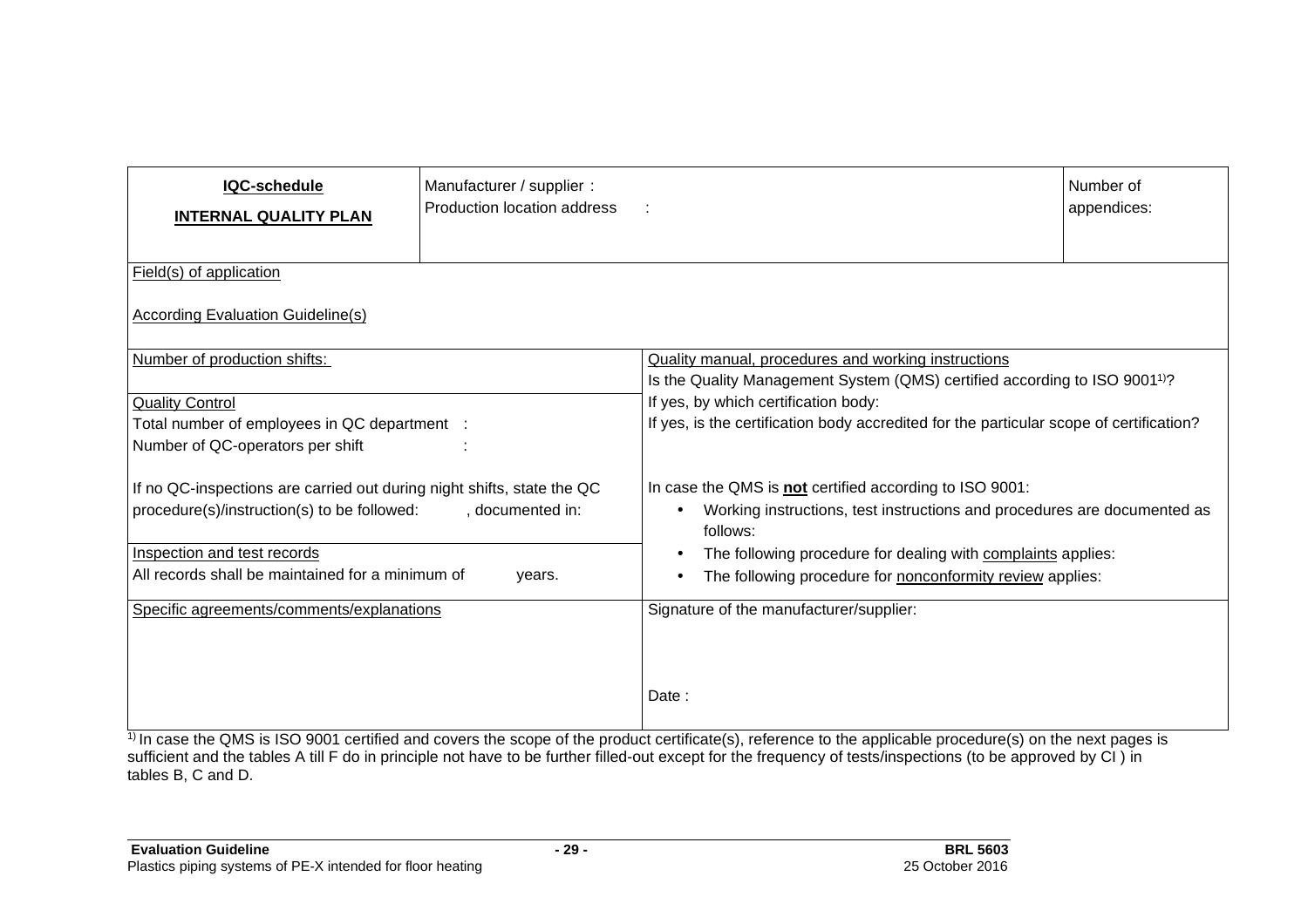| А.<br>Applicable procedure(s) nr(s): | Calibration of measuring and test equipment |                    |                          |                                         |  |  |
|--------------------------------------|---------------------------------------------|--------------------|--------------------------|-----------------------------------------|--|--|
| Equipment to be calibrated           | Calibration aspect                          | Calibration method | Calibration<br>frequency | Calibration file<br>(name and location) |  |  |
|                                      |                                             |                    |                          |                                         |  |  |
|                                      |                                             |                    |                          |                                         |  |  |
|                                      |                                             |                    |                          |                                         |  |  |

### **B. Raw material and additives**

Applicable procedure(s) nr(s):

#### **B.1 Receipt**

For each delivery of raw material or additives data with respect to dates, producers, types and quantities are recorded as follows:

#### **B.2 Entry control**

| Type of raw material | Inspection aspect | Inspection method | Inspection frequency | Registration file<br>(name and location) |
|----------------------|-------------------|-------------------|----------------------|------------------------------------------|
|                      |                   |                   |                      |                                          |
|                      |                   |                   |                      |                                          |

| $\mathsf{C}$ .  | Batch release tests per machine (including in-process and finished product testing)<br>Applicable procedure(s) nr(s):<br>Production process(es): |             |                |                     |  |  |
|-----------------|--------------------------------------------------------------------------------------------------------------------------------------------------|-------------|----------------|---------------------|--|--|
| Type of product | Type of test                                                                                                                                     | Test method | Test frequency | Registration file   |  |  |
|                 |                                                                                                                                                  |             |                | (name and location) |  |  |
|                 |                                                                                                                                                  |             |                |                     |  |  |
|                 |                                                                                                                                                  |             |                |                     |  |  |
|                 |                                                                                                                                                  |             |                |                     |  |  |

Specific agreements/comments/explanations: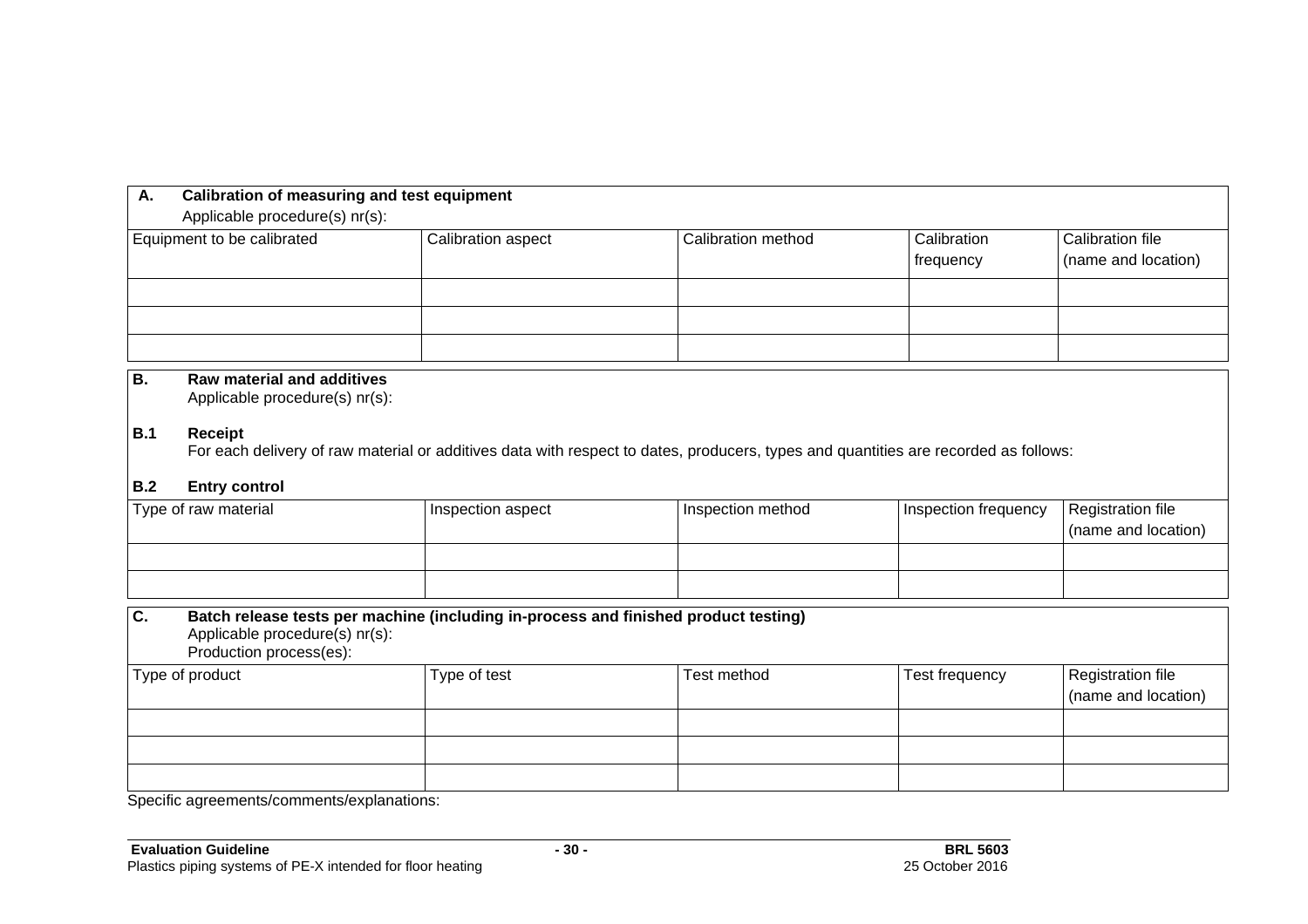|                                 | Type of test                          | <b>Test method</b>                                                                                                                                                                                                                                                                      | Test frequency                                                                          | <b>Registration file</b><br>(name and location) |
|---------------------------------|---------------------------------------|-----------------------------------------------------------------------------------------------------------------------------------------------------------------------------------------------------------------------------------------------------------------------------------------|-----------------------------------------------------------------------------------------|-------------------------------------------------|
|                                 |                                       |                                                                                                                                                                                                                                                                                         |                                                                                         |                                                 |
|                                 |                                       |                                                                                                                                                                                                                                                                                         |                                                                                         |                                                 |
| <b>Method of registration</b>   |                                       |                                                                                                                                                                                                                                                                                         |                                                                                         |                                                 |
| <b>Method of identification</b> |                                       |                                                                                                                                                                                                                                                                                         |                                                                                         |                                                 |
|                                 |                                       |                                                                                                                                                                                                                                                                                         |                                                                                         |                                                 |
|                                 |                                       |                                                                                                                                                                                                                                                                                         |                                                                                         |                                                 |
|                                 |                                       | Inspection method                                                                                                                                                                                                                                                                       | Inspection frequency                                                                    | Registration file<br>(name and location)        |
|                                 |                                       |                                                                                                                                                                                                                                                                                         |                                                                                         |                                                 |
|                                 |                                       |                                                                                                                                                                                                                                                                                         |                                                                                         |                                                 |
|                                 |                                       |                                                                                                                                                                                                                                                                                         |                                                                                         |                                                 |
|                                 |                                       |                                                                                                                                                                                                                                                                                         |                                                                                         |                                                 |
|                                 | Type of product<br>Inspection aspects | <b>Process verification tests</b><br>Applicable procedure(s) nr(s):<br>Control of nonconforming and/or rejected products<br>Applicable procedure(s) nr(s):<br>Method of nonconformity review and disposition<br>Applicable procedure(s) nr(s):<br>Packaging/storage/ transportation etc | Inspection with regard to packaging, storage and transportation of the finished product |                                                 |

Specific agreements/comments/explanations: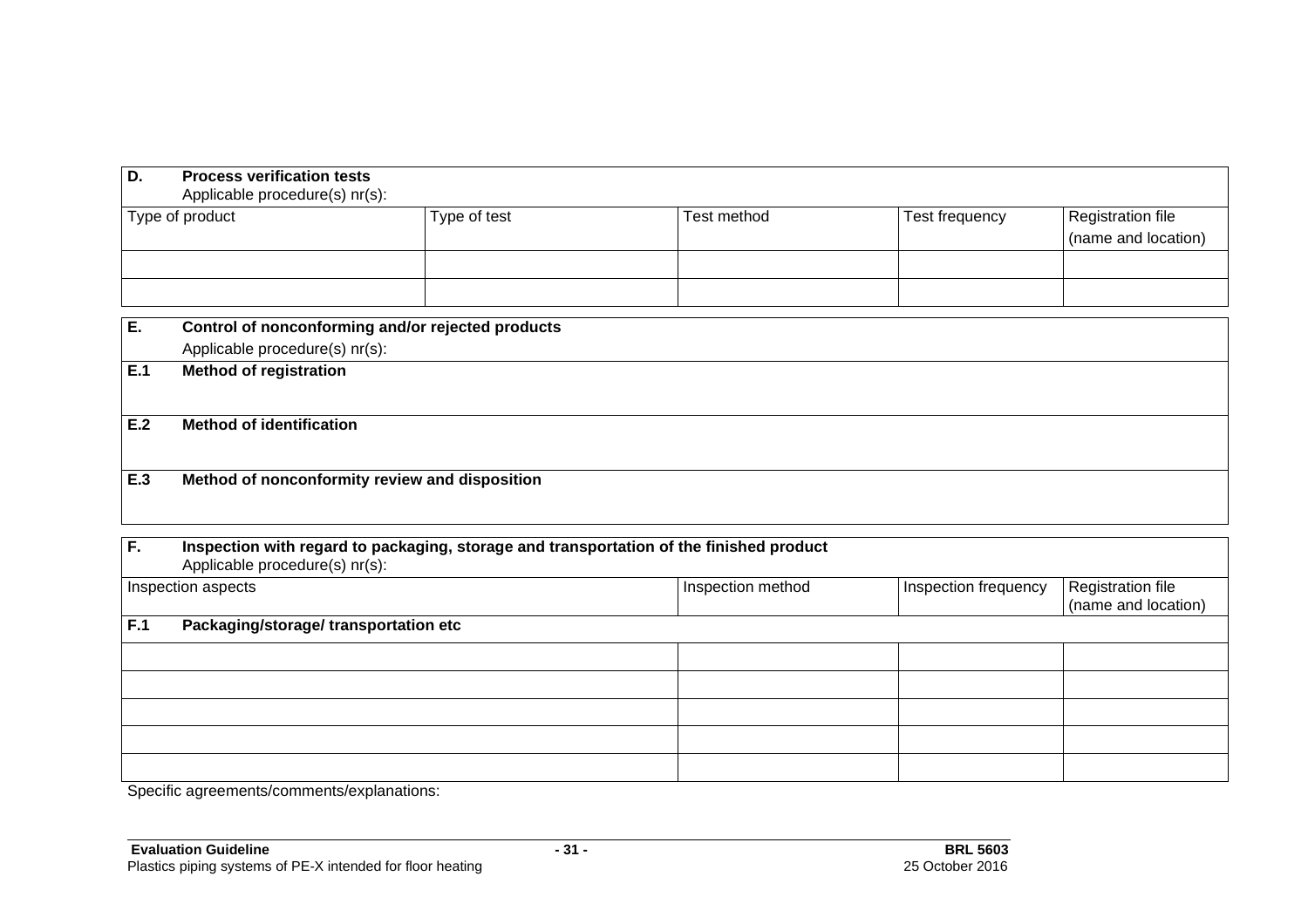|     | <b>Raw materials list</b>                                                                                                                                                                                                                                                                                                                                                                                                                                                                                                                                                                                                       | <b>Appendix I</b> |
|-----|---------------------------------------------------------------------------------------------------------------------------------------------------------------------------------------------------------------------------------------------------------------------------------------------------------------------------------------------------------------------------------------------------------------------------------------------------------------------------------------------------------------------------------------------------------------------------------------------------------------------------------|-------------------|
|     | (not required to fill-out this appendix in case reference can be made to the CI ATA part of the certification agreement)                                                                                                                                                                                                                                                                                                                                                                                                                                                                                                        | Date:             |
| 1.1 | The product is built-up of the following raw materials:<br>a) In case of products made from ready-made raw materials: listing of name and/or unique code of the raw material(s);<br>b) In case of products made from own compounded raw materials: reference to raw material/compound sheets which are (only) available at<br>the production location and which have to be authenticated by CI (e.g. by the CI inspector);<br>c) In case of composed products (e.g. plastics fitting body, with separate nut, clamp ring and rubber sealing ring): of each part a<br>specification according to a) or b) (whatever applicable). |                   |
|     |                                                                                                                                                                                                                                                                                                                                                                                                                                                                                                                                                                                                                                 |                   |
|     |                                                                                                                                                                                                                                                                                                                                                                                                                                                                                                                                                                                                                                 |                   |
|     |                                                                                                                                                                                                                                                                                                                                                                                                                                                                                                                                                                                                                                 |                   |
|     |                                                                                                                                                                                                                                                                                                                                                                                                                                                                                                                                                                                                                                 |                   |
|     |                                                                                                                                                                                                                                                                                                                                                                                                                                                                                                                                                                                                                                 |                   |
|     |                                                                                                                                                                                                                                                                                                                                                                                                                                                                                                                                                                                                                                 |                   |
|     |                                                                                                                                                                                                                                                                                                                                                                                                                                                                                                                                                                                                                                 |                   |

| List of technical drawings |              |                          | <b>Appendix II</b><br>Date: |
|----------------------------|--------------|--------------------------|-----------------------------|
| Drawing title and number   | Drawing date | Drawing title and number | Drawing date                |
|                            |              |                          |                             |
|                            |              |                          |                             |
|                            |              |                          |                             |
|                            |              |                          |                             |
|                            |              |                          |                             |
|                            |              |                          |                             |
|                            |              |                          |                             |
|                            |              |                          |                             |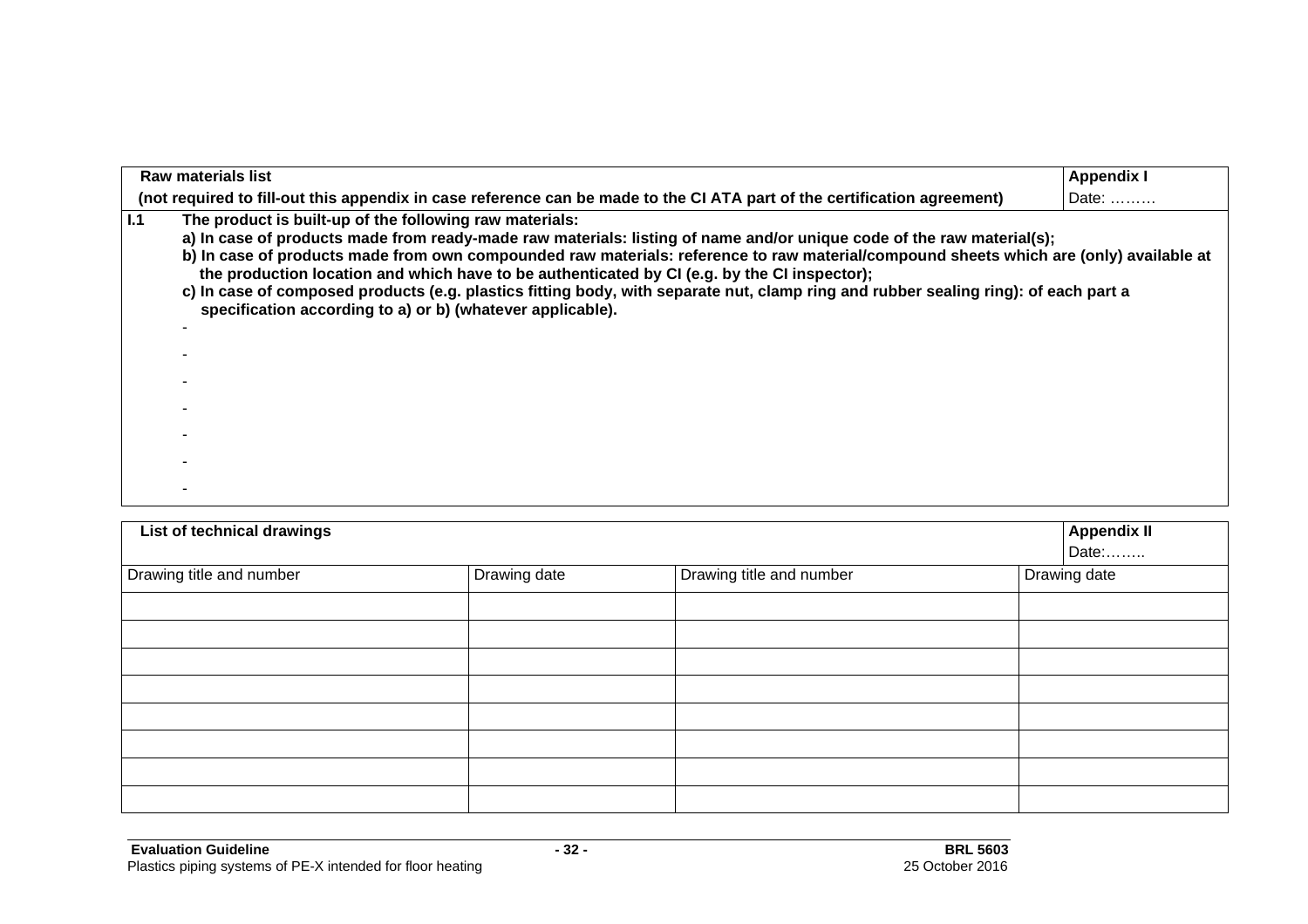# **II Example IQC-scheme for system holders**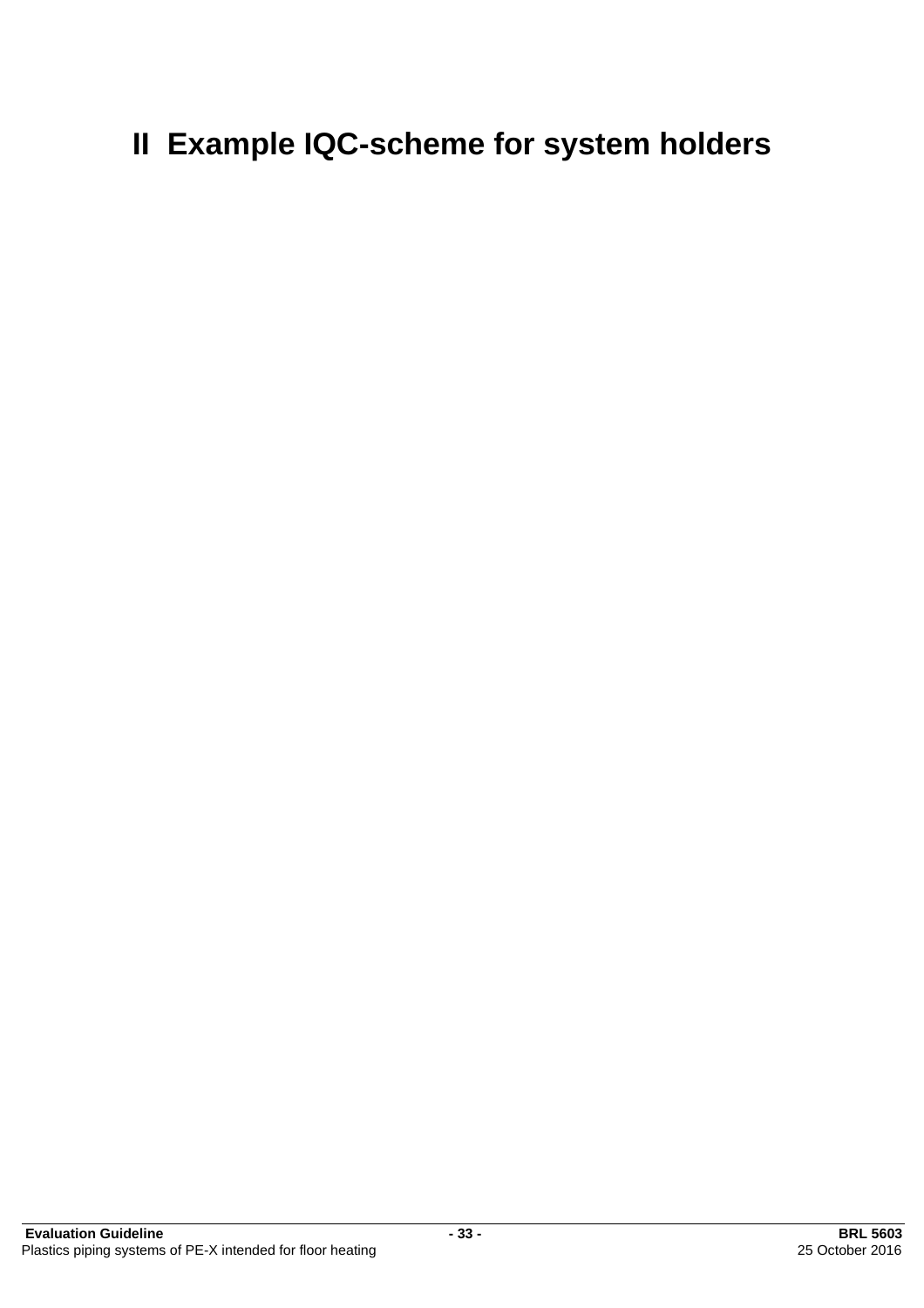|                                                      | Producer                 |                                                                         | Page nr.<br>$\div$ 1 |  |
|------------------------------------------------------|--------------------------|-------------------------------------------------------------------------|----------------------|--|
| <b>SCHEME</b>                                        |                          |                                                                         | Number of            |  |
|                                                      | Adress                   |                                                                         |                      |  |
| <b>INTERNAL QUALITY PLAN</b>                         |                          |                                                                         | pages.               |  |
|                                                      | Adress production site : |                                                                         |                      |  |
|                                                      |                          |                                                                         | Annexes              |  |
| Scope(s)                                             |                          |                                                                         |                      |  |
|                                                      |                          |                                                                         |                      |  |
|                                                      |                          |                                                                         |                      |  |
|                                                      |                          |                                                                         |                      |  |
|                                                      |                          |                                                                         |                      |  |
|                                                      |                          |                                                                         |                      |  |
| <b>Quality Control</b>                               |                          | Operating instructions and/ or quality manual                           |                      |  |
| Number of employee's in quality department           |                          | Operating instructions and procedures are registered as following:      |                      |  |
| Number of employee's in dayshift                     |                          |                                                                         |                      |  |
| Number of employee's in nightshift                   |                          | If no inspections are held during the night then the quality procedure: |                      |  |
|                                                      |                          | Is followed                                                             |                      |  |
| Samplesystem                                         |                          | Complaint procedure                                                     |                      |  |
|                                                      |                          |                                                                         |                      |  |
|                                                      |                          |                                                                         |                      |  |
| Storage of the control data                          |                          | Correcting measures                                                     |                      |  |
| All control data is to be kept for a minimum ofyear. |                          |                                                                         |                      |  |
|                                                      |                          |                                                                         |                      |  |
|                                                      |                          |                                                                         |                      |  |
| Agreements/ clarification                            |                          | Signature of the producer:                                              |                      |  |
|                                                      |                          |                                                                         |                      |  |
|                                                      |                          |                                                                         |                      |  |
|                                                      |                          |                                                                         |                      |  |
|                                                      |                          | Date:                                                                   |                      |  |
|                                                      |                          |                                                                         |                      |  |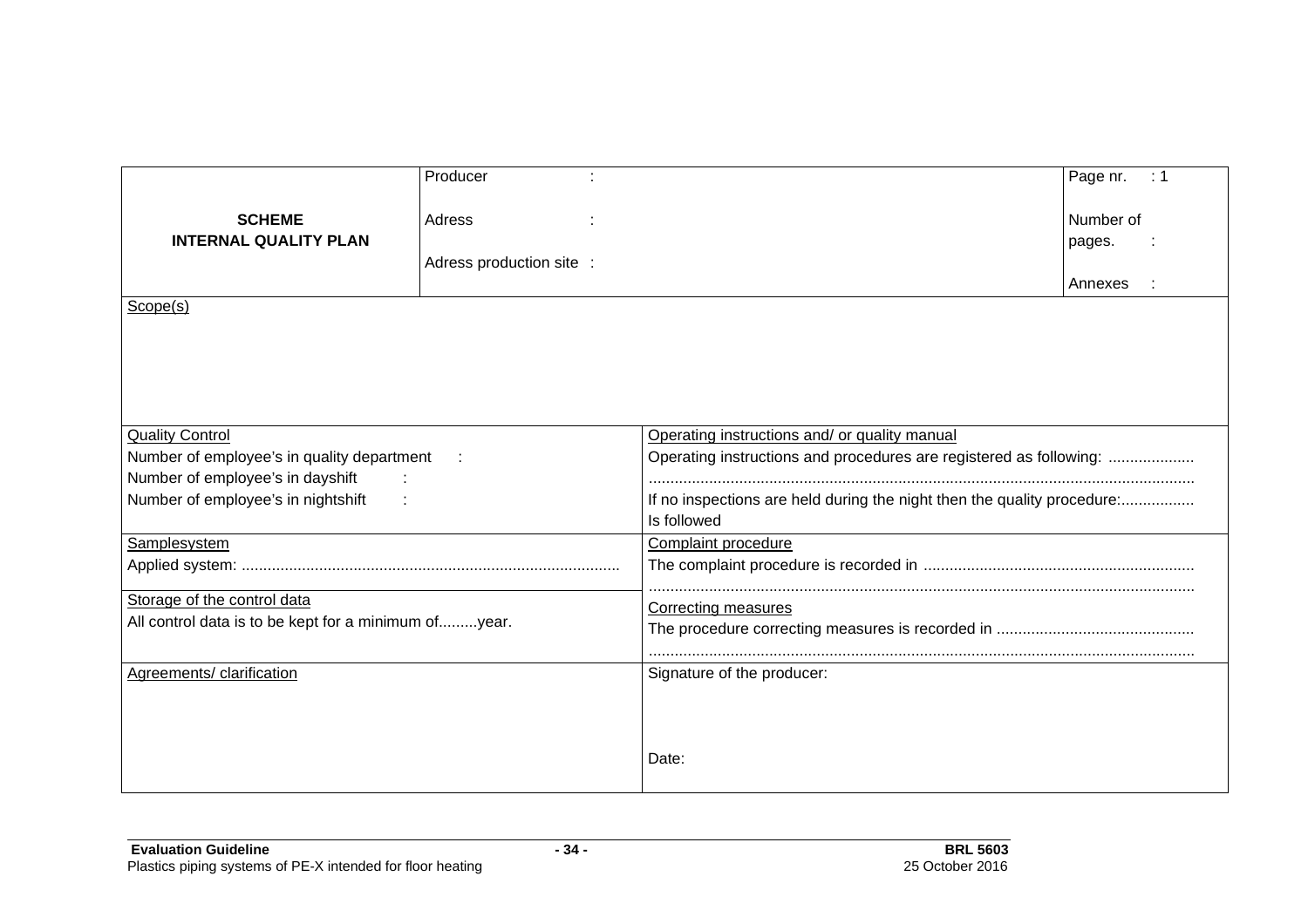| A.                                                                                                                                                                       | Page nr. $: 2$<br><b>Supplied pipes and fittings</b>                                                                                            |  |  |  |                                  |  |
|--------------------------------------------------------------------------------------------------------------------------------------------------------------------------|-------------------------------------------------------------------------------------------------------------------------------------------------|--|--|--|----------------------------------|--|
| A.1                                                                                                                                                                      | <b>Delivery</b><br>Information when receiving each delivery in respect of date, producer, type and quantity are to be recorded in the following |  |  |  |                                  |  |
| <b>Incoming inspection</b><br>A.2<br>How will the checks<br>What is checked<br>What aspects are checked<br>With what frequency<br>are the checks<br>be made<br>performed |                                                                                                                                                 |  |  |  | <b>Method of</b><br>registration |  |
|                                                                                                                                                                          |                                                                                                                                                 |  |  |  |                                  |  |
|                                                                                                                                                                          |                                                                                                                                                 |  |  |  |                                  |  |
|                                                                                                                                                                          |                                                                                                                                                 |  |  |  |                                  |  |
|                                                                                                                                                                          |                                                                                                                                                 |  |  |  |                                  |  |
|                                                                                                                                                                          |                                                                                                                                                 |  |  |  |                                  |  |
|                                                                                                                                                                          |                                                                                                                                                 |  |  |  |                                  |  |
|                                                                                                                                                                          |                                                                                                                                                 |  |  |  |                                  |  |
|                                                                                                                                                                          |                                                                                                                                                 |  |  |  |                                  |  |
|                                                                                                                                                                          |                                                                                                                                                 |  |  |  |                                  |  |
|                                                                                                                                                                          |                                                                                                                                                 |  |  |  |                                  |  |
|                                                                                                                                                                          |                                                                                                                                                 |  |  |  |                                  |  |
|                                                                                                                                                                          |                                                                                                                                                 |  |  |  |                                  |  |
|                                                                                                                                                                          |                                                                                                                                                 |  |  |  |                                  |  |

**Special agreements/ clarification:**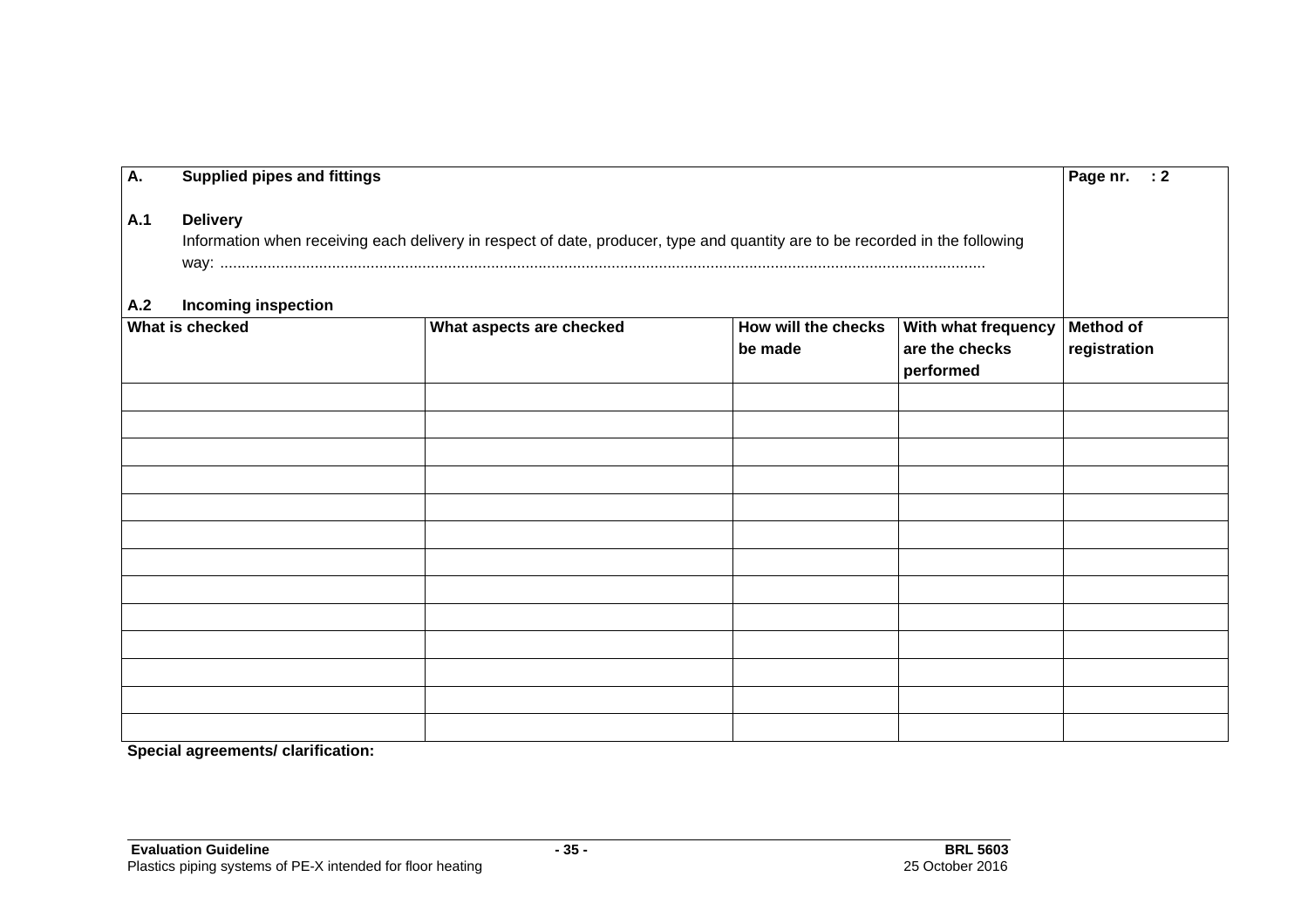| <b>B.</b>  | Inspection of the packaging, storage and transportation of the finished product |                          |                                |                                                    | Page nr. : 3                     |
|------------|---------------------------------------------------------------------------------|--------------------------|--------------------------------|----------------------------------------------------|----------------------------------|
|            | The guidelines for packing, storage and transport are listed in annex           |                          |                                |                                                    |                                  |
|            | What is checked                                                                 | What aspects are checked | How will the checks<br>be made | With what frequency<br>are the checks<br>performed | <b>Method of</b><br>registration |
| B.1        | Packaging                                                                       |                          |                                |                                                    |                                  |
|            |                                                                                 |                          |                                |                                                    |                                  |
|            |                                                                                 |                          |                                |                                                    |                                  |
|            |                                                                                 |                          |                                |                                                    |                                  |
|            |                                                                                 |                          |                                |                                                    |                                  |
|            |                                                                                 |                          |                                |                                                    |                                  |
| B.2        | Storage                                                                         |                          |                                |                                                    |                                  |
|            |                                                                                 |                          |                                |                                                    |                                  |
|            |                                                                                 |                          |                                |                                                    |                                  |
|            |                                                                                 |                          |                                |                                                    |                                  |
|            |                                                                                 |                          |                                |                                                    |                                  |
|            |                                                                                 |                          |                                |                                                    |                                  |
| <b>B.3</b> | Transport                                                                       |                          |                                |                                                    |                                  |
|            |                                                                                 |                          |                                |                                                    |                                  |
|            |                                                                                 |                          |                                |                                                    |                                  |
|            |                                                                                 |                          |                                |                                                    |                                  |
|            |                                                                                 |                          |                                |                                                    |                                  |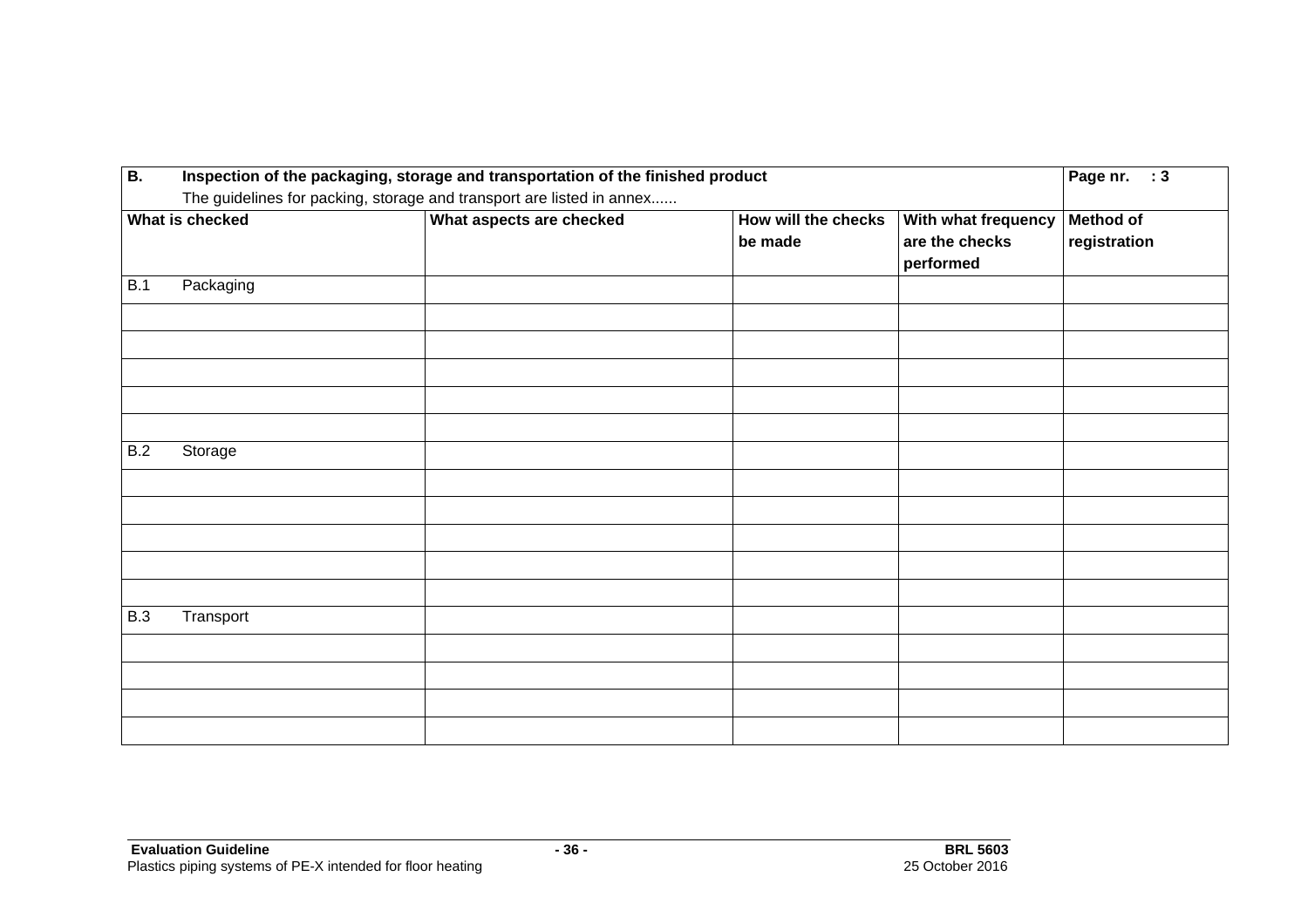| $\overline{c}$ .<br>Page nr. : 4<br><b>Supply Installers</b> |                          |                                                    |                           |
|--------------------------------------------------------------|--------------------------|----------------------------------------------------|---------------------------|
| What is checked                                              | What aspects are checked | With what frequency<br>are the checks<br>performed | Method of<br>registration |
|                                                              |                          |                                                    |                           |
|                                                              |                          |                                                    |                           |
|                                                              |                          |                                                    |                           |
|                                                              |                          |                                                    |                           |
|                                                              |                          |                                                    |                           |
|                                                              |                          |                                                    |                           |
|                                                              |                          |                                                    |                           |
|                                                              |                          |                                                    |                           |
|                                                              |                          |                                                    |                           |
|                                                              |                          |                                                    |                           |
|                                                              |                          |                                                    |                           |
|                                                              |                          |                                                    |                           |
|                                                              |                          |                                                    |                           |
|                                                              |                          |                                                    |                           |
|                                                              |                          |                                                    |                           |
|                                                              |                          |                                                    |                           |

**Special agreements/ clarification:**